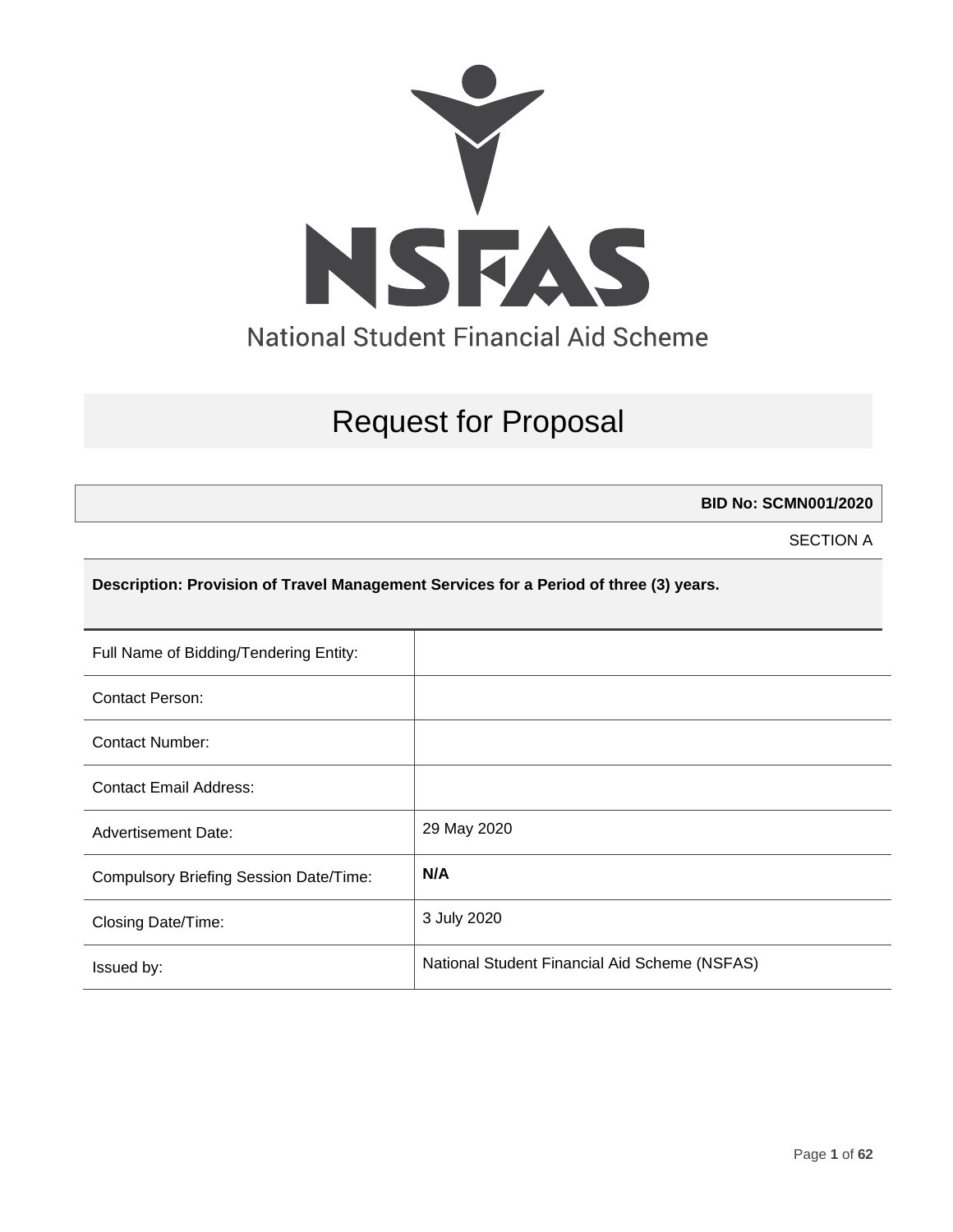

# **Bidder's Authorised Signatory:**

Initials and Surname: Signature: Signature:

..…………………………………………… ..……………………………………………

| Please indicate whether it is the original or copy, tick the applicable block |  |             |  |                   |  |
|-------------------------------------------------------------------------------|--|-------------|--|-------------------|--|
| <b>ORIGINAL</b>                                                               |  | <b>COPY</b> |  | NUMBER SUBMITTED: |  |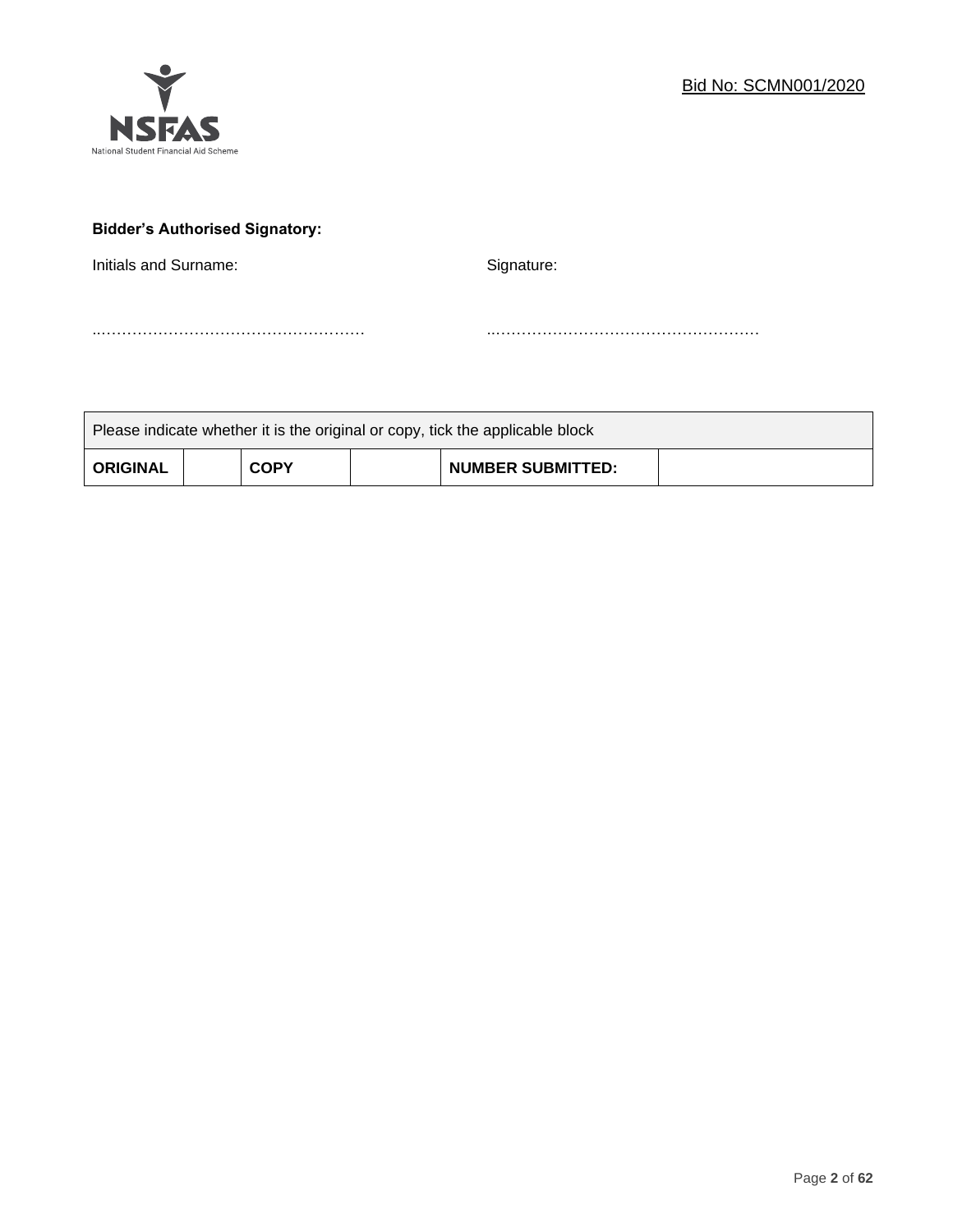

# **Glossary**

| Award                   | Conclusion of the procurement process and final notification to the successful bidder                                                                                                                                               |
|-------------------------|-------------------------------------------------------------------------------------------------------------------------------------------------------------------------------------------------------------------------------------|
| <b>B-BBEE</b>           | Broad-based Black Economic Empowerment (BBBEE) Act, 2003 (Act No. 53 of 2003) and BBBEE<br>Amended Act, 2013 (Act No. 46 of 2013) and the Codes of Good Practice issued thereunder by the<br>Department of Trade and Industry (DTI) |
| <b>Bid</b>              | Written offer in a prescribed or stipulated form in response to an invitation by NSFAS for the<br>provision of goods, works or services                                                                                             |
| Contractor              | Organization with whom NSFAS will conclude a contract and potential service level agreement<br>subsequent to the final award of the contract based on this Request for Bid                                                          |
| Core Team               | Team members who fill the non-administrative positions against which the experience will be<br>measured.                                                                                                                            |
| DTI                     | Department of Trade and Industry                                                                                                                                                                                                    |
| EME                     | <b>Exempted Micro Enterprise</b>                                                                                                                                                                                                    |
| QSE                     | <b>Qualifying Small Enterprise</b>                                                                                                                                                                                                  |
| <b>NSFAS</b>            | National Student Financial Aid Scheme                                                                                                                                                                                               |
| GCC                     | <b>General Conditions of Contract</b>                                                                                                                                                                                               |
|                         | Original Bid Original document signed in ink, or Copy of original document signed in ink                                                                                                                                            |
| Originally<br>certified | To comply with the principle of originally certified, a document must be both stamped and signed in<br>original ink by a commissioner of oaths.                                                                                     |
| <b>SCM</b>              | Supply Chain Management                                                                                                                                                                                                             |
| <b>SLA</b>              | Service Level Agreement                                                                                                                                                                                                             |
| <b>TOR</b>              | <b>Terms of Reference</b>                                                                                                                                                                                                           |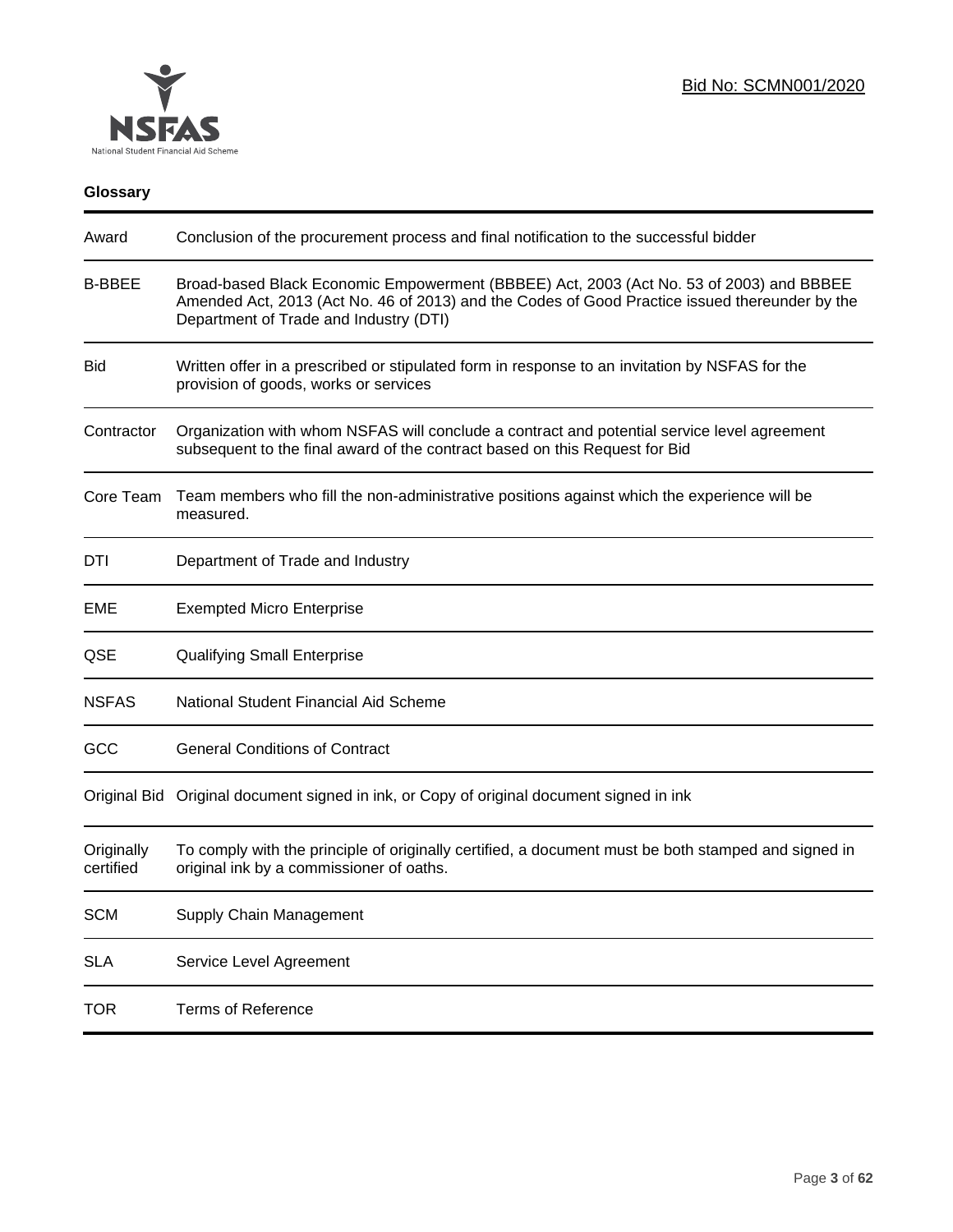

## **Documents in this Bid Document Pack**

Bidders are to ensure that they have received all pages 1 to 62 of this document, which consist of the following sections:

## **SECTION A**

#### **Note: Documents in this section must be completed and returned or supplied with bids as prescribed.**

- □ Section A1: SBD1: Invitation to Bid
- □ Section A2: Executive Summary and Bid submission conditions and Instructions
- □ Section A3: Terms of Reference

#### **SECTION B**

**Note: Documents in this section must be completed and returned or supplied with bids as prescribed.**

- □ Section B1: Pricing schedule (SBD 3)
- □ Section B2: Declaration of Interest (SBD 4)
- Section B3: Preference Points Claim form in terms of the PPFA 2017 regulations (SBD 6.1)
- □ Section B4: Declaration of bidder's past SCM practices (SBD 8)
- □ Section B5: Certificate of Independent Bid Determination (SBD 9)
- **I** Section B6: General Conditions of Contract
- □ Section B7: Local content requirements (SBD 6.2) (where applicable)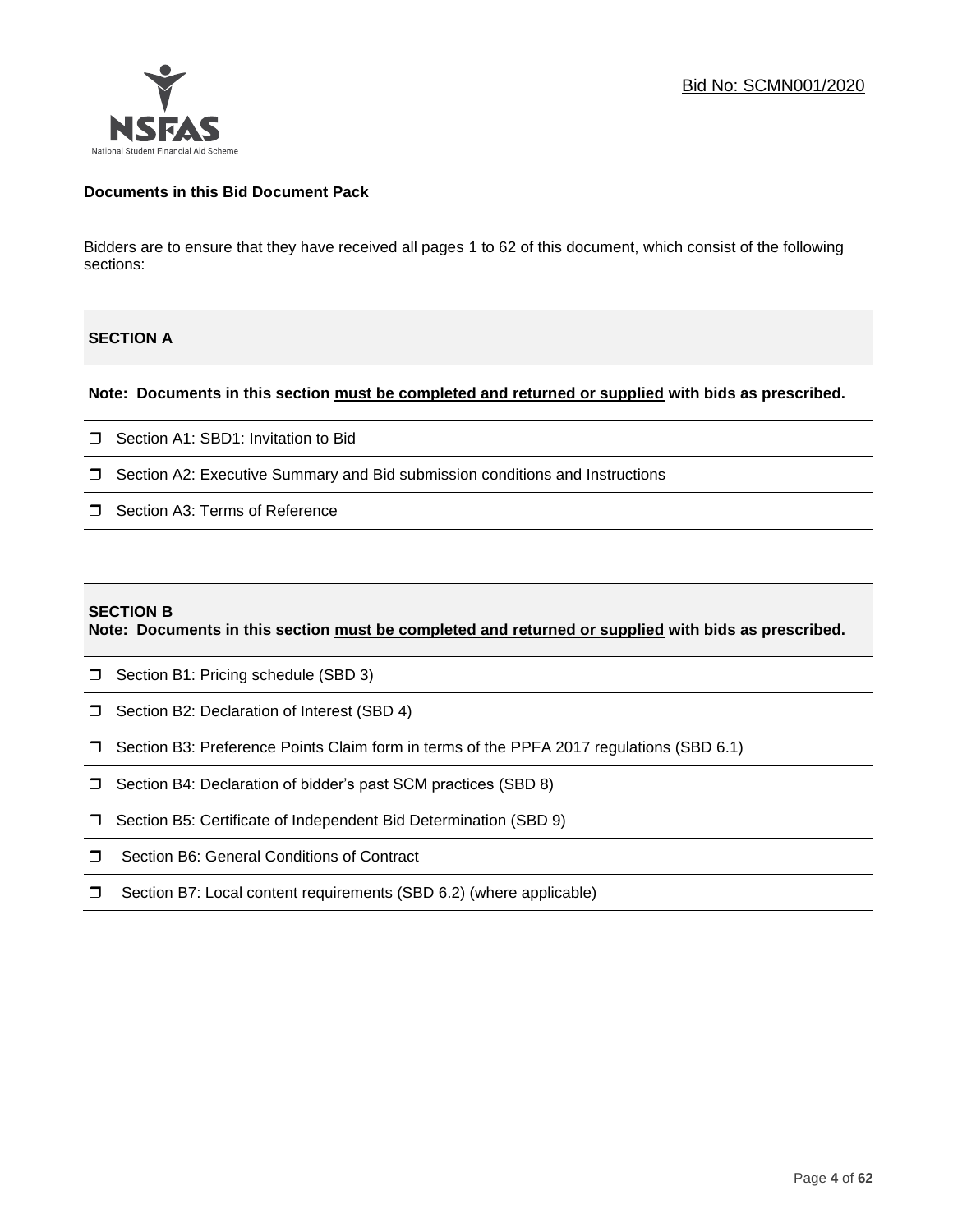

## **SECTION A 1 INVITATION TO BID (PART A)**

| You are Hereby Invited to Bid for Requirement of the National Student Financial Aid Scheme (NSFAS)                                                                                            |                                                                             |               |       |             |                                          |                 |                     |    |       |
|-----------------------------------------------------------------------------------------------------------------------------------------------------------------------------------------------|-----------------------------------------------------------------------------|---------------|-------|-------------|------------------------------------------|-----------------|---------------------|----|-------|
| <b>Bid Number:</b>                                                                                                                                                                            | SCMN001/2020                                                                | Closing date: |       | 3 July 2020 |                                          |                 | <b>Closing Time</b> |    | 11H00 |
| Description                                                                                                                                                                                   | Provision of Travel Management Services for a Period of three (3) years.    |               |       |             |                                          |                 |                     |    |       |
| The successful bidder will be required to fill and sign a written contract form (SBD) 7.                                                                                                      |                                                                             |               |       |             |                                          |                 |                     |    |       |
| Situated at street                                                                                                                                                                            | Bid Respond Documents may be Deposited in the Bid Box                       |               |       |             |                                          |                 |                     |    |       |
|                                                                                                                                                                                               | <b>NSFAS Building, 1st Floor House Vincent</b>                              |               |       |             |                                          |                 |                     |    |       |
| 10 Brodie Road                                                                                                                                                                                |                                                                             |               |       |             |                                          |                 |                     |    |       |
| Wynberg<br>7700                                                                                                                                                                               |                                                                             |               |       |             |                                          |                 |                     |    |       |
| <b>Supplier Information</b>                                                                                                                                                                   |                                                                             |               |       |             |                                          |                 |                     |    |       |
| Name of Bidder                                                                                                                                                                                |                                                                             |               |       |             |                                          |                 |                     |    |       |
| Postal Address                                                                                                                                                                                |                                                                             |               |       |             |                                          |                 |                     |    |       |
| <b>Street Address</b>                                                                                                                                                                         |                                                                             |               |       |             |                                          |                 |                     |    |       |
| <b>Telephone Number</b>                                                                                                                                                                       |                                                                             | Code          |       |             |                                          | Number          |                     |    |       |
| Cell phone number                                                                                                                                                                             |                                                                             |               |       |             |                                          |                 |                     |    |       |
| <b>Facsimile Number</b>                                                                                                                                                                       |                                                                             | Code          |       |             |                                          | Number          |                     |    |       |
| E-mail Address                                                                                                                                                                                |                                                                             |               |       |             |                                          |                 |                     |    |       |
| Vat Registration number                                                                                                                                                                       |                                                                             |               |       |             |                                          |                 |                     |    |       |
|                                                                                                                                                                                               |                                                                             |               |       |             |                                          |                 |                     |    |       |
|                                                                                                                                                                                               |                                                                             | TCS PIN:      |       |             | <b>OR</b>                                | CSD No:         |                     |    |       |
|                                                                                                                                                                                               | <b>B-BBEE</b> status level verification                                     | $\Box$ Yes    |       |             | $\Box$ Yes<br><b>B-BBEE Status Level</b> |                 |                     |    |       |
| [Tick applicate box]                                                                                                                                                                          |                                                                             | No            |       |             |                                          | Sworn Affidavit |                     | No |       |
| issued by?                                                                                                                                                                                    | If Yes, who was the certificated                                            |               |       |             |                                          |                 |                     |    |       |
| An Accounting Official as                                                                                                                                                                     | An Accounting Officer as Contemplated in the Close Corporation Act<br>(CCA) |               |       |             |                                          |                 |                     |    |       |
| Complemented in the Close<br>A Verification Agency Accredited by the South African Accreditation<br>$\Box$<br>Corporation ACT (CCA) and<br>System (SANAS)<br>Name the, Applicable in the Tick |                                                                             |               |       |             |                                          |                 |                     |    |       |
| A Registered Auditor<br>$\Box$<br>Box                                                                                                                                                         |                                                                             |               |       |             |                                          |                 |                     |    |       |
|                                                                                                                                                                                               |                                                                             |               | Name: |             |                                          |                 |                     |    |       |
| [A B-BBEE STATUS LEVEL VERIFICATION CERTIFICATE/SWORN AFFIDAVIT (FOR EMEs& QSEs) MUST BE<br><b>SUBMITTED IN ORDER TO QUALIFY FOR PREFERENCE POINTS FOR B-BBEET</b>                            |                                                                             |               |       |             |                                          |                 |                     |    |       |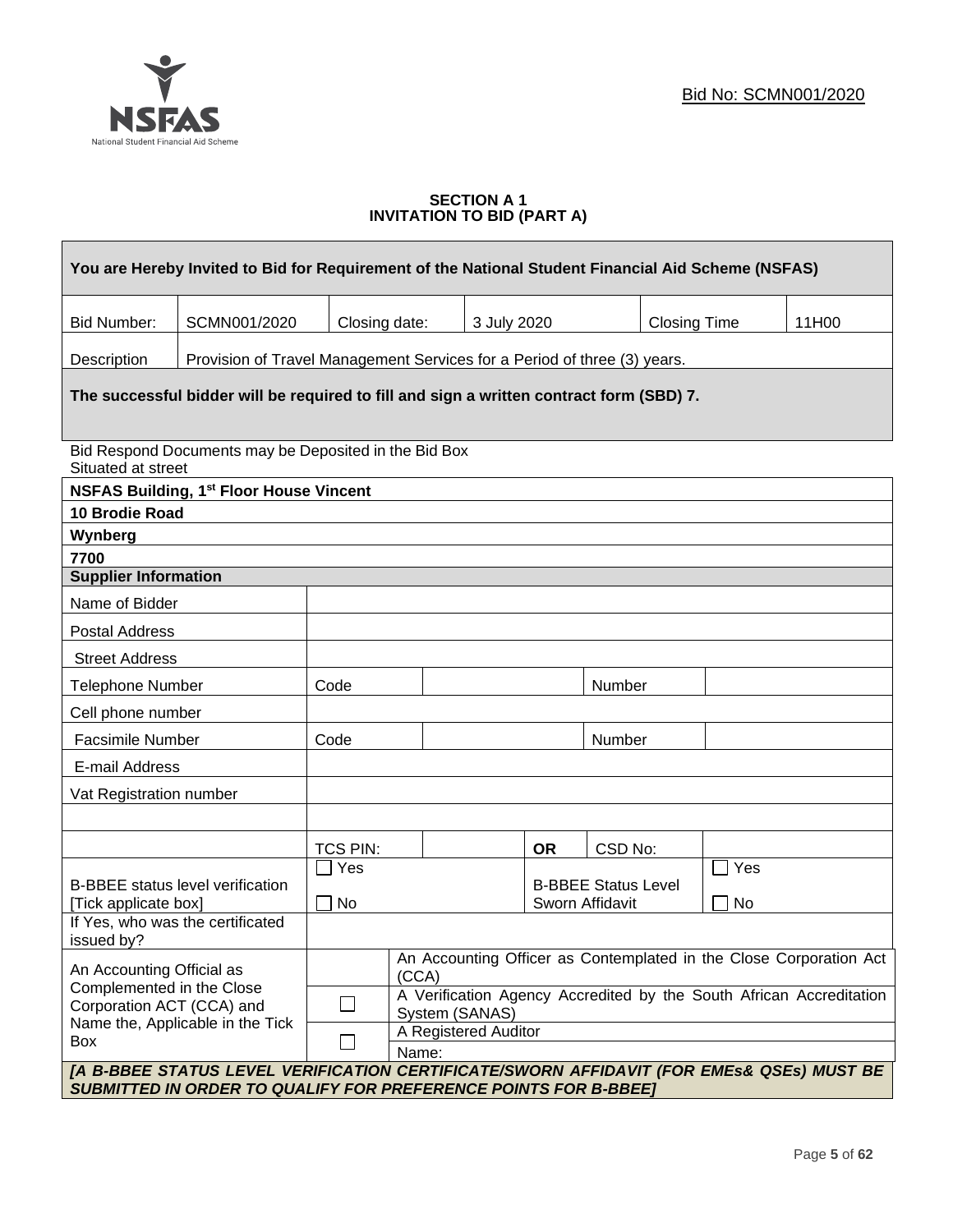

| Are you the accredited<br>representative in South Africa<br>for the goods and<br>services/works offered?                          | $\Box$ Yes<br>N <sub>0</sub><br><b>IF YES ENCLOSE</b><br><b>PROOFI</b> | Are you a foreign based<br>supplier for the goods and<br>services/works offered | $\Box$ Yes<br>$\Box$ No<br><b>IF YES ANSWER</b><br>PART B:3 BELOW] |
|-----------------------------------------------------------------------------------------------------------------------------------|------------------------------------------------------------------------|---------------------------------------------------------------------------------|--------------------------------------------------------------------|
| <b>Signature of Bidders</b>                                                                                                       |                                                                        | <b>DATE</b>                                                                     |                                                                    |
| Capacity under which this bid is<br>signed (Attach proof of authority<br>to sign this bid; e.g. resolution of<br>directors, etc.) |                                                                        |                                                                                 |                                                                    |
| TOTAL NUMBER OF ITEMS<br><b>OFFERED</b>                                                                                           |                                                                        | <b>TOTAL BID PRICE (ALL</b><br>INCLUSIVE)                                       |                                                                    |
| <b>PROCEDURE</b><br><b>BIDDING</b><br><b>DIRECTED TO:</b>                                                                         | <b>ENQUIRIES</b><br><b>BE</b><br><b>MAY</b>                            | TECHNICAL INFORMATION MAY BE DIRECTED TO:                                       |                                                                    |
| DEPARTMENT/<br><b>PUBLIC</b>                                                                                                      |                                                                        |                                                                                 |                                                                    |
| <b>ENTITY</b>                                                                                                                     | <b>NSFAS</b>                                                           | <b>CONTACT PERSON</b>                                                           | <b>SCM UNIT</b>                                                    |
| <b>CONTACT PERSON</b>                                                                                                             | <b>SCM UNIT</b>                                                        | <b>TELEPHONE NUMBER</b>                                                         | 021 763 3200                                                       |
| <b>TELEPHONE NUMBER</b>                                                                                                           | 021 763 3200                                                           | <b>FACSIMILE NUMBER</b>                                                         | N/A                                                                |
| <b>FACSIMILE NUMBER</b>                                                                                                           | N/A                                                                    | <b>E-MAIL ADDRESS</b>                                                           | scm@nsfas.org.za                                                   |
| <b>E-MAIL ADDRESS</b>                                                                                                             | scm@nsfas.org.za                                                       |                                                                                 |                                                                    |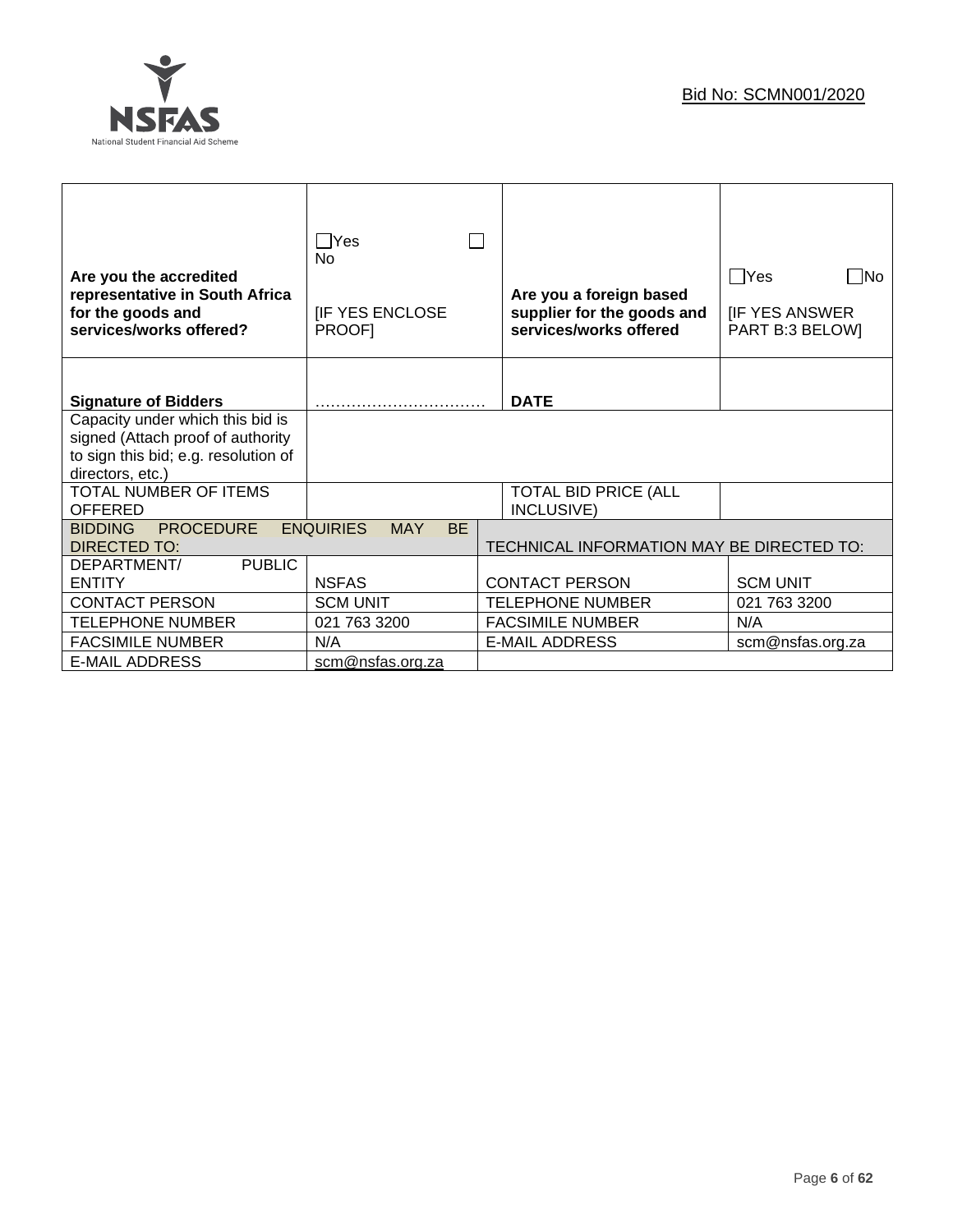

#### **PART B TERMS AND CONDITIONS FOR BIDDING**

# **1. BID SUBMISSION:**

- 1.1. BIDS MUST BE DELIVERED BY THE STIPULATED TIME TO THE CORRECT ADDRESS. LATE BIDS WILL NOT BE ACCEPTED FOR CONSIDERATION.
- **1.2. ALL BIDS MUST BE SUBMITTED ON THE OFFICIAL FORMS PROVIDED– (NOT TO BE RE-TYPED) OR ONLINE**
- **1.3. BIDDERS MUST REGISTER ON THE CENTRAL SUPPLIER DATABASE (CSD) TO UPLOAD MANDATORY INFORMATION NAMELY: (BUSINESS REGISTRATION/ DIRECTORSHIP/ MEMBERSHIP/IDENTITY NUMBERS; TAX COMPLIANCE STATUS; AND BANKING INFORMATION FOR VERIFICATION PURPOSES). B-BBEE CERTIFICATE OR SWORN AFFIDAVIT FOR B-BBEE MUST BE SUBMITTED TO BIDDING INSTITUTION.**
- **1.4. WHERE A BIDDER IS NOT REGISTERED ON THE CSD, MANDATORY INFORMATION NAMELY: (BUSINESS REGISTRATION/ DIRECTORSHIP/ MEMBERSHIP/IDENTITY NUMBERS; TAX COMPLIANCE STATUS MAY NOT BE SUBMITTED WITH THE BID DOCUMENTATION. B-BBEE CERTIFICATE OR SWORN AFFIDAVIT FOR B-BBEE MUST BE SUBMITTED TO BIDDING INSTITUTION.**
- 1.5. THIS BID IS SUBJECT TO THE PREFERENTIAL PROCUREMENT POLICY FRAMEWORK ACT 2000 AND THE PREFERENTIAL PROCUREMENT REGULATIONS, 2017, THE GENERAL CONDITIONS OF CONTRACT (GCC) AND, IF APPLICABLE, ANY OTHER LEGISLATION OR SPECIAL CONDITIONS OF **CONTRACT**

# **2. TAX COMPLIANCE REQUIREMENTS**

- 2.1 BIDDERS MUST ENSURE COMPLIANCE WITH THEIR TAX OBLIGATIONS.
- 2.2 BIDDERS ARE REQUIRED TO SUBMIT THEIR UNIQUE PERSONAL IDENTIFICATION NUMBER (PIN) ISSUED BY SARS TO ENABLE THE ORGAN OF STATE TO VIEW THE TAXPAYER'S PROFILE AND TAX STATUS.
- 2.3 APPLICATION FOR TAX COMPLIANCE STATUS (TCS) OR PIN MAY ALSO BE MADE VIA E-FILING. IN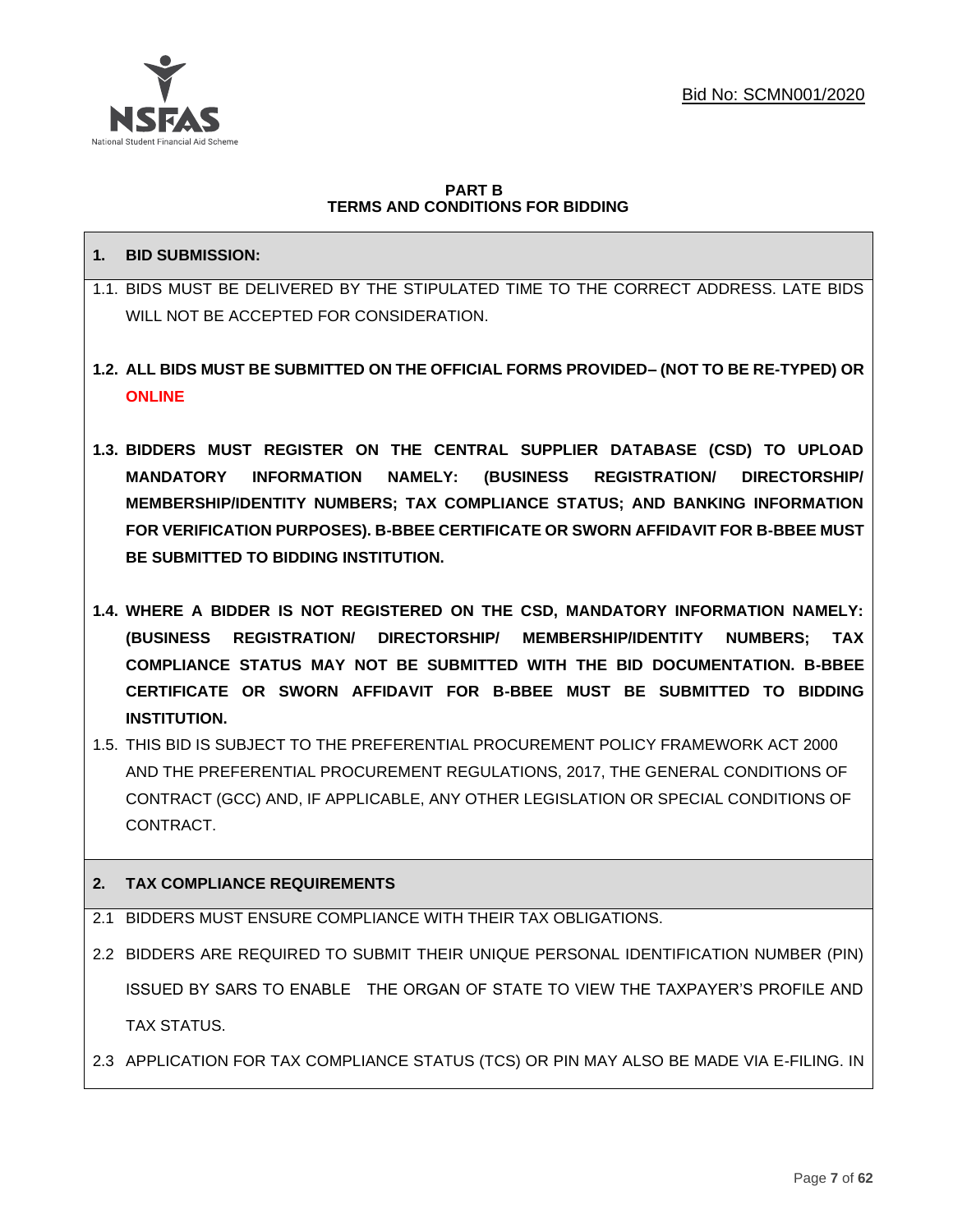

ORDER TO USE THIS PROVISION, TAXPAYERS WILL NEED TO REGISTER WITH SARS AS E-FILERS THROUGH THE WEBSITE [WWW.SARS.GOV.ZA.](http://www.sars.gov.za/) 2.4 BIDDERS MAY ALSO SUBMIT A PRINTED TCS TOGETHER WITH THE BID. 2.5 IN BIDS WHERE CONSORTIA / JOINT VENTURES / SUB-CONTRACTORS ARE INVOLVED; EACH PARTY MUST SUBMIT A SEPARATE PROOF OF TCS / PIN / CSD NUMBER. 2.6 WHERE NO TCS IS AVAILABLE BUT THE BIDDER IS REGISTERED ON THE CENTRAL SUPPLIER DATABASE (CSD), A CSD NUMBER MUST BE PROVIDED. **3. QUESTIONNARE TO BIDDING FOREIGN SUPPLIER**  3.1. IS THE BIDDER A RESIDENT OF THE REPUBLIC OF SOUTH AFRICA (RSA)?  $\Box$  YES  $\Box$  NO 3.2. DOES THE BIDDER HAVE A BRANCH IN THE RSA?  $\Box$  YES  $\Box$  NO 3.3. DOES THE BIDDER HAVE A PERMANENT ESTABLISHMENT IN THE RSA?  $\Box$  YES  $\Box$  NO 3.4. DOES THE BIDDER HAVE ANY SOURCE OF INCOME IN THE RSA?  $\Box$  YES  $\Box$  NO

**IF THE ANSWER IS "NO" TO ALL OF THE ABOVE, THEN, IT IS NOT A REQUIREMENT TO OBTAIN A TAX COMPLIANCE STATUS / TAX COMPLIANCE SYSTEM PIN CODE FROM THE SOUTH AFRICAN REVENUE SERVICE (SARS) AND IF NOT REGISTER AS PER 2.3 ABOVE.**

*NB: FAILURE TO PROVIDE ANY OF THE ABOVE PARTICULARS MAY RENDER THE BID INVALID.*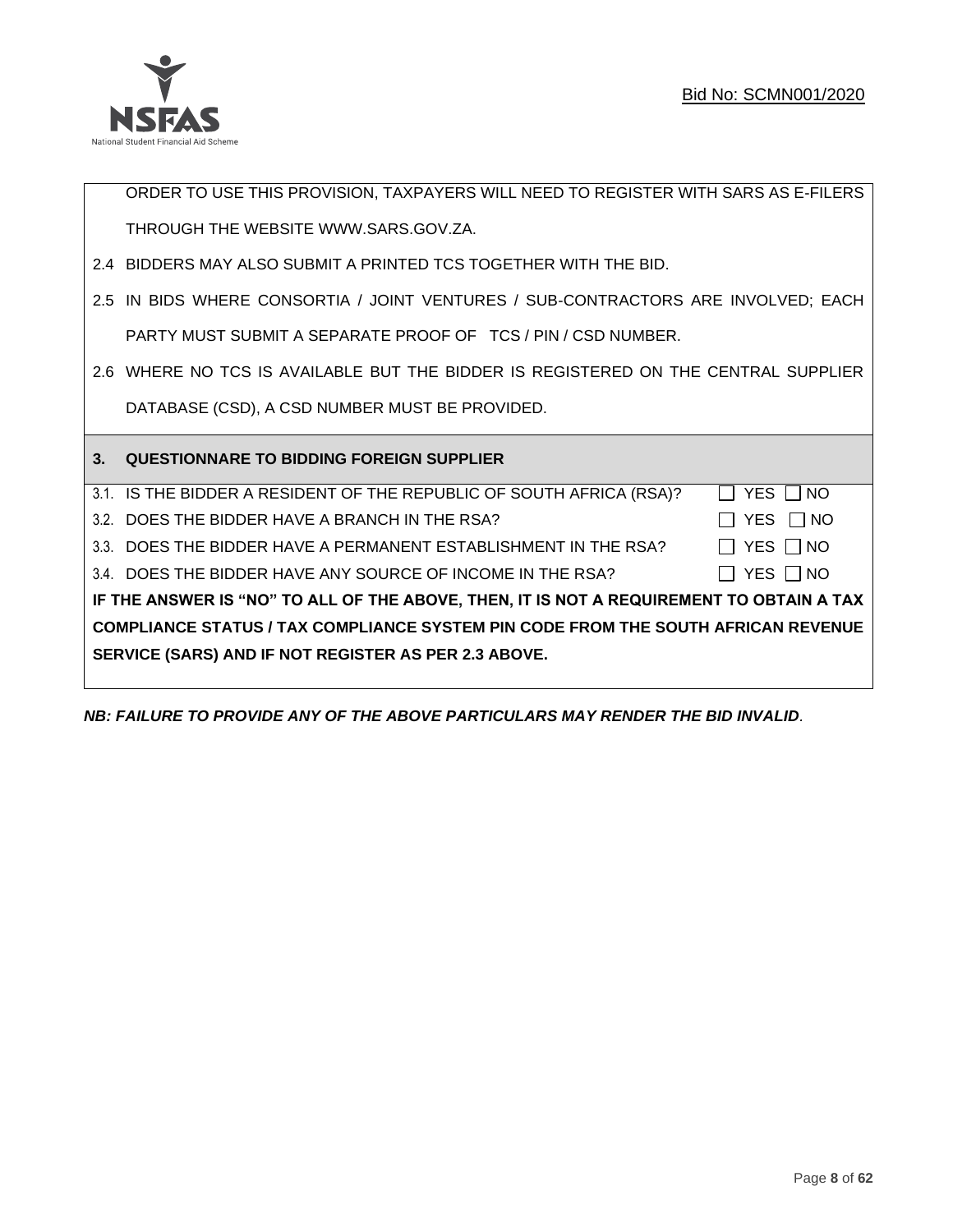

# **Executive Summary**

The National Student Financial Aid Scheme (NSFAS) is a statutory body providing financial aid to eligible students who wish to study at public universities and Technical Vocational Education and Training (TVET) colleges. NSFAS is mandated to manage and distribute funds in accordance with the provisions of the NSFAS Act (Act 56 of 1999).

# **Fraud and Corruption**

All providers are to take note of the implications of contravening the Prevention and Combating of Corrupt Activities Act, Act No 12 of 2004 and any other Act applicable.

# **Clarifications / Additional information / Rights / Appeals**

# **Clarification**

Any clarification required by a bidder regarding the meaning or interpretation of the TOR, or any other aspect concerning the bid, are to be requested in writing by email from scm@nsfas.org.za. The bid number should be mentioned in all correspondence. Telephonic requests for clarification will not be accepted. If appropriate, the clarifying information will be made available to all bidders by e-mail only.

# **Additional Information**

During the evaluation of the bids, additional information may be requested in writing from bidders, for clarity. Replies to such requests must be submitted, within 5 (five) working days from the date of request, or as otherwise indicated. Failure to comply, may lead to your bid being disregarded.

#### **Rights**

NSFAS reserves the right to appoint more than one (1) service provider. NSFAS further reserves the right to engage with the short-listed bidders for price negotiation and a site inspection where necessary. NSFAS in addition reserves the right to invite the shortlisted for a presentation as part of the bid process. NFAS reserves the right to not select the lowest price. In addition, NSFAS reserves the right to consider the performance of bidders in past contracts/services delivered to NSFAS in the determination of the award outcome.

# **Appeals**

The unsuccessful bidder (s) has a period of fourteen (14) working days following the date of the letter of regret to formally lodge an appeal. The appeal should include the reasons of the appeal, the way in which the bidder's rights have been affected, and how the bidder would like the matter to be fixed. All formal appeals should be forwarded to [scm@nsfas.org.za](mailto:scm@nsfas.org.za)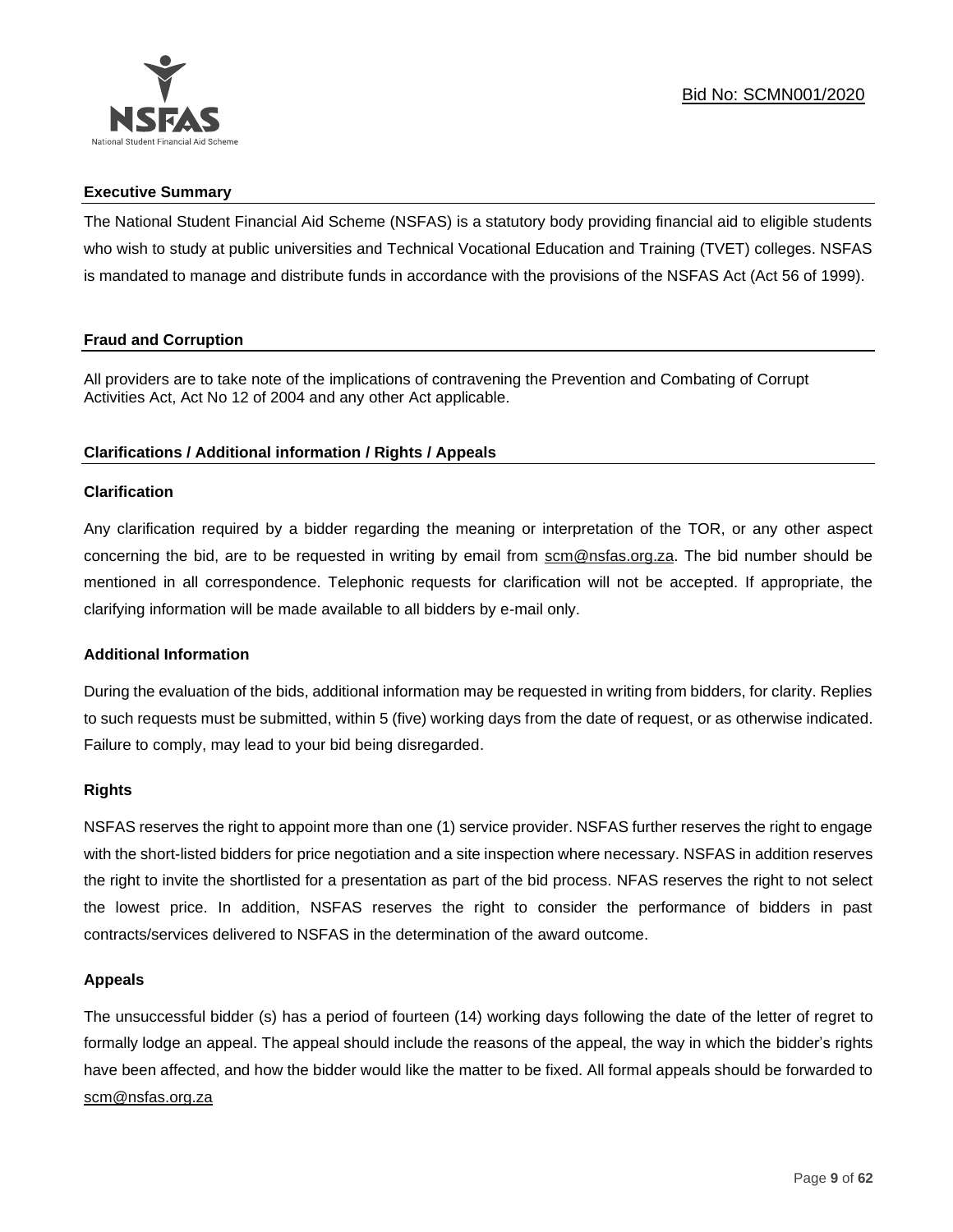

# **Submitting Bids**

**One (1) original and one (1) hard copy**, i.e. two documents must be handed in/delivered to:

The deposit box situated at: 1st Floor, House Vincent Brodie Road Wynberg 7801

Tenders can be delivered and deposited into the tender box between 08:30 and 17:00, Mondays to Fridays and, prior to the closing date, and between 08:30 and 11:00 on the closing date.

No faxed or e-mailed quotations will be accepted. All tenders must be submitted on the official forms (not to be re typed).

# **Only bids that are submitted as one (1) original and one (1) copy will be accepted as valid and responsive.**

The original and copies will be distributed to the bid evaluation committee and must contain the same information; and must all be nearly marked and professionally presented. All bid documents should be referenced.

Respondents should ensure that tender documents are delivered to NSFAS before the closing date and time to the correct physical address. If the tender document is late, it will not be accepted and will be disregarded.

Any tender submitted shall remain valid, irrevocable and open for written acceptance by NSFAS for a period of 120 (one hundred and twenty) days. A tender submitted shall further be deemed to remain valid after the expiry of the above mentioned 120-day period until formal acceptance by NSFAS, unless NSFAS is notified in writing by the tenderer of anything to the contrary (including any further conditions the tender may introduce). Any further conditions that the tenderer may introduce will be considered at the sole discretion of NSFAS.

Bidders must indicate on the cover of each document whether it is the original or a copy. Copies must be numbered, e.g. Copy 1. Bids should be submitted in a sealed envelope, marked with:

- Bid number (**SCMN001/2020**)
- Closing date and time (**03 July 2020 at 11:00 am)**
- The name and address of the bidder

Documents submitted on time by bidders shall not be returned.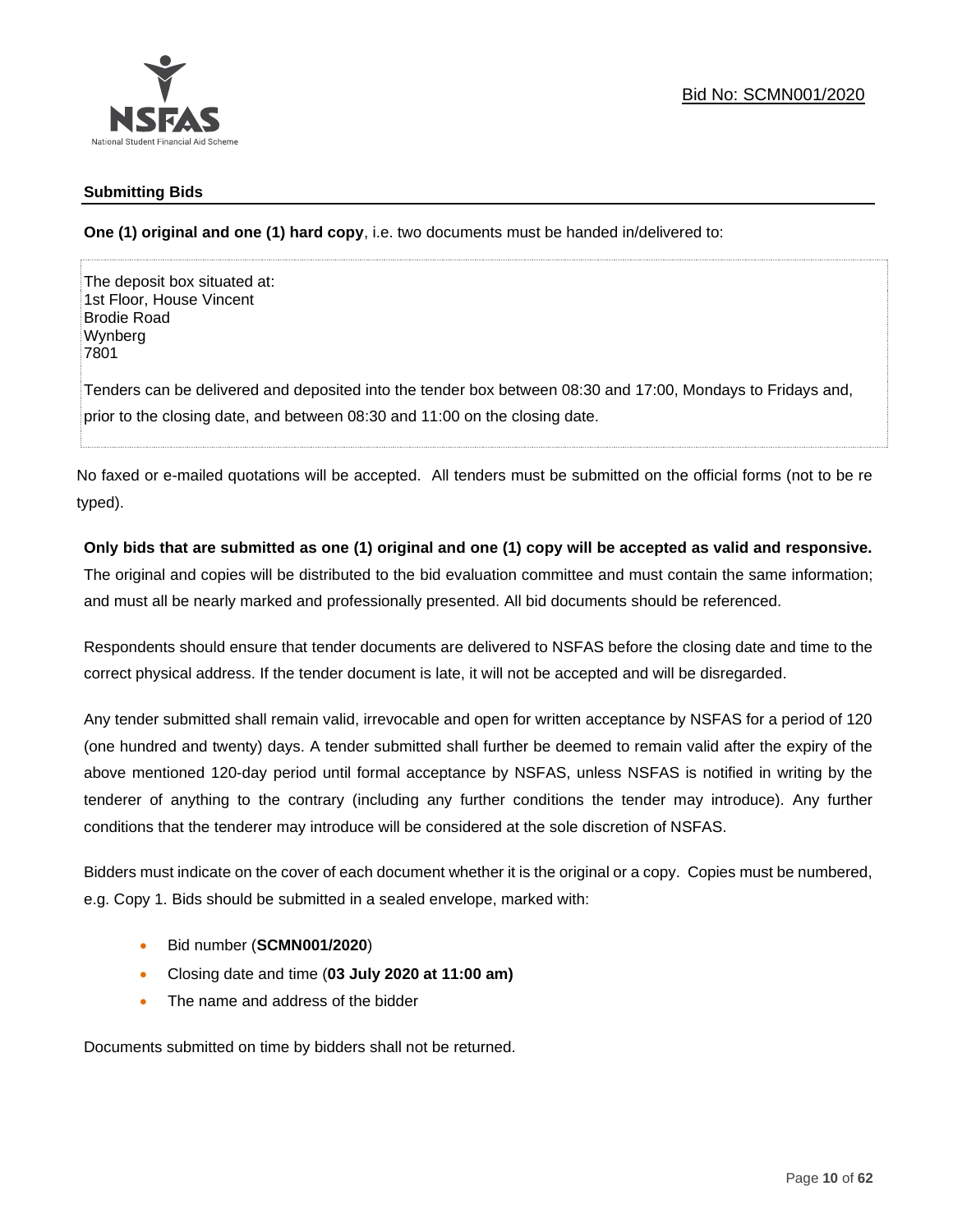

## **LATE BIDS**

Bids received late will not be considered for evaluation purposes. A bid will be considered late if it arrived even one second after 11:00 am or any time thereafter. The tender (bid) box shall be locked at exactly 11:00 am and bids arriving late will not be considered under any circumstances. Bidders are therefore strongly advised to ensure that bids be dispatched allowing enough time for any unforeseen events that may delay the delivery of the bid.

Bids sent to the NSFAS via courier shall be deemed to be received at the date and time of arrival at the NSFAS premises (tender/bid box or reception). Bids received at the physical address after the closing date and time of the bid, shall therefore be deemed to be received late. **Bidders should allow time to access the premises due to security arrangements that need to be observed.**

#### **Response Structure:**

The contents of the **BID/TENDER** document must be as follows, and numbering below, with each schedule punched, placed in a file and separated from the next schedule with a file divider.

Please complete the checklist below to verify your submission of the relevant documents:

| <b>Schedules</b>  | Description                                                                                                  |     | Submitted<br>(tick box below): |  |
|-------------------|--------------------------------------------------------------------------------------------------------------|-----|--------------------------------|--|
|                   |                                                                                                              | Yes | No                             |  |
| Schedule 1        | <b>Certified Copies of Company Registration Documents</b>                                                    |     |                                |  |
| <b>Schedule 2</b> | Original Valid Tax Clearance Certificate                                                                     |     |                                |  |
| Schedule 3        | BBB-EE Certificate / or BBBEE Sworn Affidavit for EME/QSE signed by<br>Commissioner of Oaths                 |     |                                |  |
| <b>Schedule 4</b> | National Treasury Central Supplier Database proof of registration<br>(Mandatory requirement)                 |     |                                |  |
| <b>Schedule 5</b> | Letter from Bank confirming banking details (not older than 3 months from<br>date of closing date of tender) |     |                                |  |
| Schedule 6        | Completed and signed Tender Documents: including the following;<br>SBD <sub>1</sub><br>SBD <sub>3</sub>      |     |                                |  |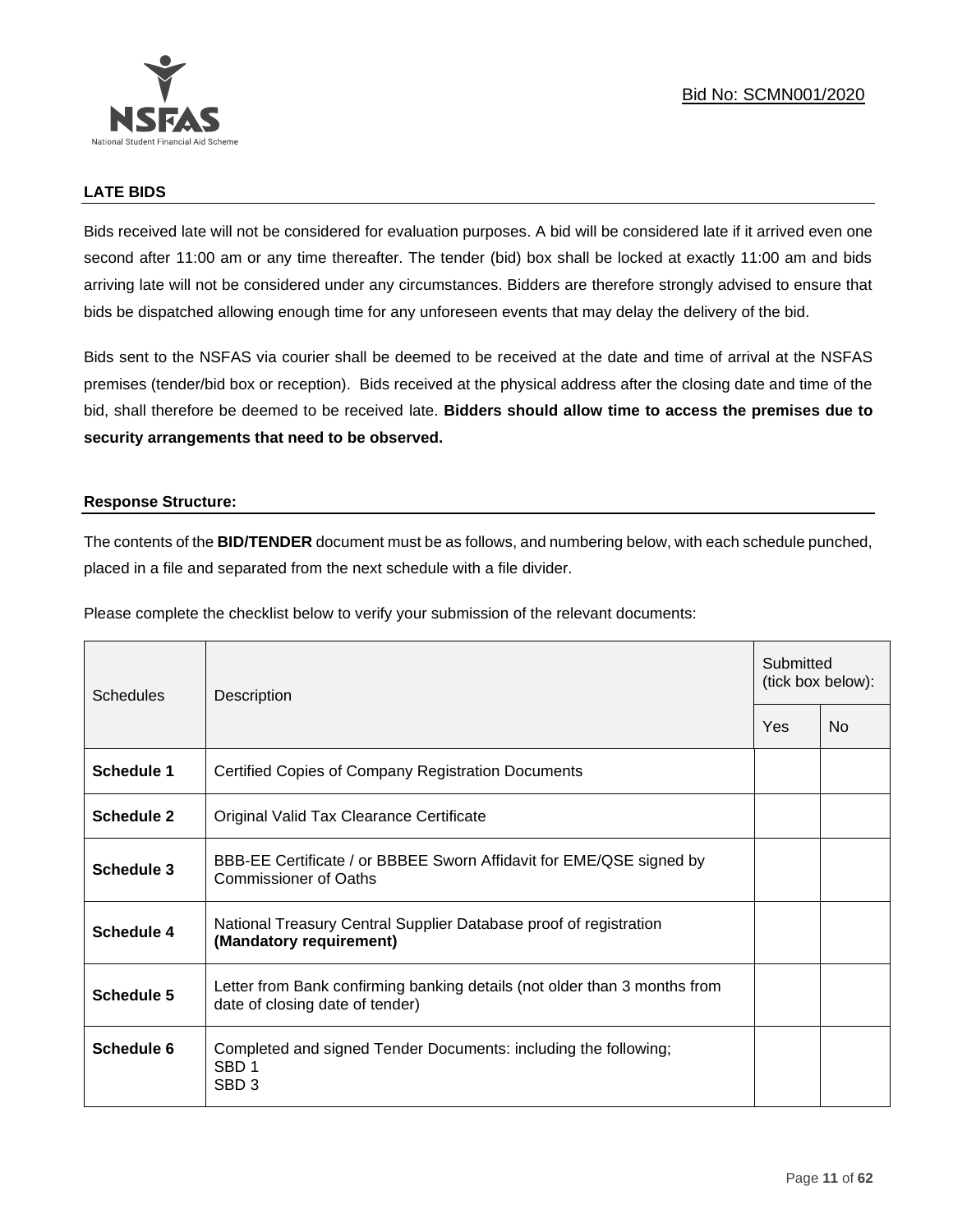

 $\overline{a}$ 

| <b>Schedules</b>  | Description                                                                                                                                                      |  | Submitted<br>(tick box below): |  |
|-------------------|------------------------------------------------------------------------------------------------------------------------------------------------------------------|--|--------------------------------|--|
|                   |                                                                                                                                                                  |  | <b>No</b>                      |  |
|                   | SBD <sub>4</sub><br>SBD 6.1<br>SDB 6.2 (where applicable)<br>SBD <sub>8</sub><br>SBD <sub>9</sub><br>General Conditions of Contracts (with every page initiated) |  |                                |  |
| <b>Schedule 7</b> | Detailed Bid proposal in response to bid specification requirements                                                                                              |  |                                |  |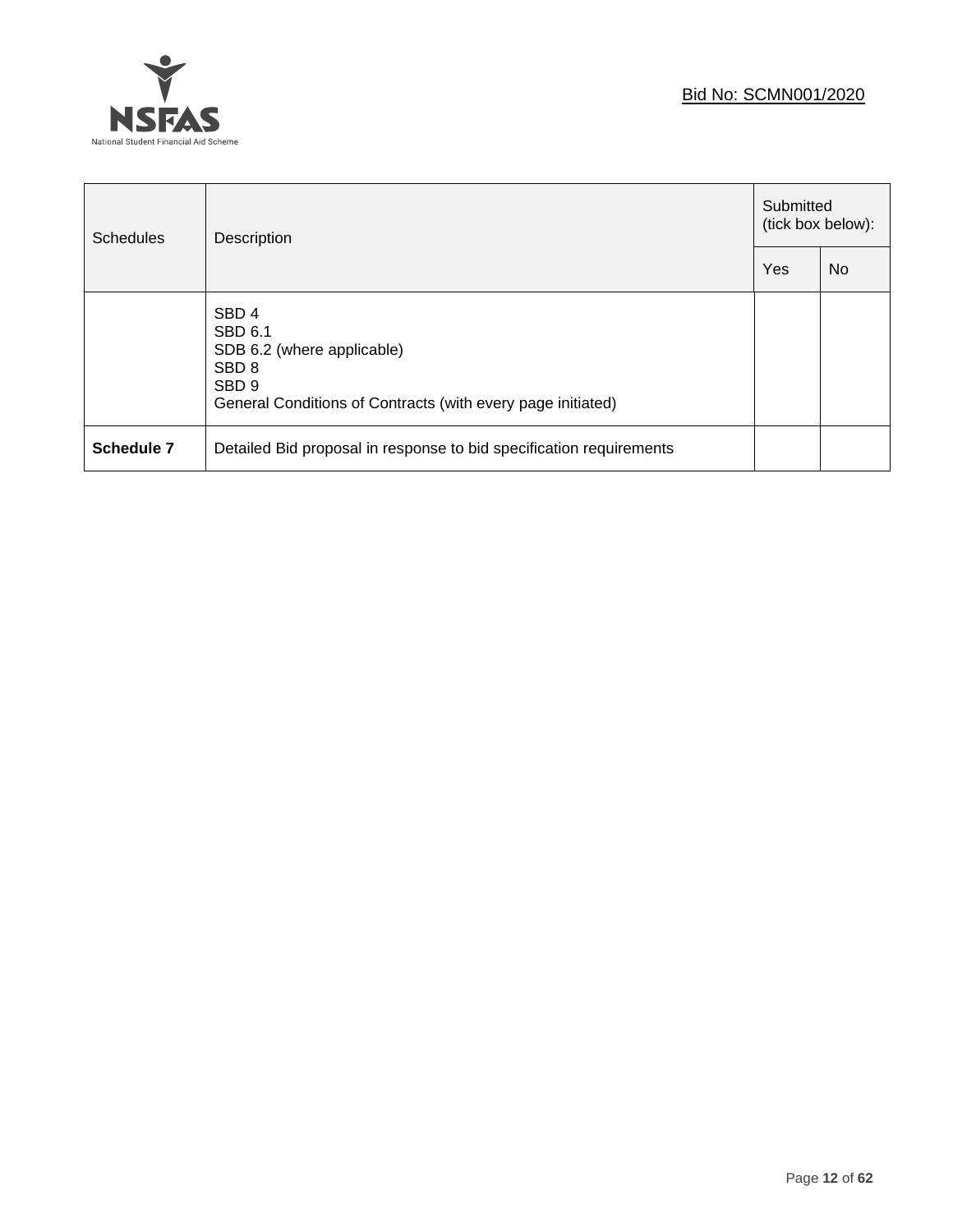

# **Contract Negotiations**

The successful bidder (s) will be required to enter into a written contract/SLA with NSFAS. The final terms and conditions will be negotiated between NSFAS and the successful bidders (s). Should the awarded bidder fail to sign the SLA within a reasonable timeframe deemed by NSFAS, NSFAS reserves the right to cancel the award/contract and award the tender to the 2<sup>nd</sup> placed bidder.

The **GENERAL CONDITIONS OF CONTRACT (GCC)** will form the basis of the contract; however, NSFAS reserves its rights to impose additional terms and conditions at its sole discretion. General Conditions of Contract are obtainable from [www.nsfas.org.za.](http://www.nsfas.org.za/) The General Conditions of Contract must be accepted.

# **Payments**

NSFAS will pay the successful bidder (s) the fees set out in the final contract according to the table of deliverables. No additional amounts will be payable by NSFAS to the successful bidder (s).

The successful bidder (s) shall invoice NSFAS for the services rendered in a reasonable timeframe. The invoices billed to NSFAS must be in relation to the original scope of work/terms of reference.

The invoice must be accompanied by supporting source document(s) containing detailed information, as NSFAS may reasonably require, for the purposes of establishing the specific nature, extent and quality of the services which were undertaken by the successful bidder (s).

No payment will be made to the successful bidder (s) unless an original tax invoice complying with section 20 of the VAT Act, 1991 (Act No 89 of 1991), as amended, has been submitted to NSFAS.

Payment shall be made by bank transfer into the successful bidder (s) back account normally 30 days after receipt of an acceptable, original, valid tax invoice. Money will only be transferred into a South African bank account. (Banking details on a bank letterhead must be submitted as soon as the bid is awarded).

Payments will only be made to the bidder in accordance with the purchase order issued to the awarded bidder. Any services delivered by the bidder outside of the original bid specifications and over and above the purchase order value will not be paid for as NSFAS is not liable for these payments.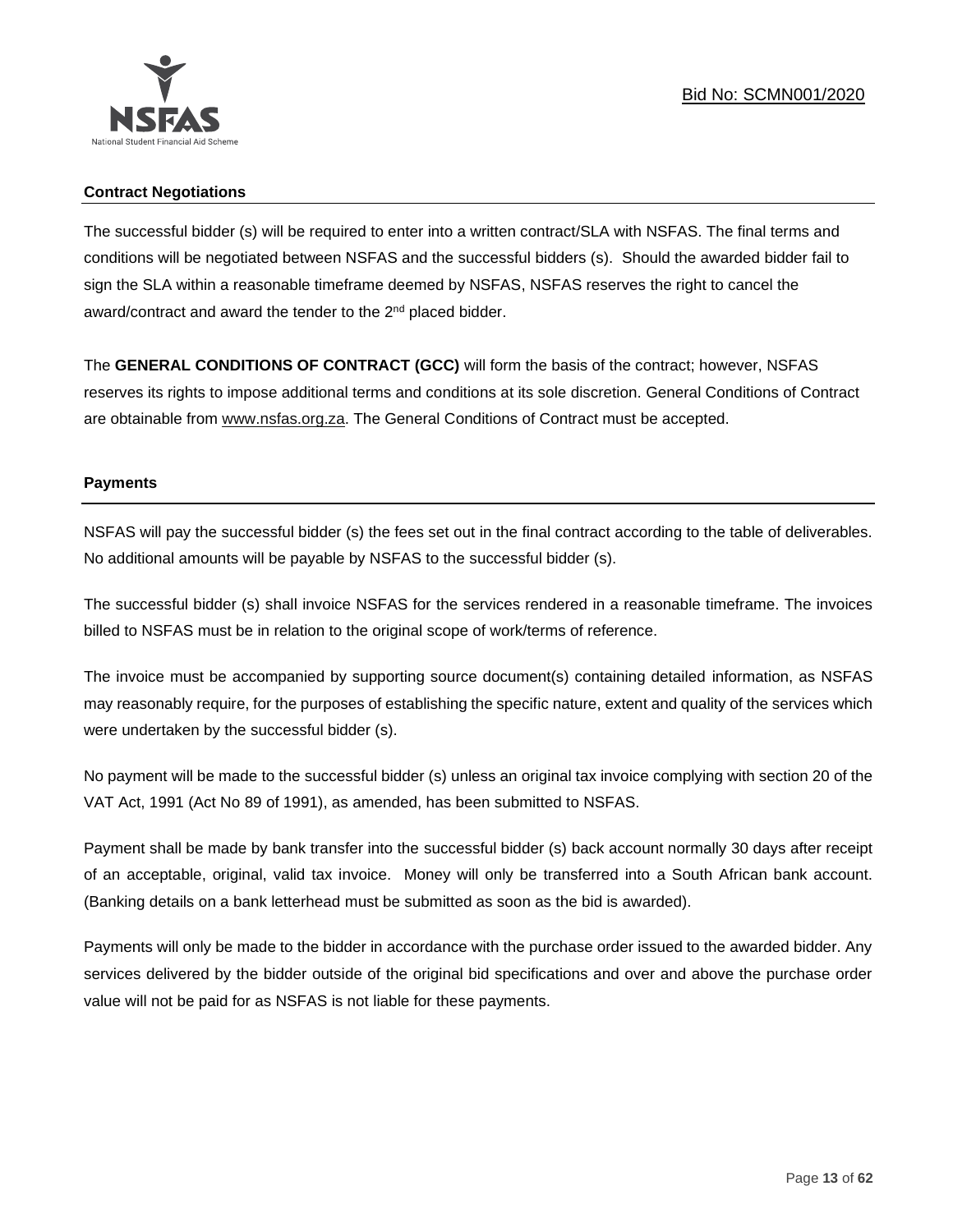

# **1. Purpose**

The purpose of this Request for Proposal (RFP) is to solicit proposals from potential bidder(s) for the provision of travel management services to the National Student Financial Aid Scheme (NSFAS). The current NSFAS travel management contract expires on 30 September 2020. Accordingly, this contract will be effective from 1 October 2020.

This RFP document details and incorporates, as far as possible, the tasks and responsibilities of the potential bidder required by NSFAS for the provision of travel management services to NSFAS.

# **2. Background**

The National Student Financial Aid Scheme (NSFAS) provides financial assistance to eligible students at public universities and at Technical Vocational Education and Training (TVET) colleges throughout South Africa, with its head office situated in Wynberg, Cape Town.

NSFAS intends to appoint a Travel Management Company accredited by the Association of Southern African Travel Agents (ASATA).

The primary objective in issuing this RFP is to enter into an agreement with a successful bidder who will achieve the following:

- Provide NSFAS with travel management services that are accurate, consistent and reliable and will maintain a high level of traveler satisfaction in line with the required service levels;
- Achieve significant cost savings for NSFAS in accordance with the National Treasury cost containment measures without any degradation in the services supplied;

Appropriately contain NSFAS's risk of financial loss and assure traveler safety and personal liability / risks when traveling domestically, and regionally for NSFAS – related business.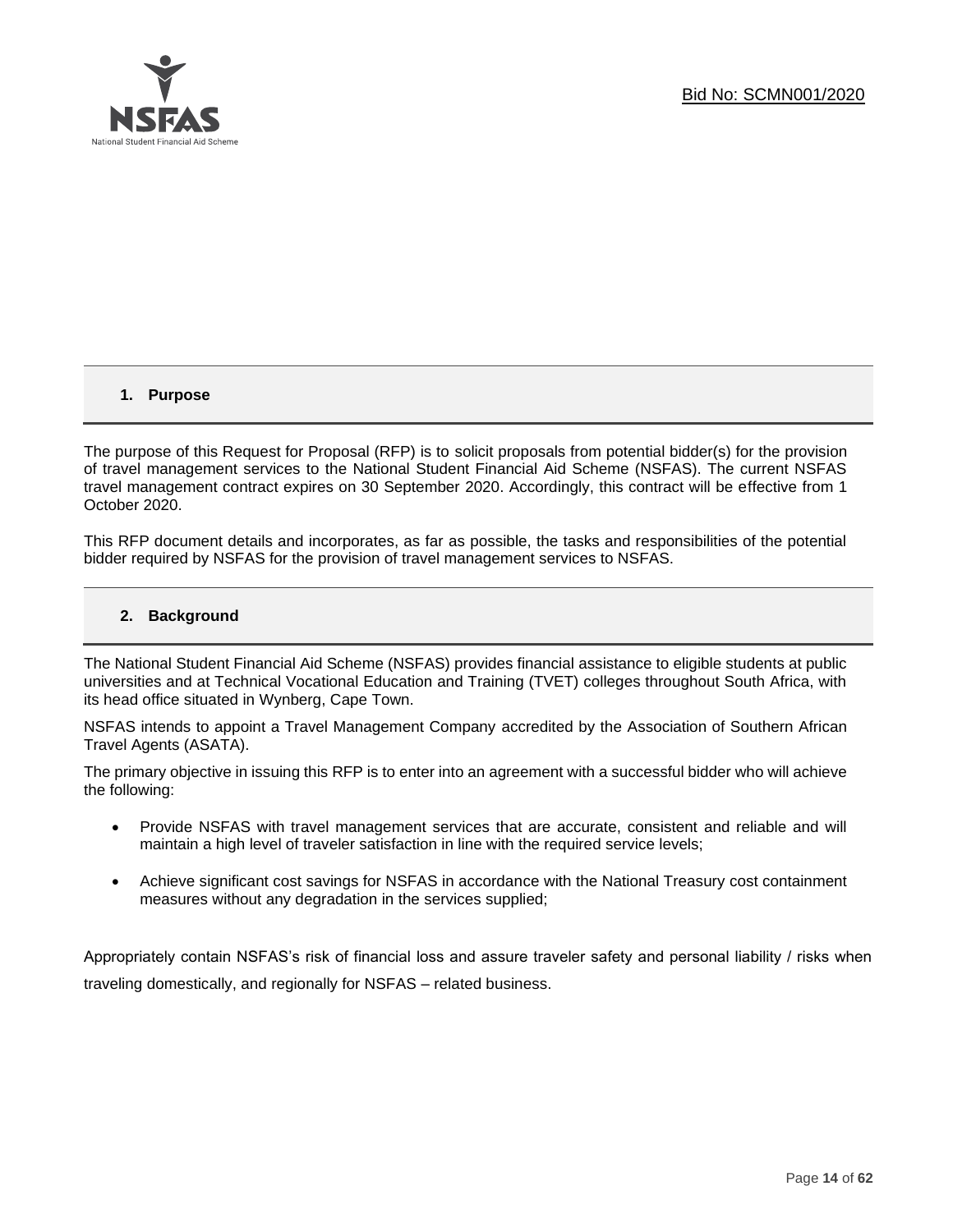

# **3. Mandatory requirements**

*All bids must comply with the mandatory requirements and failure to comply with any of these requirements will disqualify the bid.*

# *All bids must comply with the mandatory requirements below, and failure to comply with any of these requirements will result in the immediately disqualification of the bid.*

| No. | <b>Mandatory requirement</b>                                                                                                                                                                                                                                                                                                                                                                                                                                                                                                                                                                                                                                                                                                                                                | Complied (Y/N) | Page<br>reference<br>per bidder<br>proposal |
|-----|-----------------------------------------------------------------------------------------------------------------------------------------------------------------------------------------------------------------------------------------------------------------------------------------------------------------------------------------------------------------------------------------------------------------------------------------------------------------------------------------------------------------------------------------------------------------------------------------------------------------------------------------------------------------------------------------------------------------------------------------------------------------------------|----------------|---------------------------------------------|
|     | The bidder must be registered with ASATA<br><b>Compliance Requirements</b>                                                                                                                                                                                                                                                                                                                                                                                                                                                                                                                                                                                                                                                                                                  |                |                                             |
| 3.1 | The bidder must submit a copy of a valid ASATA certificate.                                                                                                                                                                                                                                                                                                                                                                                                                                                                                                                                                                                                                                                                                                                 |                |                                             |
| 3.2 | The bidder must have the capability to provide all the<br>required services as listed below:<br>1.<br>Air Travel Reservation and Ticketing<br>2.<br>Traveler's Itineraries<br>3.<br><b>Accommodation Services</b><br>4.<br><b>Car Rental and Shuttle Services</b><br>5.<br>Training Venues, Conference and Workshop<br><b>Facilities</b><br>6.<br>Financial Management and Account Management<br>7 <sub>1</sub><br>Statistical, detailed and financial management<br>reporting related to all aspects of travel<br>8.<br>Value added services such as credit card bookings to<br>secure lower pricing on air travel and accommodation<br>services and<br>backup generators<br>to<br>ensure<br>undisrupted servicing during load shedding.<br><b>Compliance Requirements</b> |                |                                             |
|     | The bidder must submit a formal letter confirming the above<br>eight (8) requirement on a company letterhead.                                                                                                                                                                                                                                                                                                                                                                                                                                                                                                                                                                                                                                                               |                |                                             |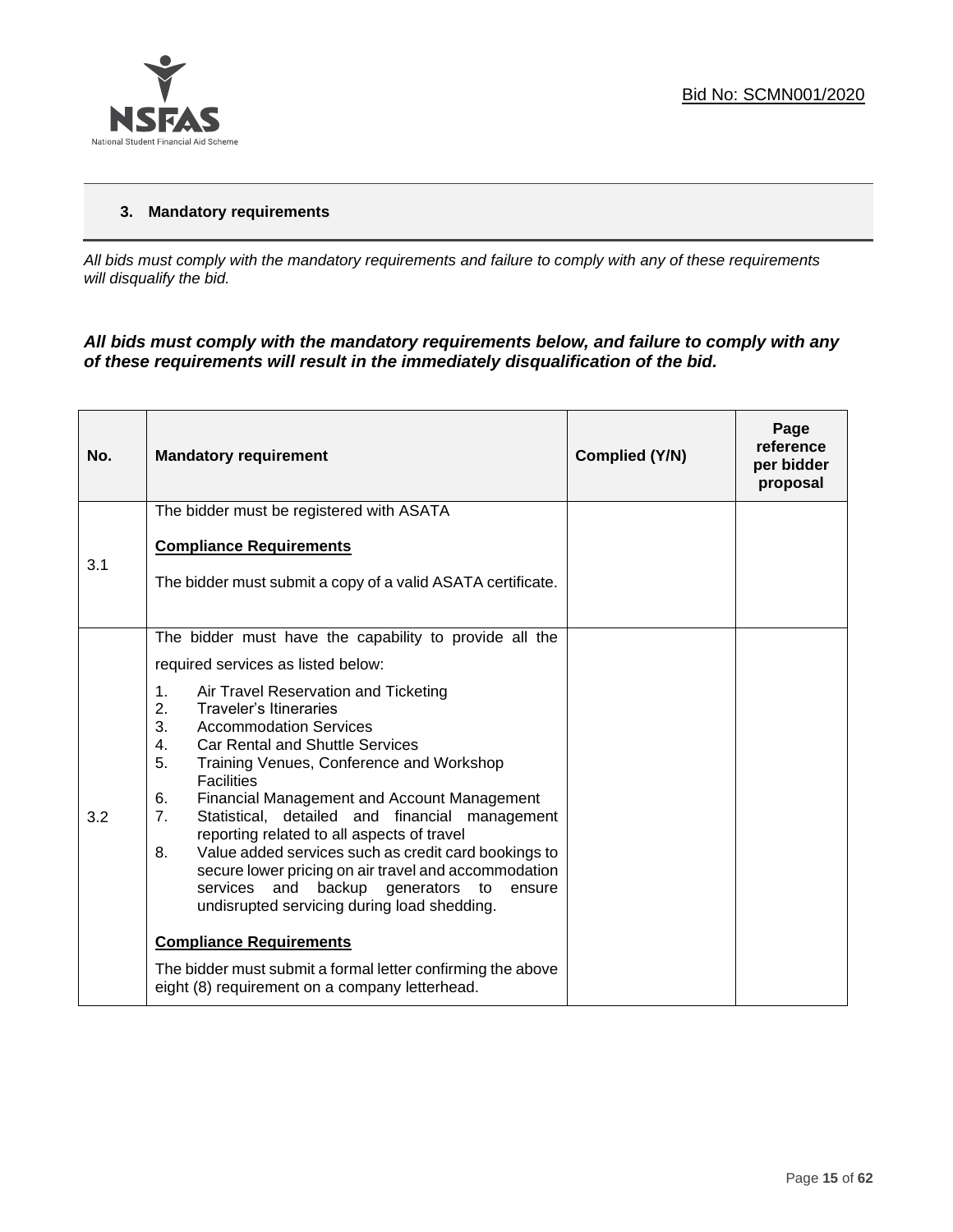

## **4. Functional specification**

Functions to be performed by the Travel Management Company (TMC):

## **4.1 Air Travel Reservation and Ticketing:**

- 4.1.1. For every duly approved NSFAS travel request received, the TMC shall immediately make bookings, prepare appropriate itineraries and quotations based on primarily the lowest fare and the most direct and convenient route.
- 4.1.2. The TMC must only act on travel requests submitted by authorized and designated NSFAS staff members.
- 4.1.3. In the event that the required travel arrangements cannot be confirmed, the TMC shall notify the requesting NSFAS staff member of the problem and present alternative routings and quotations for consideration.
- 4.1.4. The TMC must promptly issue accurate e‐tickets and confirmations of detailed itineraries (in printed and electronic format) and in SMS format to the traveling delegate, showing the accurate status of the airline, car hire&/airport transfers and hotel reservations on all segments of the journey.
- 4.1.5. The TMC must only issue Tickets or e-Tickets, on receipt of a purchase order from the NSFAS requesting official for all travel. Should the TMC confirm a travel booking without an approved purchase order from NSFAS, then NSFAS will not be held liable for such costs.
- 4.1.6. For wait-listed bookings, the TMC shall provide regular feedback on the status of the flight and accommodation.
- 4.1.7. The TMC must accurately advise the NSFAS of ticketing deadlines and other relevant information every time reservations are made to avoid cancellations of bookings.
- 4.1.8. The TMC must ensure that all travelling NSFAS staff members have completed the required travel documents for their journeys before departure.
- 4.1.9. The TMC must provide information services to notify the NSFAS and the traveler of events such as airport closures, cancellations or delayed flights, trains, bus voyages, strike situations, and local political or safety conditions, which may affect travel to any destination.
- 4.1.10. The TMC must provide all official travelers with last seat availability, advance seat assignments and advance boarding passes on all airlines operating within South Africa for domestic flights.
- 4.1.11. The TMC must provide reconfirmation and revalidation of airline tickets, re-issued tickets, which are returned as a result of changed routing or fare structures and printed itineraries showing complete information on status of reservations on all carriers.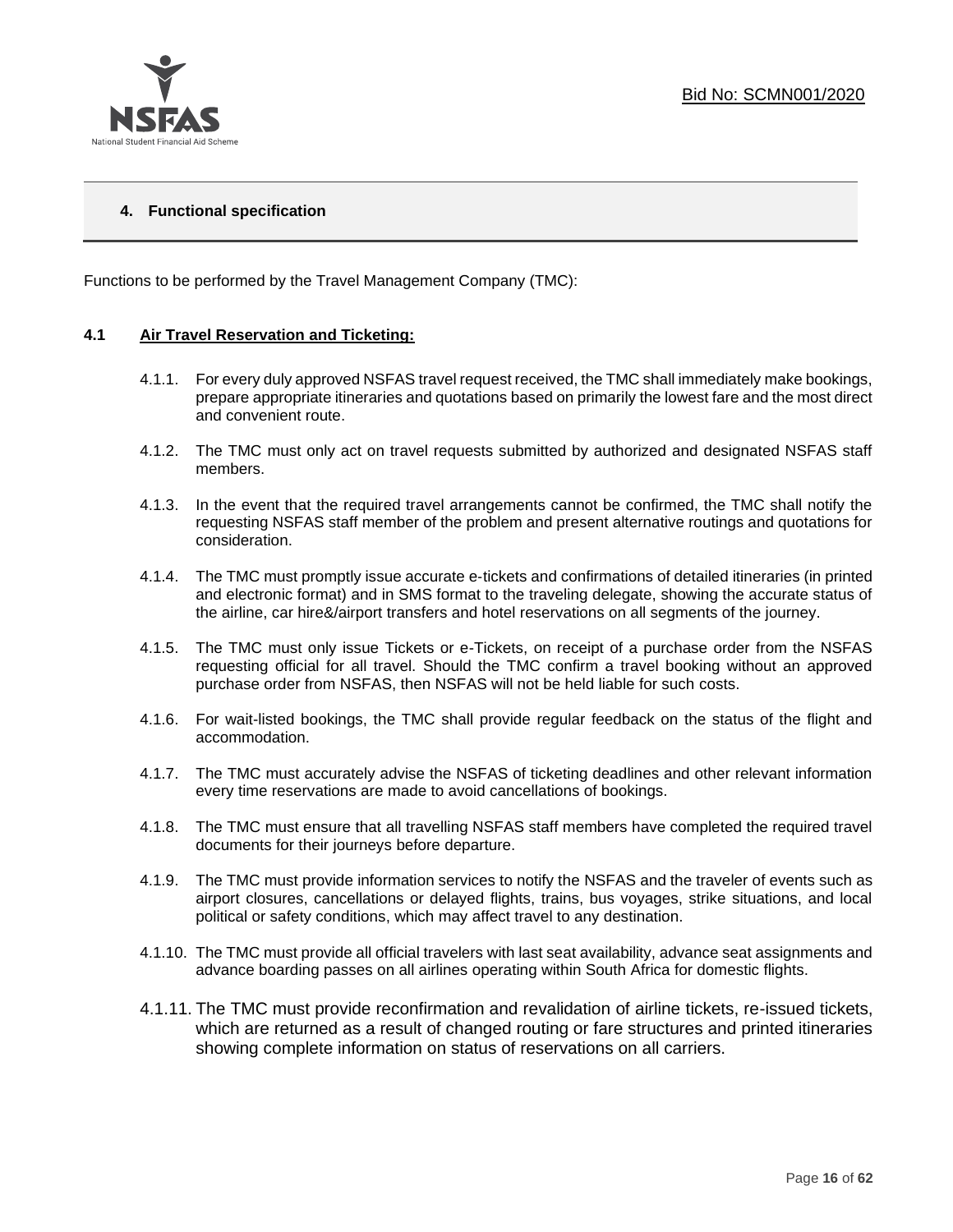

## **4.2. Traveller's Itineraries:**

The TMC must provide each traveller with a complete itinerary document which includes the following:

- 4.2.1. Flight number(s).
- 4.2.2. Confirmed upgrade (if applicable).
- 4.2.3. Departure and arrival time(s) for each segment of the trip.
- 4.2.4. Intermediate stops.
- 4.2.5. Airport and other taxes.
- 4.2.6. Visa obtained or not obtained; and

#### **4.3. Accommodation:**

- 4.3.1. The TMC will obtain three price comparisons from accredited accommodation establishments that provide the best available rate within the maximum allowable government rate, as prescribed by the National Treasury of South Africa, and that is located as close as possible to the venue/office/location/destination of the traveller.
- 4.3.2. This includes planning, booking, confirming and amending of accommodation with any establishment (hotel group, private hotel, guest house or Bed & Breakfast) in accordance with NSFAS's travel policy.
- 4.3.3. NSFAS travellers may only stay at accommodation establishments with which the TMC has negotiated corporate rates below the maximum allowable government rate per night. Where negotiated rates are higher than on-line credit card bookings, bookings are to be secured by credit card payment to ensure cost savings. Should there be no rate agreement in place in the destination, or should the contracted establishment be unable to accommodate the traveller, the TMC will source suitable accommodation bearing in mind a maximum 3-star rating for staff with the exception of NSFAS executives to be accommodated at an establishment with a maximum 4-star rating, or as stipulated in written directives issued from time to time by the National Treasury or NSFAS.
- 4.3.4. Accommodation vouchers must be issued to all NSFAS travellers for accommodation bookings and must be invoiced to NSFAS as per arrangement. Such invoices must be supported by a copy of the original hotel accommodation charges.
- 4.3.5. Cancellation of accommodation bookings must be done promptly to guard against no show and late cancellation fees.
- 4.3.6. The TMC must ensure that all accommodation establishments booked must have been properly vetted for hygiene and safety standards. In the event of a traveller opting to check out of an establishment, after showing evidence to the establishment of inadequate hygiene or safety conditions, without there being alternative better accommodation at said establishment, the TMC must provide written confirmation that NSFAS will not be billed for nights not stayed at said establishment.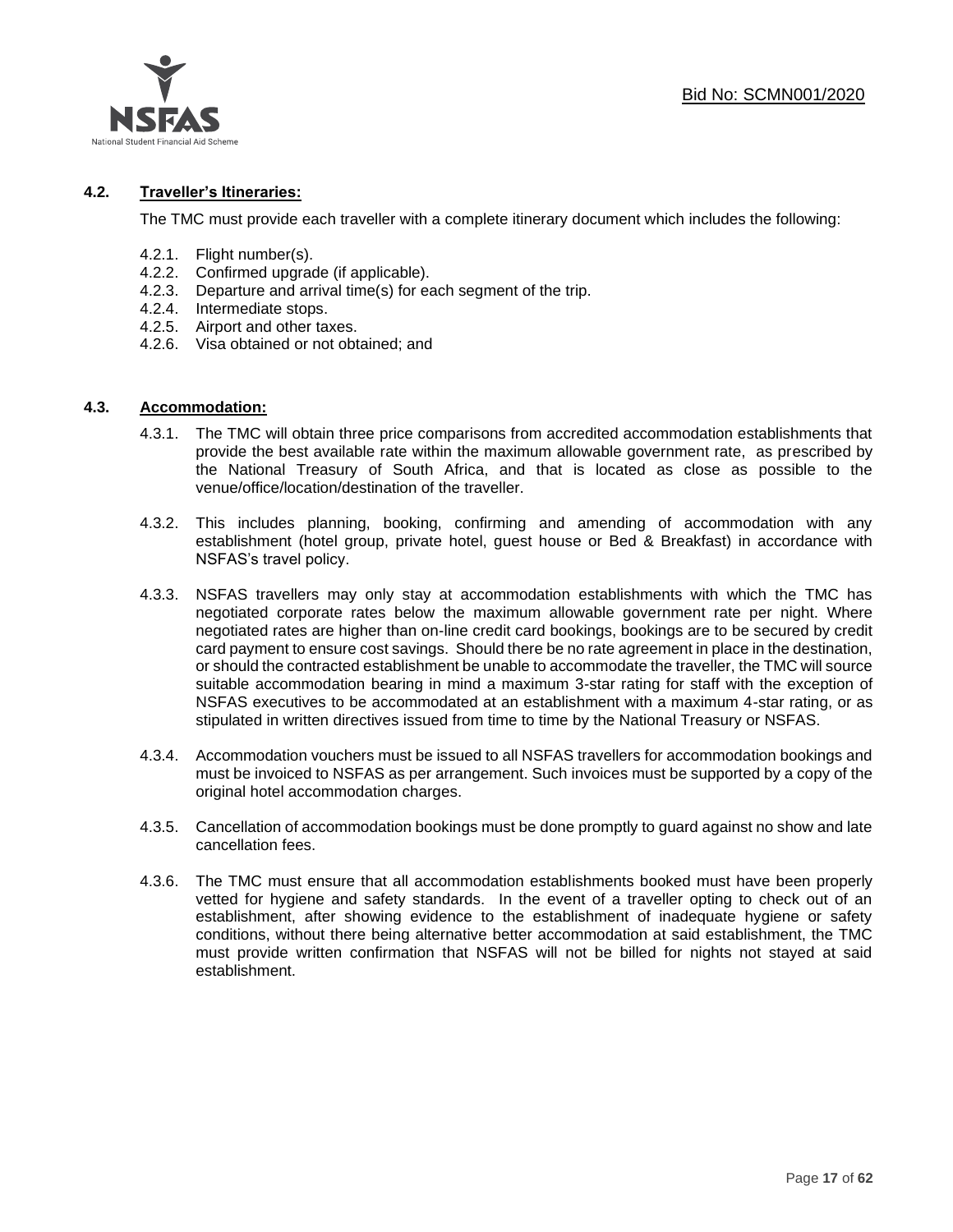

## **4.4. Car Rental and Shuttle Services:**

- 4.4.1. The TMC will book the approved category vehicle in accordance with the NSFAS Travel Policy with the lowest quoting car rental service provider from the closest rental location (airport, hotel and venue).
- 4.4.2. The TMC must ensure that all car hire bookings quoted includes super cover insurance, the insurance cover must include cover for tyres and windscreen. Car rental quotes should be flexible to allow for planned kilometres of travel and not quoted at a flat rate of 100kms per day to ensure no invoice deviations from approved purchase orders.
- 4.4.3. The TMC must ensure that all transport vehicles used on this contract are roadworthy, clean and hygienic at all times and are equipped with advanced GPS systems to easily locate a traveller's departure point and destination.
- 4.4.4. The TMC should advise the Traveller on the best time and location for collection and return considering the Traveller's specific requirements.
- 4.4.5. The TMC must ensure that relevant information is shared with travellers regarding rental vehicles, like e-tolls, refuelling, keys, rental agreements, damages and accidents, etc.
- 4.4.7. The TMC will book transfers at the lowest possible rate with reputable shuttle service providers which also includes bus and coach services.
- 4.4.8. The TMC should manage shuttle companies on behalf of NSFAS and ensure compliance with minimum standards. The TMC should also assist in negotiating better rates with relevant shuttle companies and provide NSFAS with a schedule of rates per contracted company.
- 4.4.9. The TMC must during their report period provide proof that negotiated rates were booked, where applicable.

#### **4.5. Conference venues equipped with workshop facilities:**

- 4.5.1. The TMC must have the capability, on request, to make reservations for training venues, conference and workshop facilities as and when requested. This service shall include initiating and confirming reservations and confirming the all-inclusive rate at which the reservation is made.
- 4.5.2. The TMC agrees to negotiate to the maximum extent possible, discount rates, for training venues, conference and workshop facilities for all reservations and to have the capability to arrange such services nationally.

#### **4.6. Financial and Account Management:**

- 4.6.1. The TMC must implement the discounted air fares negotiated by the National Treasury where applicable.
- 4.6.2. The TMC should compare quotes between supplier account bookings and on-line credit card bookings to ensure the cheaper option is quoted to NSFAS.
- 4.6.3. The TMC should enable savings on total annual travel expenditure which must be reported on and proof provided during quarterly service delivery reviews.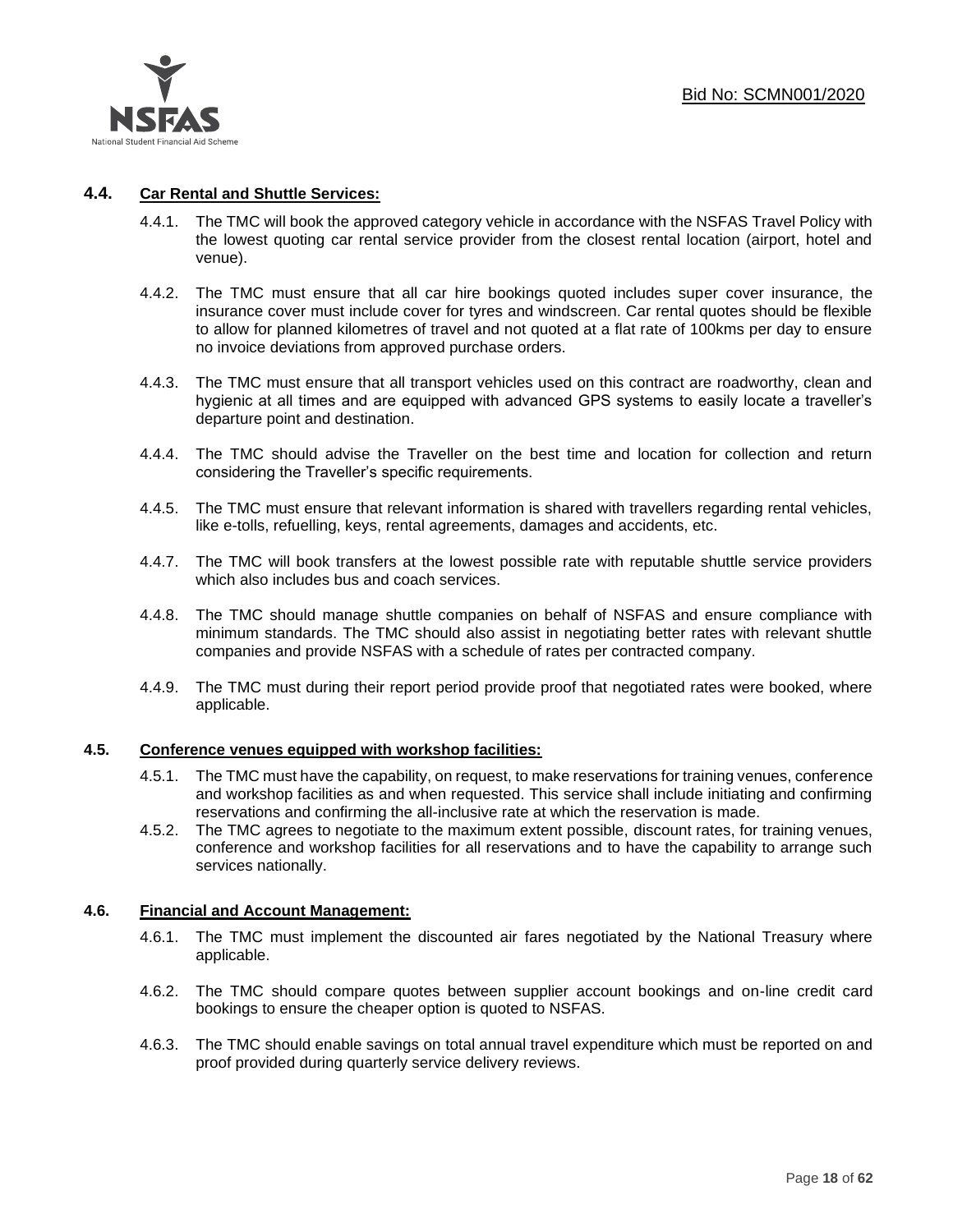

- 4.6.4. The TMC will be required to offer a 30-day bill-back account facility to institutions should a lodge card not be offered. 'Bill back', refers to the supplier sending the bill back to the TMC, who, in turn, invoices NSFAS for the services rendered.
- 4.6.5. Where pre-payments are required for smaller Bed & Breakfast /Guest House facilities, these will be processed by the TMC. These are occasionally required at short notice and even for same day bookings.
- 4.6.6. The TMC should consolidate Travel Supplier bill-back invoices and ensure Travel Supplier accounts are settled timeously.
- 4.6.7. The TMC is responsible for managing the service provider accounts and for the consolidation of invoices and supporting documentation to be provided to NSFAS's Financial Department on the agreed time period (e.g. weekly). This includes attaching the Travel Authorisation or Purchase Order and other supporting documentation to the invoices reflected on the Service provider bill-back report or the credit card statement.
- 4.6.8. An Account Management structure should be put in place to respond to the needs and requirements of the NSFAS and act as a liaison for handling all matters with regard to the delivery of services in terms of the contract.
- 4.6.9. The TMC must appoint a dedicated Account or Business Manager that is ultimately responsible for the management of the NSFAS's account.
- 4.6.10. The TMC is always to ensure high quality service delivery to NSFAS travellers and is required to provide NSFAS with highly skilled and qualified human resources of the following roles but not limited to:
	- a. Senior Consultants
	- b. Intermediate Consultants
	- c. Junior Consultants
	- d. Travel Manager (Operational)
	- e. Finance Manager / Branch Accountant
	- f. Admin Back Office (Creditors / Debtors/Finance Processors)
	- g. Strategic Key Account Manager (per hour) contactable afterhours, weekend and public holidays.
	- h. System Administrator (General Admin)
- 4.6.11. A complaint handling procedure must be implemented to manage and record the compliments and complaints of the TMC and other travel service providers.
- 4.6.12. During reviews, comprehensive reports on the travel spend and the performance in terms of the SLA must be presented.
- 4.6.13. The TMC should have in-depth knowledge of relevant supplier(s)' products, to be able to provide the best option and alternatives that are in accordance with NSFAS's Travel Policy and to ensure that the Traveller reaches his/her destination safely in reasonable comfort with minimum disruption, cost effectively, and in time to carry out his/her business.
- 4.6.14. The TMC plays a pivotal role to provide high quality travel related services that are designed to strike a balance between effective cost management, flexibility and traveller satisfaction. It is therefore the obligation of the TMC Consultant to advise on the most cost-effective options available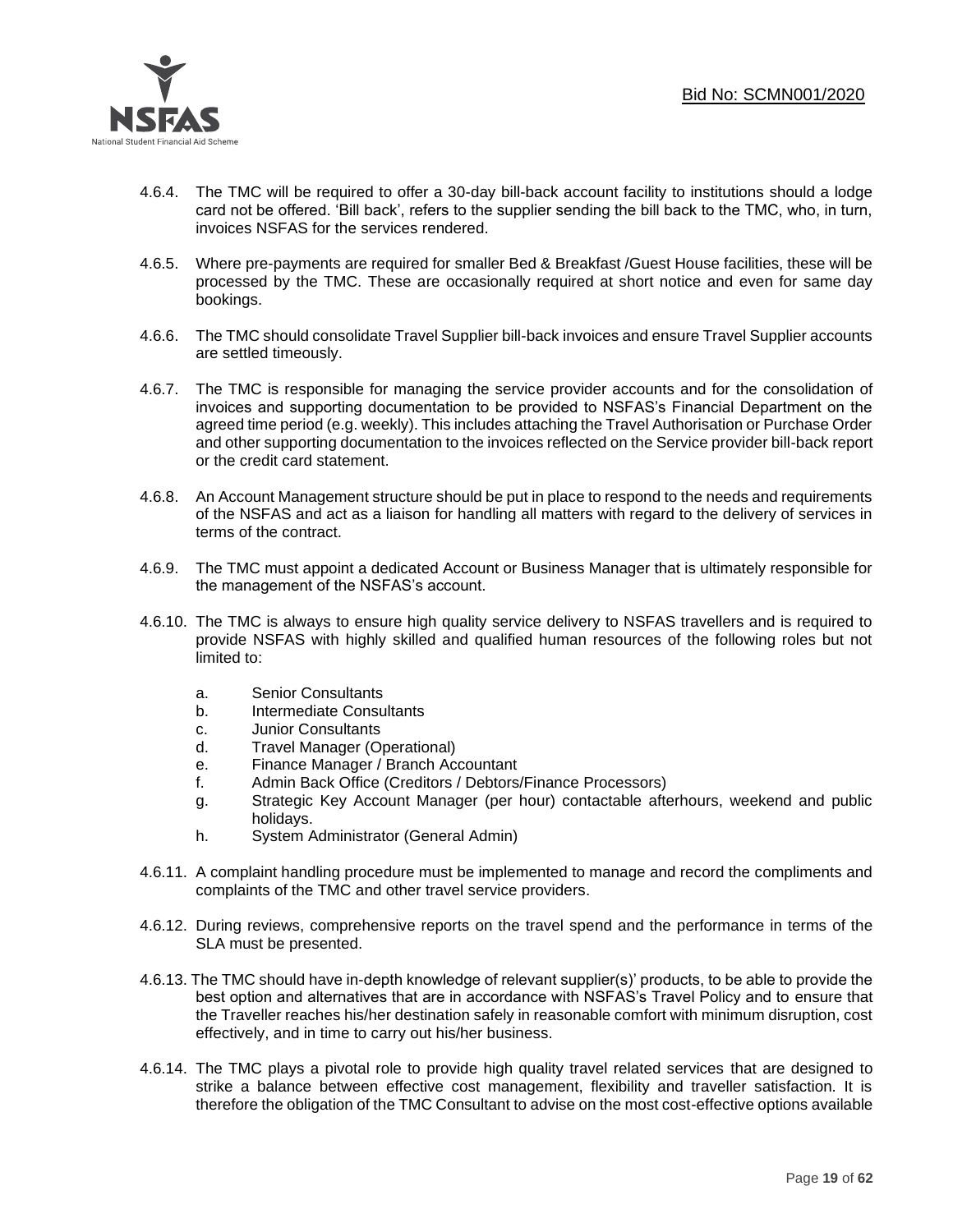

at all times, and costs should be within the framework of the National Treasury's cost containment instructions.

- 4.6.15. The TMC must ensure that workshops/training is provided to Travellers and/or Travel Bookers when required.
- 4.6.16. The TMC must have the ability to operate as per the following operating hours:
	- a. Monday to Friday (as standard operating hours): 08:30 to 17:00
	- b. After hours services: 17:00 to 08:30

c. Weekends and Public holidays; 24 hours per day

- **4.7. Statistical, detailed and financial management reporting:**
	- 4.7.1. The TMC must have the capability to consolidate all management information related to travel expenses into a single source document with automated reporting tools.
	- 4.7.2. The implementation of an Online Booking Tool to facilitate domestic bookings should be considered to optimise the services and related fees.
	- 4.7.3. The TMC will be required to provide the NSFAS with a minimum of three (3) standard monthly reports that are in line with the National Treasury's Cost Containment Instructions reporting template requirements at no cost.
	- 4.7.4. The reporting templates can be found on: <http://www.treasury.gov.za/legislation/pfma/TreasuryInstruction/AccountantGeneral.aspx>
	- 4.7.5. Reports must be accurate and be provided as per NSFAS's specific requirements at the agreed time. Information must be available on a transactional level that reflect detail including the name of the traveller, date of travel, spend category (example air travel, shuttle, accommodation).
	- 4.7.6. NSFAS may request the TMC to provide additional management reports on request.
	- 4.7.7. Reports must be available in an electronic format, for example: Microsoft Excel, and data input must be accurate.
	- 4.7.8. Service Level Agreements reports must be provided on the agreed date. It will include but will not be limited to the following:
		- i. Travel:
			- a) After hours' Report.
			- b) Compliments and complaints.
			- c) Long term accommodation and car rental.
			- d) Car accident reports (as soon as discovered);
			- e) Extension of business travel to include leisure.
			- f) Upgrade of class of travel (air, accommodation and ground transportation);
			- g) Bookings outside Travel Policy.
		- ii. Finance
			- a) Reconciliation of commissions/rebates or any volume driven incentives.
			- b) Creditor's ageing report.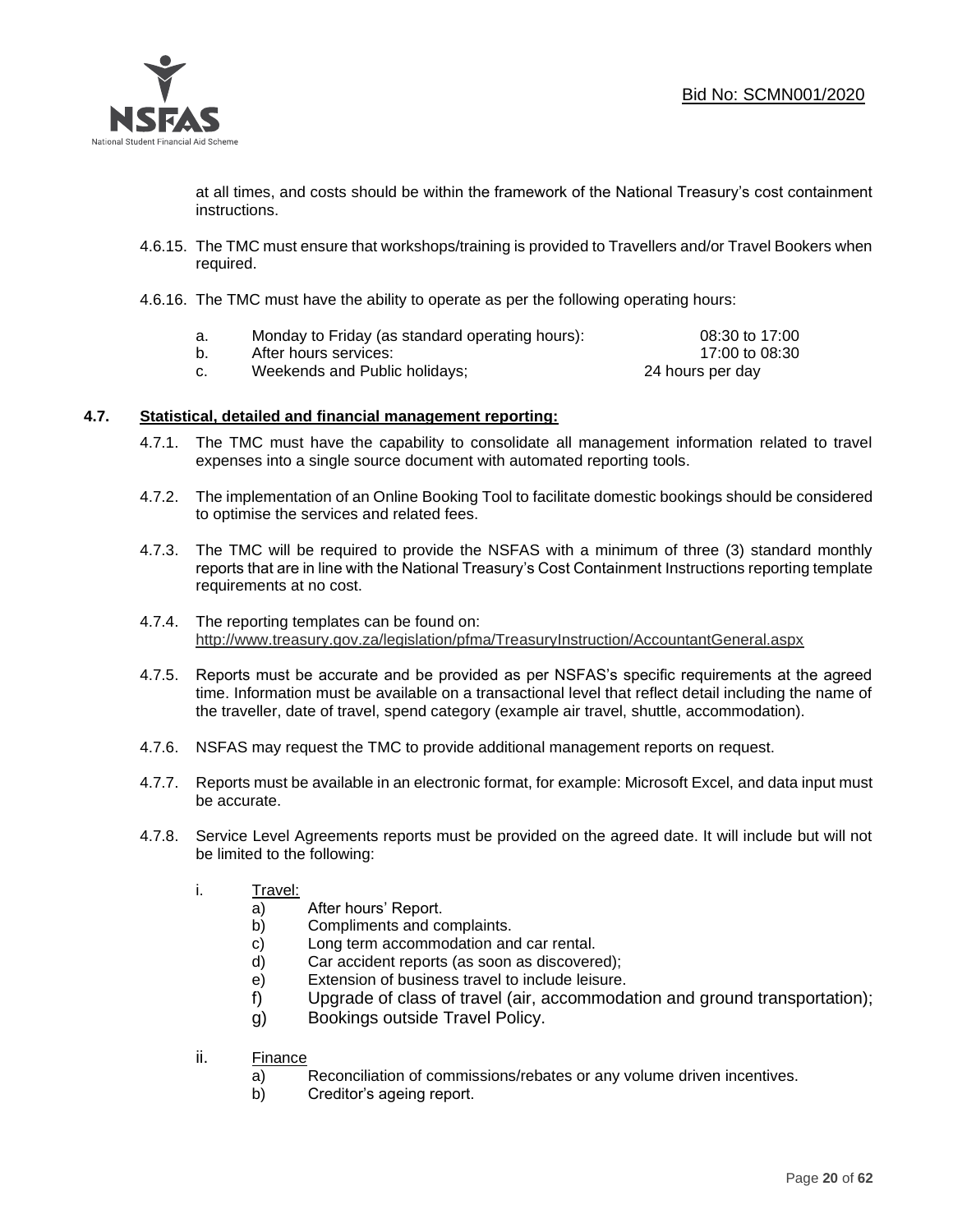# Bid No: SCMN001/2020



- c) Creditor's summary payments.
- d) Daily invoices.
- e) Reconciled reports for Travel Lodge card statement.
- f) No show reports.
- g) Cancellation report.
- h) Receipt delivery report.
- i) Monthly Bank Settlement Plan (BSP) Report.
- j) Refund Log.
- k) Open voucher report.
- 4.7.9. The TMC will implement all the necessary processes and programs to ensure that all NSFAS data is always secure and not accessible by any unauthorised parties.

#### **4.8. Value added services:**

The TMC must provide the following value-added services:

- 4.8.1. SMS notifications for travel confirmations.
- 4.8.2. Travel audits.
- 4.8.3. Global Travel Risk Management.
- 4.8.4. VIP services for NSFAS Executives and Members of the Board.
- 4.8.5. Credit card booking facilities for discounted on-line flight and accommodation bookings;
- 4.8.6. Backup power generators to ensure uninterrupted servicing during load shedding.

## **5. Contract Period**

The contract is for a period of three (3) years, which will come into effect on the 1 October 2020. NSFAS reserves the right to cancel the contract provided a three (3) month notice is provided to the successful bidder.

#### **6. Pricing Schedule**

Please consider the inevitable Consumer Price Index (CPI) increases year on year on the pricing upon the duration of the contract period being in excess of a 12-month period. The pricing must be inclusive of all costs including disbursements (travel, accommodation etc) where applicable.

| <b>ITEM</b>                   | <b>DESCRIPTION</b>               | <b>RATE (VAT inclusive)</b> |
|-------------------------------|----------------------------------|-----------------------------|
|                               | Domestic                         | R                           |
|                               | <b>Regional (SADC Countries)</b> | R                           |
|                               | International                    | R                           |
| <b>AIR TRAVEL RESEVATIONS</b> | Changes                          | R                           |
| (service fee per ticket)      | Reissue/Revalidation/Upgrades    | R                           |
|                               | Cancelations                     | R                           |
|                               | <b>Refund Processing</b>         | R                           |
|                               | <b>Afterhours Fees</b>           | R                           |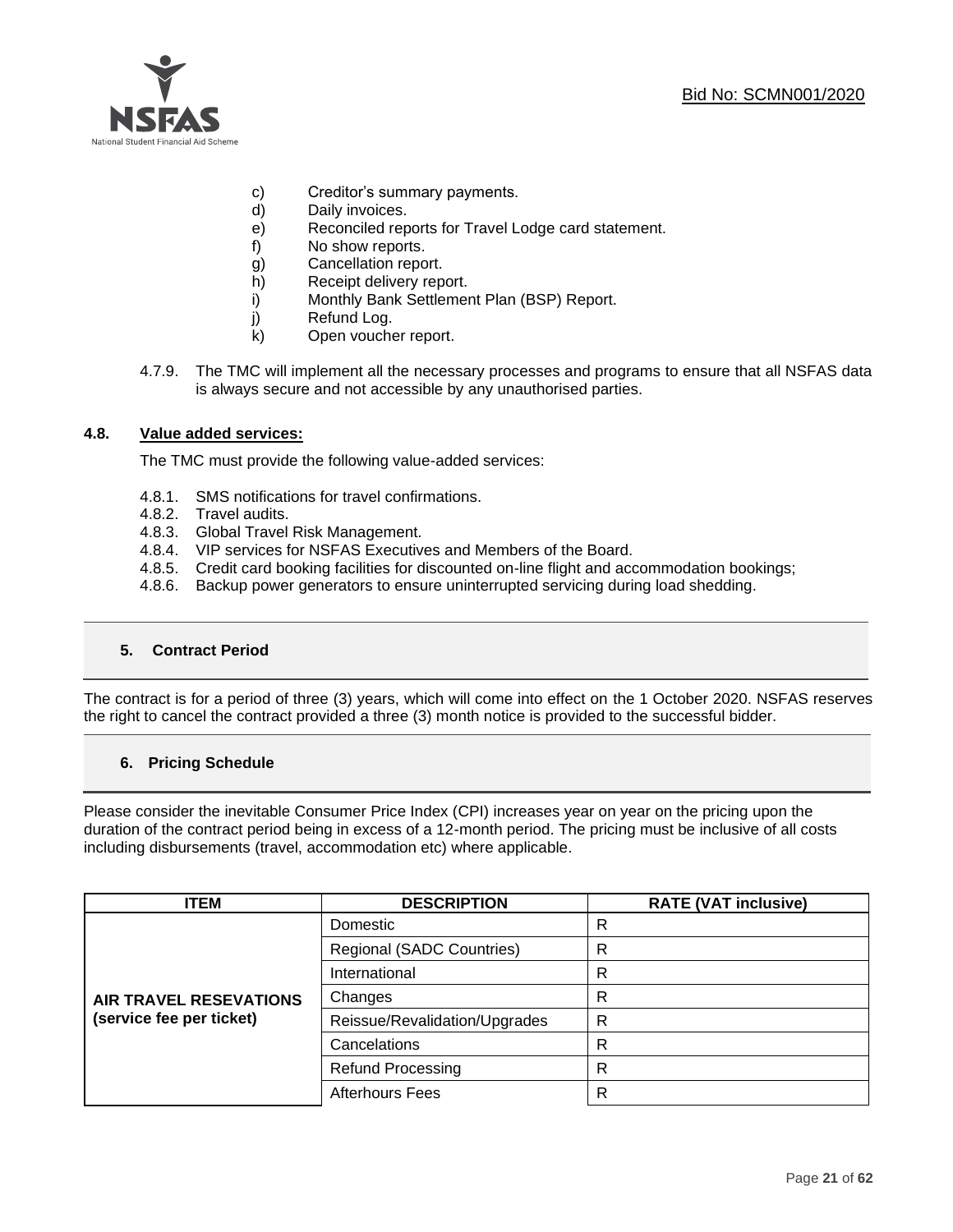

| <b>ITEM</b>                                            | <b>DESCRIPTION</b>               | <b>RATE (VAT inclusive)</b> |      |  |
|--------------------------------------------------------|----------------------------------|-----------------------------|------|--|
| <b>ITEM</b>                                            | <b>DESCRIPTION</b>               | <b>RATE (VAT inclusive)</b> |      |  |
|                                                        | Domestic                         | $\mathsf{R}$                |      |  |
| <b>ACCOMMODATION</b>                                   | Regional (SADC Countries)        | $\mathsf{R}$                |      |  |
| <b>RESERVATIONS (includes</b>                          | International                    | $\mathsf{R}$                |      |  |
| breakfast and dinner)                                  | Changes                          | $\mathsf{R}$                |      |  |
| (service fee per ticket)                               | Cancelations                     | $\mathsf{R}$                |      |  |
|                                                        | <b>Afterhours Fees</b>           | $\mathsf{R}$                |      |  |
|                                                        | Domestic                         | $\mathsf{R}$                |      |  |
|                                                        | Regional (SADC Countries)        | $\mathsf{R}$                |      |  |
| <b>CAR RENTAL (service fee per</b>                     | International                    | $\mathsf{R}$                |      |  |
| ticket)                                                | Changes                          | $\mathsf{R}$                |      |  |
|                                                        | Cancelations                     | $\mathsf{R}$                |      |  |
|                                                        | <b>Afterhours Fees</b>           | $\mathsf{R}$                |      |  |
| <b>ITEM</b>                                            | <b>DESCRIPTION</b>               | RAND (VAT inclusive) OR %   |      |  |
|                                                        |                                  |                             |      |  |
| <b>RESERVATION OF LONG-</b>                            | Domestic                         | $\mathsf{R}$                | $\%$ |  |
| <b>TERM ACCOMMODATION</b>                              | Regional (SADC Countries)        | $\mathsf{R}$                | $\%$ |  |
|                                                        | International                    | $\mathsf{R}$                | $\%$ |  |
| <b>ITEM</b>                                            | <b>DESCRIPTION</b>               | RAND (VAT inclusive) OR %   |      |  |
|                                                        |                                  |                             |      |  |
| <b>RESERVATION OF</b><br><b>CONFERECING FACILITIES</b> | Domestic                         | $\mathsf{R}$                | $\%$ |  |
| <b>AND TRAINING VANUES</b>                             | <b>Regional (SADC Countries)</b> | $\mathsf{R}$                | $\%$ |  |
|                                                        | International                    | R                           | $\%$ |  |
| <b>ITEM</b>                                            | <b>DESCRIPTION</b>               | <b>RATE (VAT inclusive)</b> |      |  |
|                                                        |                                  |                             |      |  |
| <b>SHUTTLE SERVICES</b>                                | Domestic                         | $\mathsf{R}$                |      |  |
|                                                        | <b>Regional (SADC Countries)</b> | $\mathsf{R}$                |      |  |
|                                                        | International                    | R                           |      |  |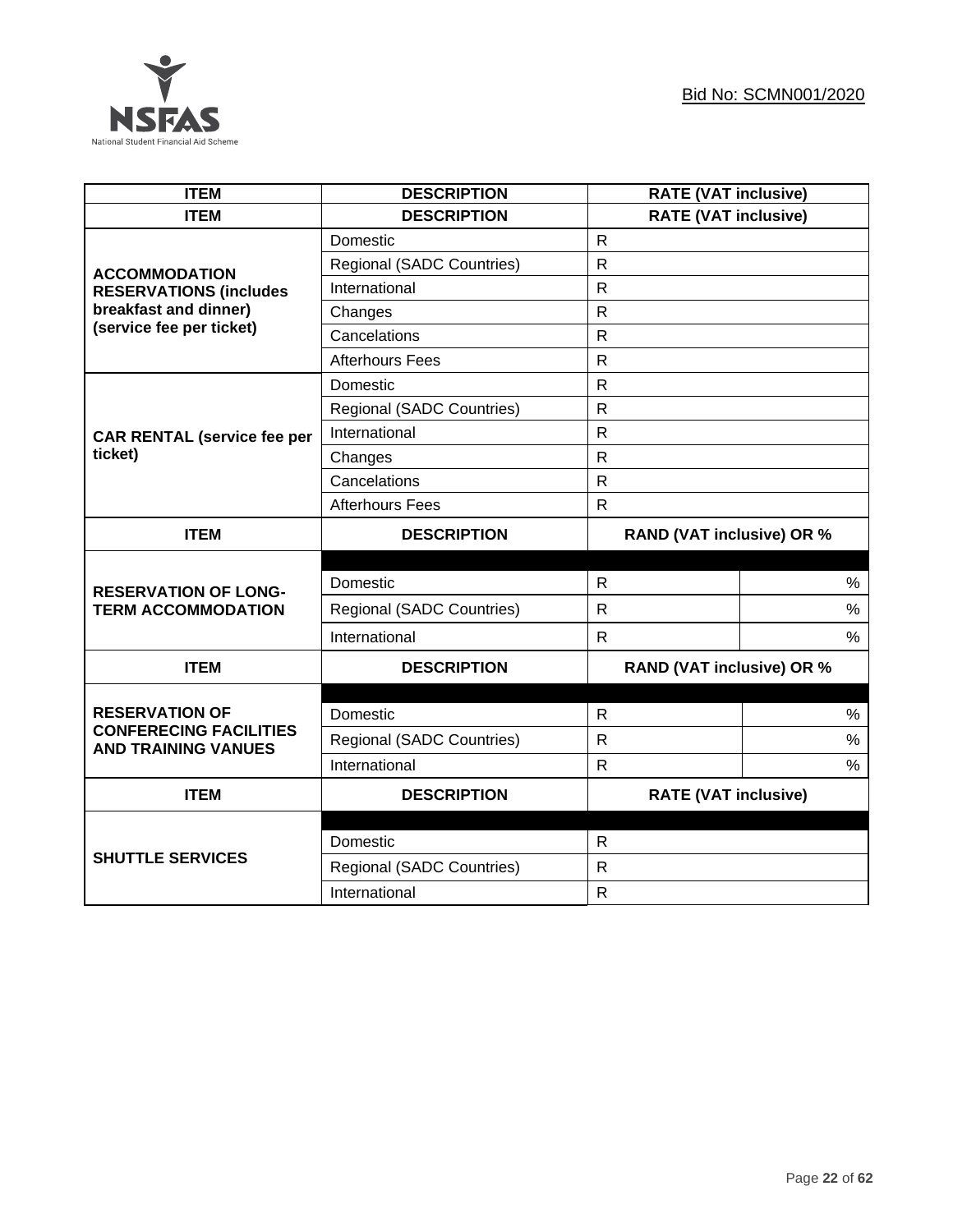

# **7. Evaluation Criteria**

Technical evaluation criteria element:

Bidders who pass all mandatory requirements will proceed to the two stage evaluation criteria.

**The first stage relates to the evaluation of the bidder's proposal (functionality) in response to the tender requirements. Bidders will be required to score a minimum of 70% for this stage. Bidders who achieve this rating score will proceed to be evaluated on stage 2 which is where the shortlisted bidders will be called to NSFAS premises to provide a demonstration of their proposal and proposed solution to the bid evaluation committee. The shortlisted bidders will be required to score a minimum of 80% for this stage (stage 2) in order to be evaluated on Price and BBB-EE.**

## **Stage 1: Technical evaluation criteria element:**

| <b>Element</b>            | Weight |
|---------------------------|--------|
| <b>Company Experience</b> | 15%    |
| Key account management    | 15%    |
| Reference letters         | 20%    |
| Solution proposal         | 50%    |
| <b>TOTAL</b>              | 100%   |

| <b>Company experience</b>                                                                                                    | Points available                | <b>Bidder scoring</b> | <b>Points scored</b> |
|------------------------------------------------------------------------------------------------------------------------------|---------------------------------|-----------------------|----------------------|
| The bidder must have a<br>minimum of five (5) consecutive<br>years of experience in delivering<br>national travel management | Less than 5 years $= 0$ points  |                       |                      |
| services to large organizational<br>travel accounts of similar size to<br>the NSFAS account.                                 | 5 years = 10 points             |                       |                      |
| Evidenced by either the<br>company profile and/or proposal.                                                                  | More than 5 years = $15$ points |                       |                      |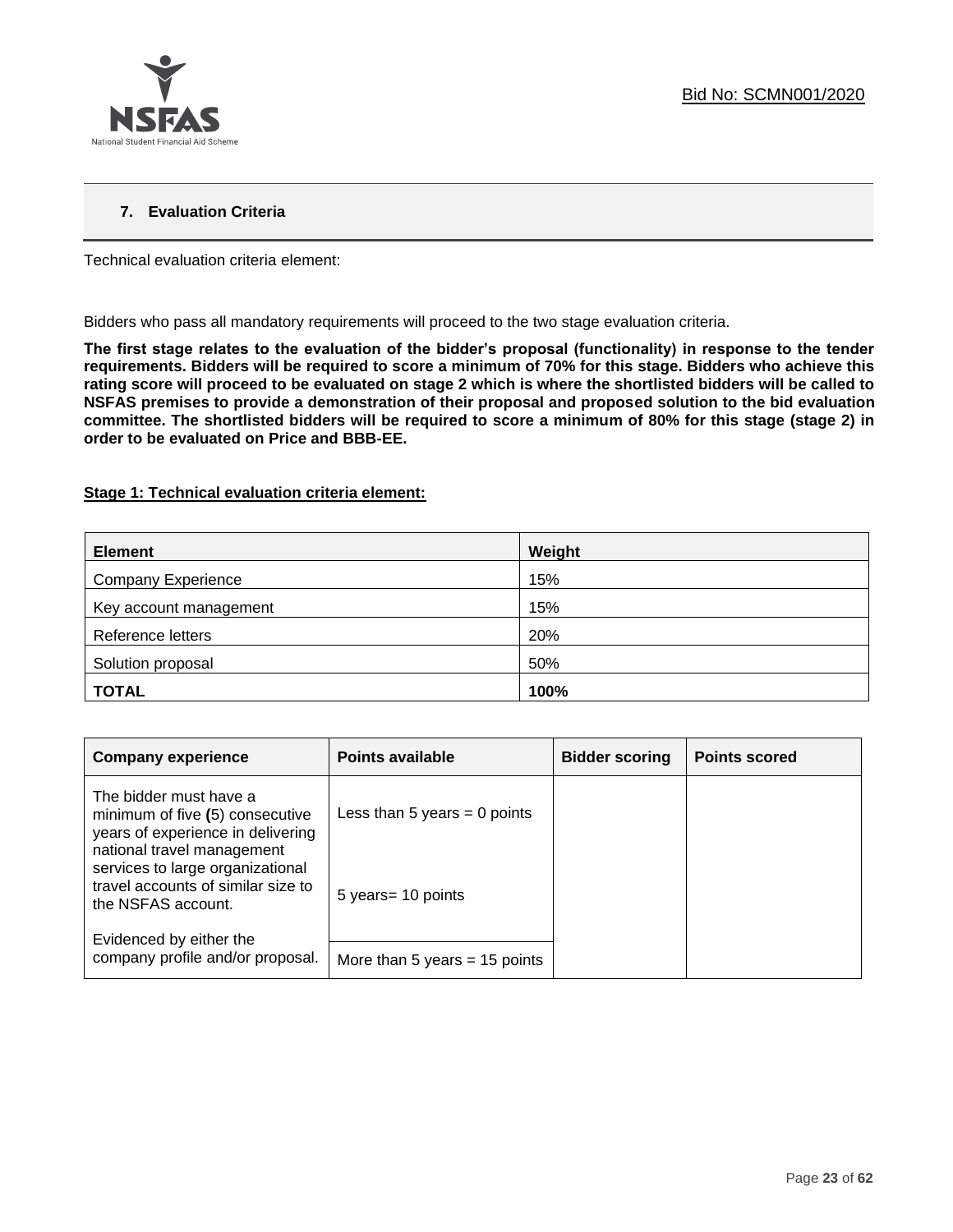

| Key account management                                                      | <b>Points available</b>                                                               | <b>Bidder scoring</b> | <b>Points scored</b> |
|-----------------------------------------------------------------------------|---------------------------------------------------------------------------------------|-----------------------|----------------------|
| The allocated Key Account<br>Manager must a have a                          | No CV submitted or CV<br>submitted with less than 5<br>years' experience $= 0$ points |                       |                      |
| minimum of 5 years'<br>experience managing similar<br>size travel accounts. | CV submitted with 5 years or<br>more experience but not<br>adequate= 5 points         |                       |                      |
| Evidenced through the<br>submission of a detailed CV.                       | CV submitted with 5 years or<br>more experience and<br>$exceptional = 15 points$      |                       |                      |

| <b>Reference letters</b>                                                                                                                          | <b>Points available</b>                                                                                                                                | <b>Bidder scoring</b> | <b>Points scored</b> |
|---------------------------------------------------------------------------------------------------------------------------------------------------|--------------------------------------------------------------------------------------------------------------------------------------------------------|-----------------------|----------------------|
| The bidder must submit a<br>minimum of three (3) reference                                                                                        | Less than 3 reference letters<br>$= 0$ points                                                                                                          |                       |                      |
| letters on a company letterhead<br>of past travel management<br>contracts with government<br>departments or organisations<br>with 500+ employees. | 3 reference letters submitted<br>$= 10$ points                                                                                                         |                       |                      |
| NSFAS reserves the right to<br>contact these companies. A<br>reference letter from NSFAS<br>does not count as a submission.                       | 3 or more reference letters<br>submitted and meets all<br>criteria (such as government<br>contracts and/or similar to<br>size as $NSFAS$ ) = 20 points |                       |                      |

| <b>Solution proposal</b>                                         | <b>Points available</b>                                                                                                                                                           | <b>Bidder scoring</b> | <b>Points scored</b> |
|------------------------------------------------------------------|-----------------------------------------------------------------------------------------------------------------------------------------------------------------------------------|-----------------------|----------------------|
| The bidder's solution meets the<br>requirements as listed in the | The proposal covers each<br>point in all 8 functional<br>requirements on a reasonable<br>basis= 25 points                                                                         |                       |                      |
| functional specifications 4.1 to<br>4.8                          | The proposal sufficiently<br>meets each point in all 8<br>functional requirements (and<br>in the event where it does not<br>meet a specific point, a<br>reasonable and acceptable |                       |                      |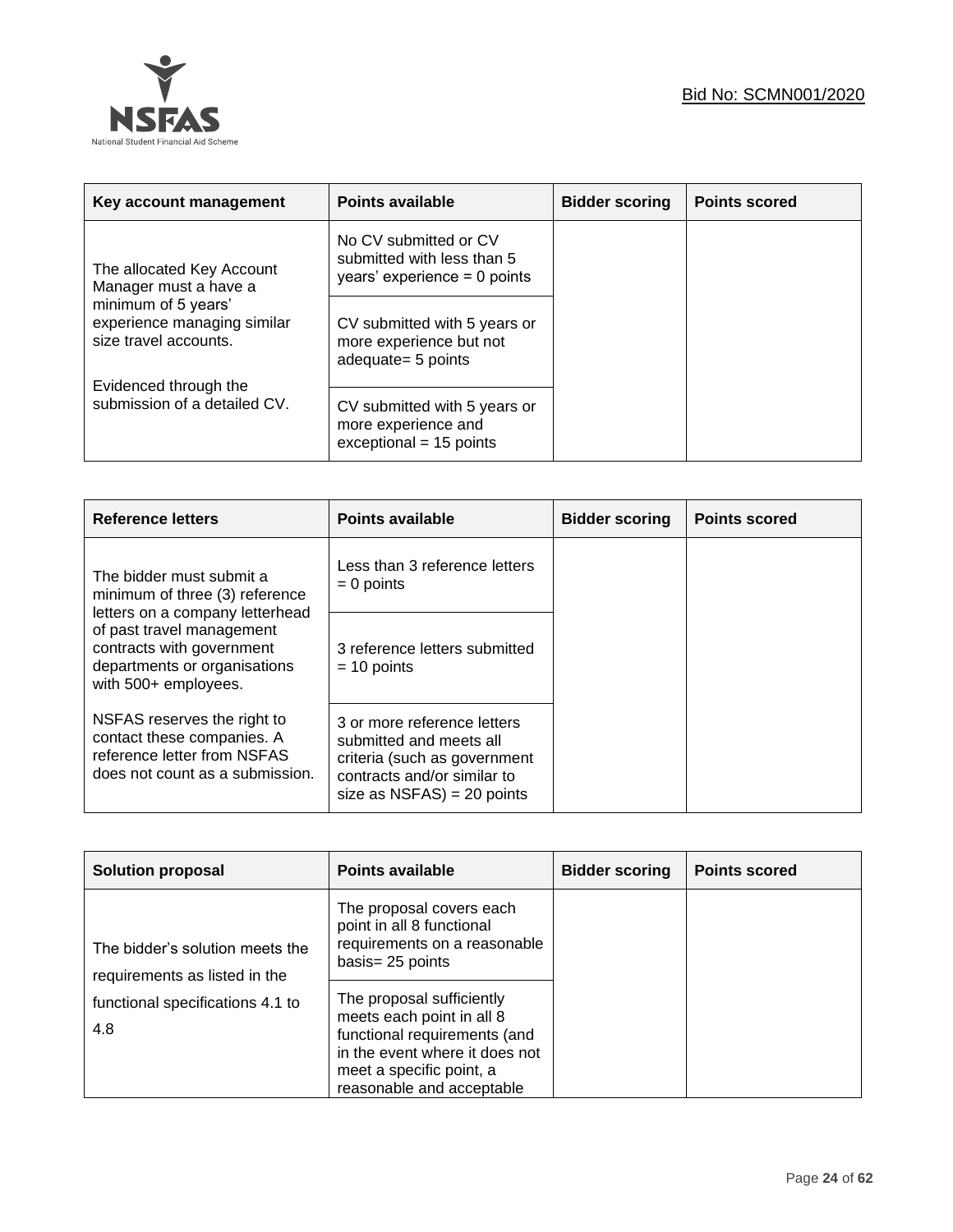

| alternative by the bidder is<br>clearly provided) = $50$ points. |  |
|------------------------------------------------------------------|--|
|                                                                  |  |

| Percentage scored by bidder for stage 1: Functional<br>evaluation criteria: |  |
|-----------------------------------------------------------------------------|--|
|-----------------------------------------------------------------------------|--|

# **Stage 2: Presentation by bidders: (minimum of 80% to be achieved by shortlisted bidder in order to proceed to be evaluated for Price and BBBEE: (note that the platform for the presentation will be dependent on the COVID 19 restrictions enforceable at the time. In the event that face to face presentations are not allowed, MS teams will be utilised)**

| <b>Element</b>                                                                                                                                             | Weight | <b>Bidder scoring</b> | <b>Points scored</b> |
|------------------------------------------------------------------------------------------------------------------------------------------------------------|--------|-----------------------|----------------------|
| <b>Service Offering/ Proposal:</b>                                                                                                                         | 30%    |                       |                      |
| Presentation on actual bid proposal                                                                                                                        |        |                       |                      |
| <b>Customer Relationship Management</b>                                                                                                                    | 5%     |                       |                      |
| Demonstrate how employees will be kept<br>motivated and committed to work on the<br>NSFAS account.                                                         |        |                       |                      |
| <b>Service Provider Sourcing</b>                                                                                                                           | 10%    |                       |                      |
| Demonstrate how suitable service providers<br>(Example: shuttle hire, accommodation,<br>flights, conferencing, etc.) are sourced within<br>the value chain |        |                       |                      |
| <b>Communication</b>                                                                                                                                       | 10%    |                       |                      |
| Reflect how the TMC will interface and<br>communicate with designated NSFAS staff.                                                                         |        |                       |                      |
| <b>Management Information Systems (MIS)</b>                                                                                                                | 10%    |                       |                      |
| Demonstrate the MIS/IT systems,<br>processes and reporting methods that will<br>be used throughout the NSFAS Travel<br>Management Services Account.        |        |                       |                      |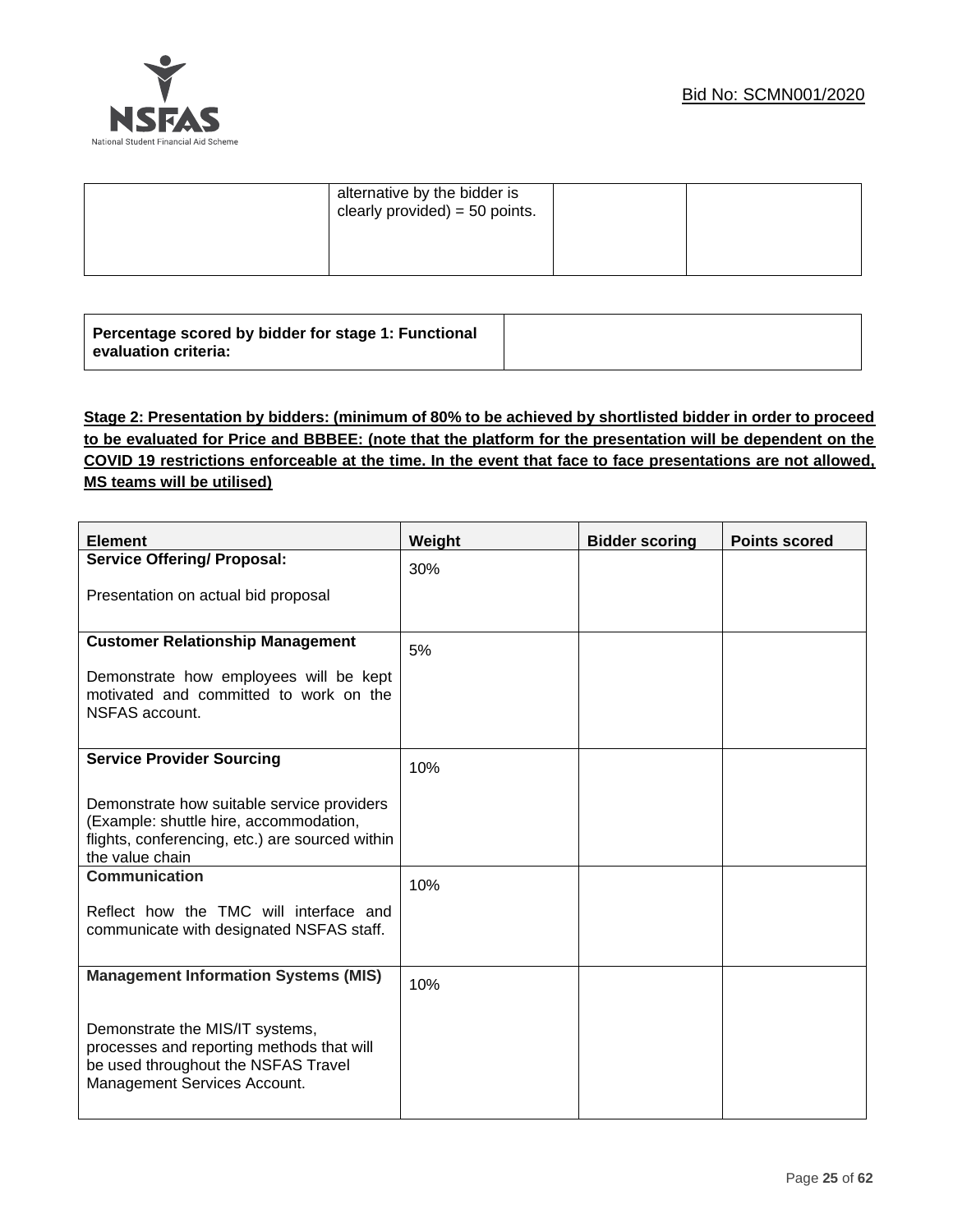

| References and company experience                                                                                                                   | 10% |  |
|-----------------------------------------------------------------------------------------------------------------------------------------------------|-----|--|
| Discuss references of experience which<br>have been provided as part of the proposal                                                                |     |  |
|                                                                                                                                                     |     |  |
| <b>Price Proposal</b>                                                                                                                               | 5%  |  |
| Provide clarity on the price proposal.                                                                                                              |     |  |
|                                                                                                                                                     |     |  |
| Governance                                                                                                                                          | 10% |  |
| Demonstrate how conformance to the<br>National Treasury cost containment<br>measures will be managed, tracked and<br>reported.                      |     |  |
| Value added services                                                                                                                                | 10% |  |
| Demonstrate as to how the TMC will provide<br>the required value-added services to NSFAS<br>and provide any additional services where<br>applicable |     |  |

| Percentage scored by bidder for stage 2: Presentation |  |
|-------------------------------------------------------|--|
| criteria:                                             |  |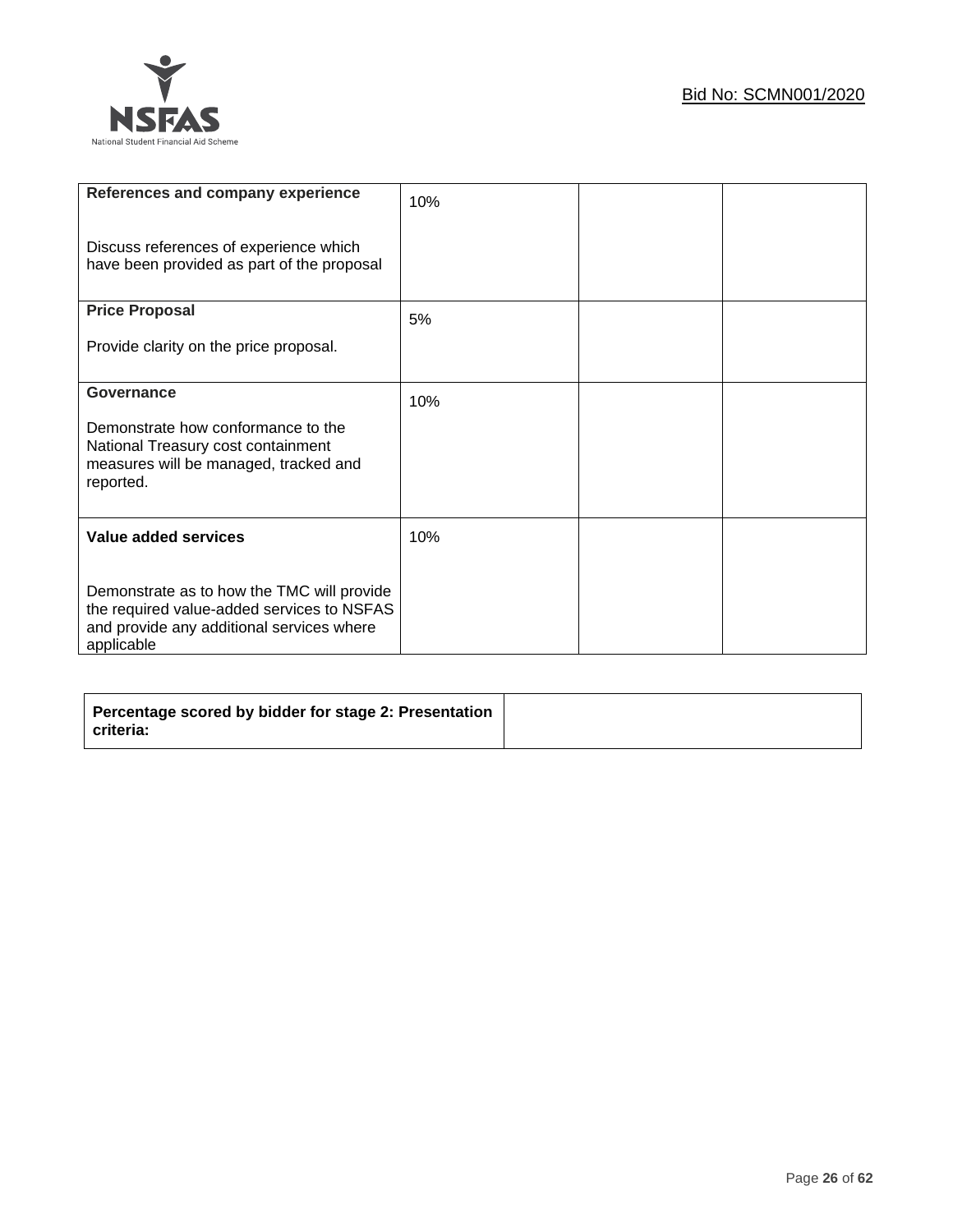

# **SBD4**

# **1. Declaration of Interest**

This declaration will be used by institutions to ensure that when goods and services are being procured, all reasonable steps are taken to combat the abuse of the supply chain management system.

The bid of any bidder may be disregarded if that bidder, or any of its directors have:

- A. abused the NSFAS's supply chain management system;
- B. committed fraud or any other improper conduct in relation to such system; or
- C. failed to perform on any previous contract.

## **In order to give effect to the above, the following questionnaire must be completed and submitted with the bid**.

|     | The following particulars must be furnished:                                             |  |  |
|-----|------------------------------------------------------------------------------------------|--|--|
| 2.1 | Full Name of bidder or his or her representative:                                        |  |  |
|     |                                                                                          |  |  |
| 2.2 | <b>Identity Number:</b>                                                                  |  |  |
|     |                                                                                          |  |  |
| 2.3 | Position occupied in the Company (director, trustee, shareholder <sup>2</sup> , member): |  |  |
|     |                                                                                          |  |  |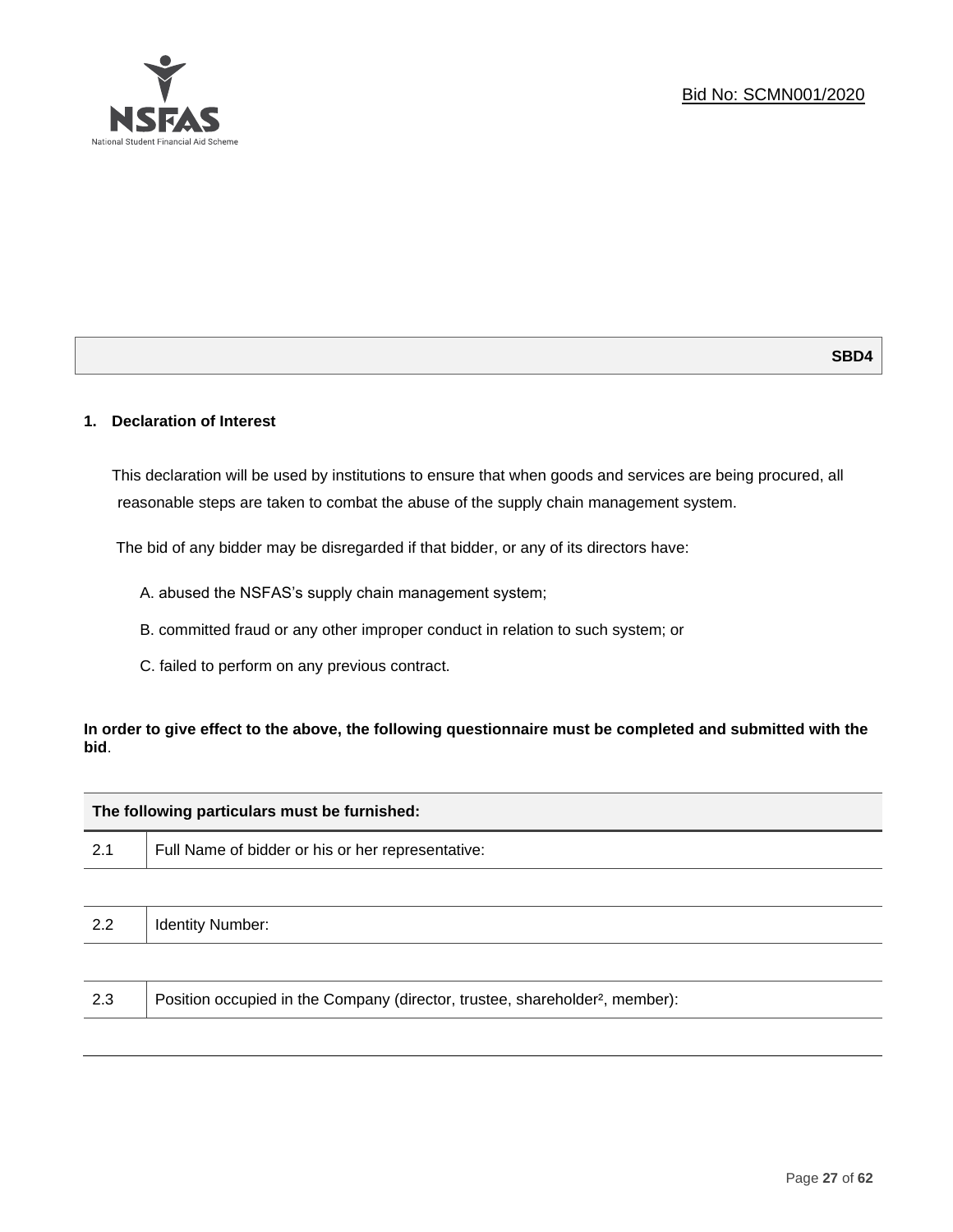

| 2.4 | Registration number of the company, enterprise, close corporation, partnership agreement or trust: |
|-----|----------------------------------------------------------------------------------------------------|
|     |                                                                                                    |
| 2.5 | Tax Reference Number:                                                                              |
|     |                                                                                                    |
| 2.6 | <b>VAT Registration Number:</b>                                                                    |

| 2.6.1  | The names of all directors / trustees / shareholders / members, their individual identity numbers, tax<br>reference numbers and, if applicable, employee / PESAL numbers must be indicated in paragraph 3<br>below. |     |  |  |
|--------|---------------------------------------------------------------------------------------------------------------------------------------------------------------------------------------------------------------------|-----|--|--|
| 2.7    | Are you or any person connected with the bidder presently employed by the state?                                                                                                                                    |     |  |  |
|        | Yes                                                                                                                                                                                                                 | No. |  |  |
| 2.7.2. | If yes, furnish the following particulars:                                                                                                                                                                          |     |  |  |
|        | Name of person / director / trustee / shareholder/ member:                                                                                                                                                          |     |  |  |

Name of state institution at which you or the person connected to the bidder is employed:

| Position occupied in the state institution: |
|---------------------------------------------|
|                                             |

"State" means

- (a) Any national or provincial department, national or provincial public entity or constitutional institution within the meaning of the Public Finance Management Act, 1999 (Act No 1 of 1999);
- (b) Any municipality or municipal entity;
- (c) Provincial legislature;
- (d) National Assembly or the National Council of Provinces;
- (e) Parliament.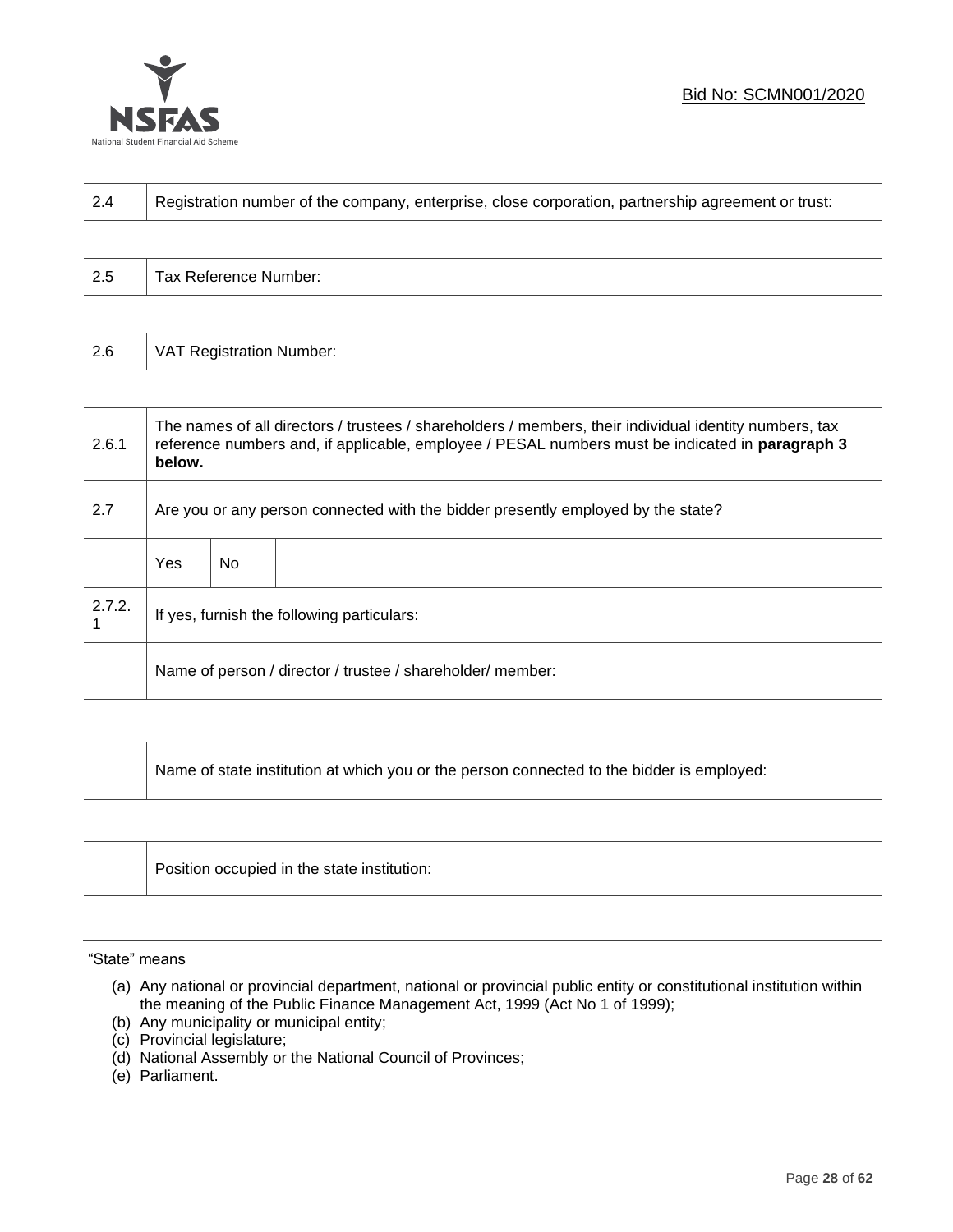

"Shareholder" means a person who owns shares in the company and is actively involved in the management of the enterprise or business and exercises control over the enterprise

|             | Any other particulars:                                                                                                                                                                                                                           |                                                                     |  |  |  |  |
|-------------|--------------------------------------------------------------------------------------------------------------------------------------------------------------------------------------------------------------------------------------------------|---------------------------------------------------------------------|--|--|--|--|
| 2.7.2       | If you are presently employed by the state, did you obtain the appropriate authority to undertake<br>remunerative work outside employment in the public sector?                                                                                  |                                                                     |  |  |  |  |
|             | Yes                                                                                                                                                                                                                                              | <b>No</b>                                                           |  |  |  |  |
| 2.7.2.      |                                                                                                                                                                                                                                                  | If yes, did you attach proof of such authority to the bid document? |  |  |  |  |
| 1           | Note: Failure to submit proof of such authority, where applicable, may result in the disqualification of the<br>bid.                                                                                                                             |                                                                     |  |  |  |  |
|             | Yes                                                                                                                                                                                                                                              | <b>No</b>                                                           |  |  |  |  |
| 2.7.2.<br>2 | If no, furnish reasons for non-submission of such proof:                                                                                                                                                                                         |                                                                     |  |  |  |  |
| 2.8         | Did you or your spouse, or any of the company's directors / trustees / shareholders / members or their<br>spouses conduct business with the state in the previous twelve months?                                                                 |                                                                     |  |  |  |  |
|             | Yes                                                                                                                                                                                                                                              | No                                                                  |  |  |  |  |
| 2.8.1       | If so, furnish particulars:                                                                                                                                                                                                                      |                                                                     |  |  |  |  |
| 2.9         | Do you, or any person connected with the bidder, have any relationship (family, friend, other) with a<br>person employed by the state and who may be involved with the evaluation and or adjudication of this<br>bid?                            |                                                                     |  |  |  |  |
|             | Yes                                                                                                                                                                                                                                              | No                                                                  |  |  |  |  |
| 2.9.1       | If so, furnish particulars:                                                                                                                                                                                                                      |                                                                     |  |  |  |  |
| 2.10        | Are you, or any person connected with the bidder, aware of any relationship (family, friend, other)<br>between any other bidder and any person employed by the state who may be involved with the<br>evaluation and or adjudication of this bid? |                                                                     |  |  |  |  |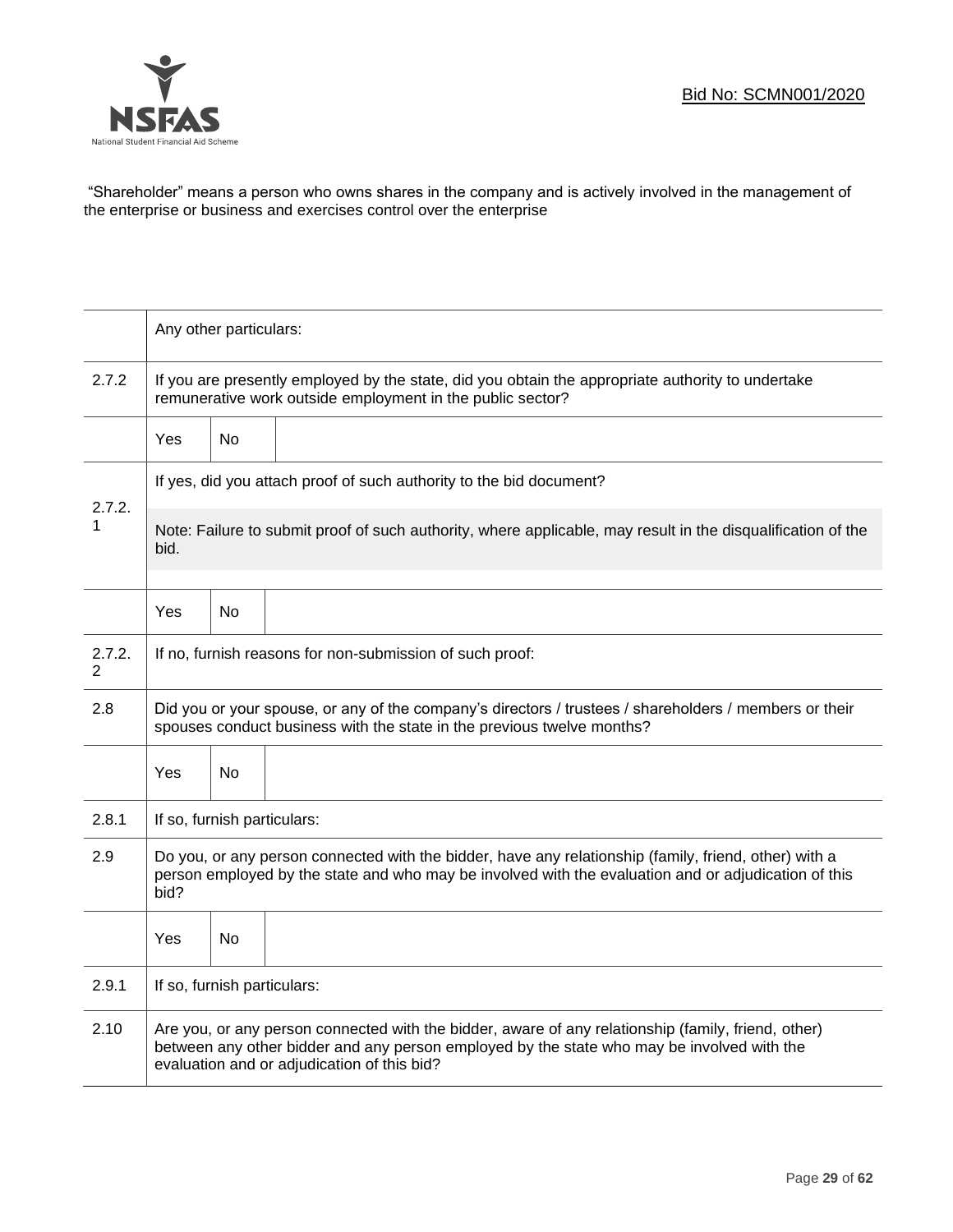



|        | <b>Yes</b>                                                                                                                                                                               | No. |  |  |  |
|--------|------------------------------------------------------------------------------------------------------------------------------------------------------------------------------------------|-----|--|--|--|
| 2.10.1 | If so, furnish particulars:                                                                                                                                                              |     |  |  |  |
| 2.11   | Do you or any of the directors / trustees / shareholders / members of the company have any interest in<br>any other related companies whether or not they are bidding for this contract? |     |  |  |  |
|        | <b>Yes</b>                                                                                                                                                                               | No. |  |  |  |
| 2.11.1 | If so, furnish particulars:                                                                                                                                                              |     |  |  |  |

# **Full details of directors / trustees / members / shareholders**.

| Full Name | <b>Identity Number</b> | Personal Income Tax<br>Reference Number | State Employee Number /<br>PERSEL Number |
|-----------|------------------------|-----------------------------------------|------------------------------------------|
|           |                        |                                         |                                          |
|           |                        |                                         |                                          |
|           |                        |                                         |                                          |
|           |                        |                                         |                                          |
|           |                        |                                         |                                          |
|           |                        |                                         |                                          |
|           |                        |                                         |                                          |
|           |                        |                                         |                                          |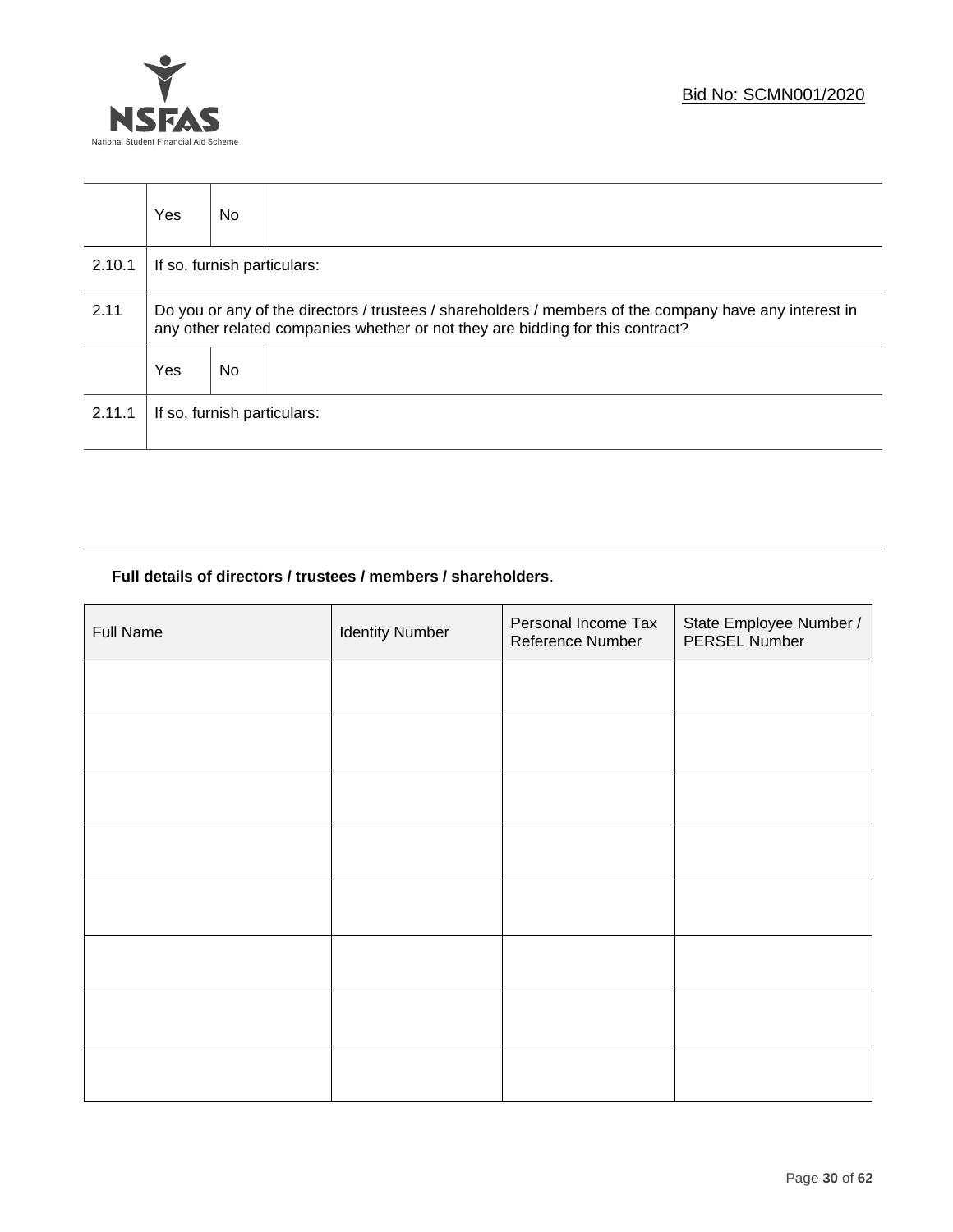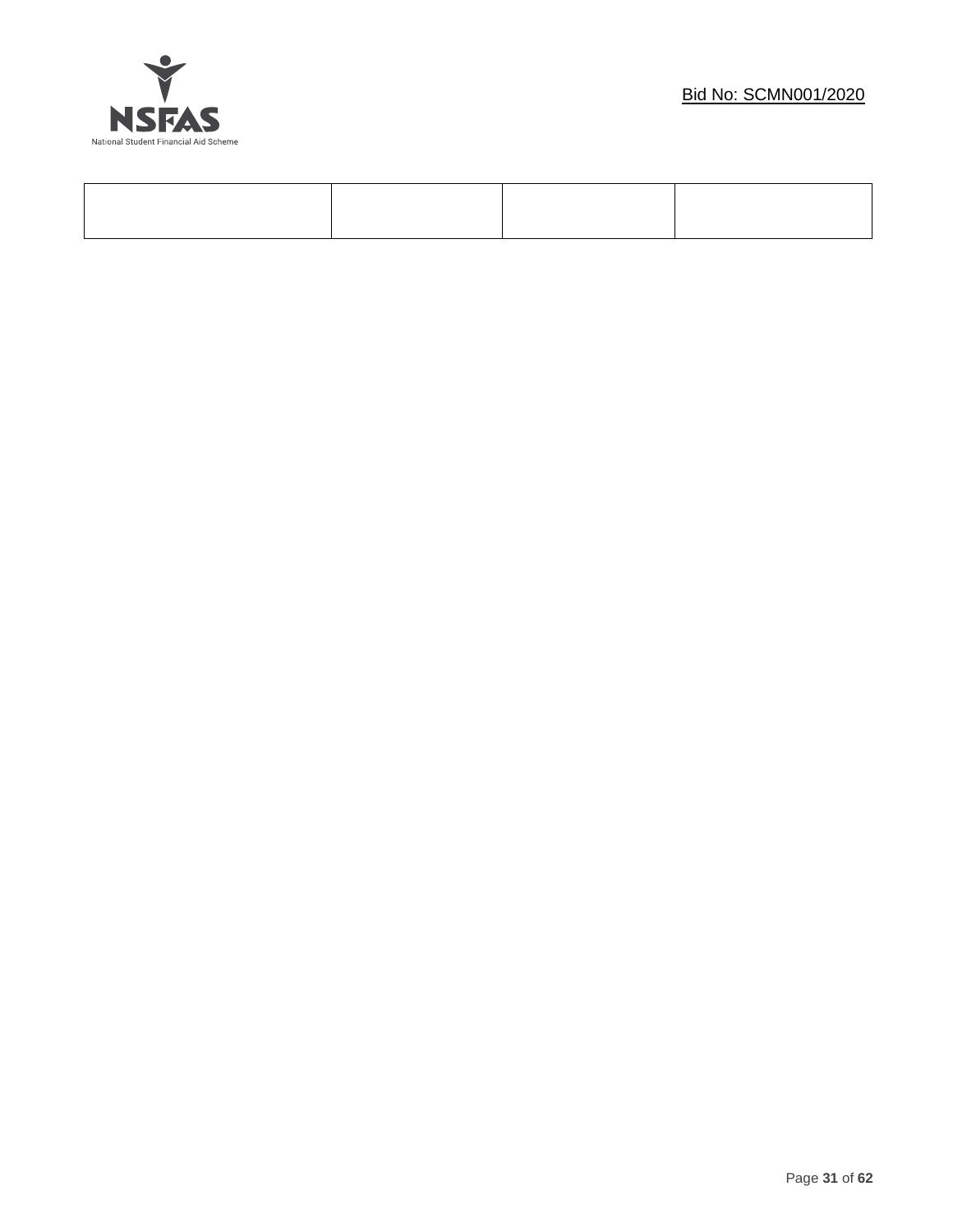

# **Declaration**

I, the undersigned (NAME)………………………………………………………………………

Certify that the information furnished in paragraphs 2 and 3 above is correct. I accept that the state may reject the bid or act against me should this declaration prove to be false.

| <b>Signature</b> | <b>Date</b>    |
|------------------|----------------|
|                  |                |
| <b>Position</b>  | Name of bidder |
|                  |                |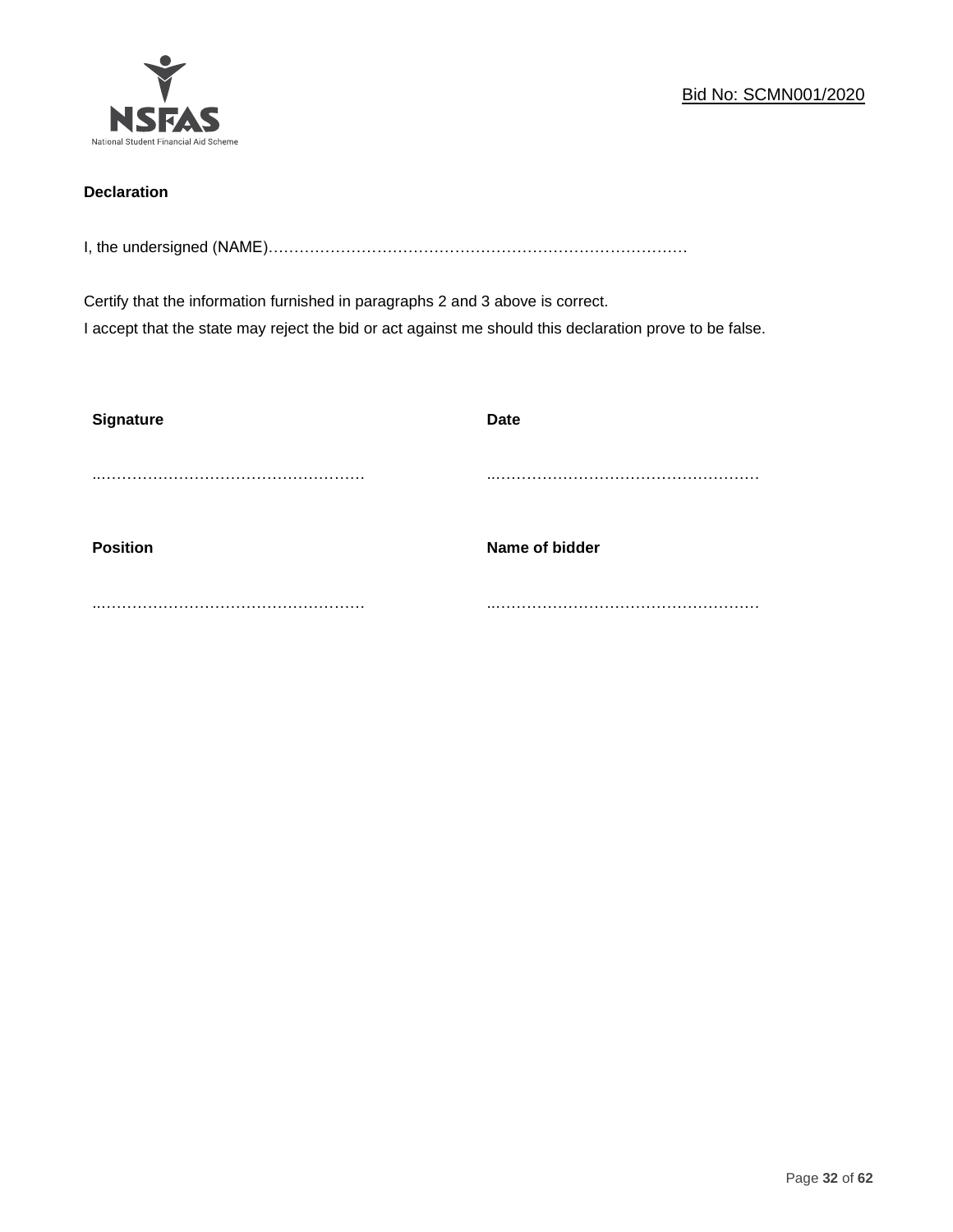

## **Declaration of bidder's past Supply Chain Management practices**

**SBD 8**

This declaration will be used by institutions to ensure that when goods and services are being procured, all reasonable steps are taken to combat the abuse of the supply chain management system.

The bid of any bidder may be disregarded if that bidder, or any of its directors have -

- (a) abused the institution's supply chain management system;
- (b) committed fraud or any other improper conduct in relation to such system; or
- (c) failed to perform on any previous contract.

In order to give effect to the above, **the following questionnaire must be completed and submitted with the bid.**

**The following particulars must be furnished:**

|      | Is the bidder or any of its directors listed on the National Treasury's Database of Restricted Suppliers as<br>companies or persons prohibited from doing business with the public sector?                                                                                                                                                                                                                        |                                                                                                                                                                                                |  |  |  |
|------|-------------------------------------------------------------------------------------------------------------------------------------------------------------------------------------------------------------------------------------------------------------------------------------------------------------------------------------------------------------------------------------------------------------------|------------------------------------------------------------------------------------------------------------------------------------------------------------------------------------------------|--|--|--|
| 1.1. | (Companies or persons who are listed on this Database were informed in writing of this restriction by the<br>Accounting Officer/Authority of the institution that imposed the restriction after the audi alteram partem<br>rule was applied).                                                                                                                                                                     |                                                                                                                                                                                                |  |  |  |
|      | The                                                                                                                                                                                                                                                                                                                                                                                                               | Database of Restricted Suppliers now resides on the National<br>Treasury's website<br>(http://www.treasury.gov.za) and can be accessed by clicking on its link at the bottom of the home page. |  |  |  |
|      | Yes                                                                                                                                                                                                                                                                                                                                                                                                               | No.                                                                                                                                                                                            |  |  |  |
| 1.2. |                                                                                                                                                                                                                                                                                                                                                                                                                   | If so, furnish particulars:                                                                                                                                                                    |  |  |  |
| 1.3. | Is the bidder or any of its directors listed on the Register for Tender Defaulters in terms of section 29 of<br>Prevention<br>Combating<br>Corrupt<br>Activities<br>(No<br>$12 \,$<br>and<br>of<br>of<br>2004)?<br>the<br>Act<br>Register for Tender Defaulters can be accessed on the National Treasury's website<br>The<br>(http://www.treasury.gov.za) by clicking on its link at the bottom of the home page. |                                                                                                                                                                                                |  |  |  |
|      | Yes                                                                                                                                                                                                                                                                                                                                                                                                               | No                                                                                                                                                                                             |  |  |  |
| 1.4. |                                                                                                                                                                                                                                                                                                                                                                                                                   | If so, furnish particulars:                                                                                                                                                                    |  |  |  |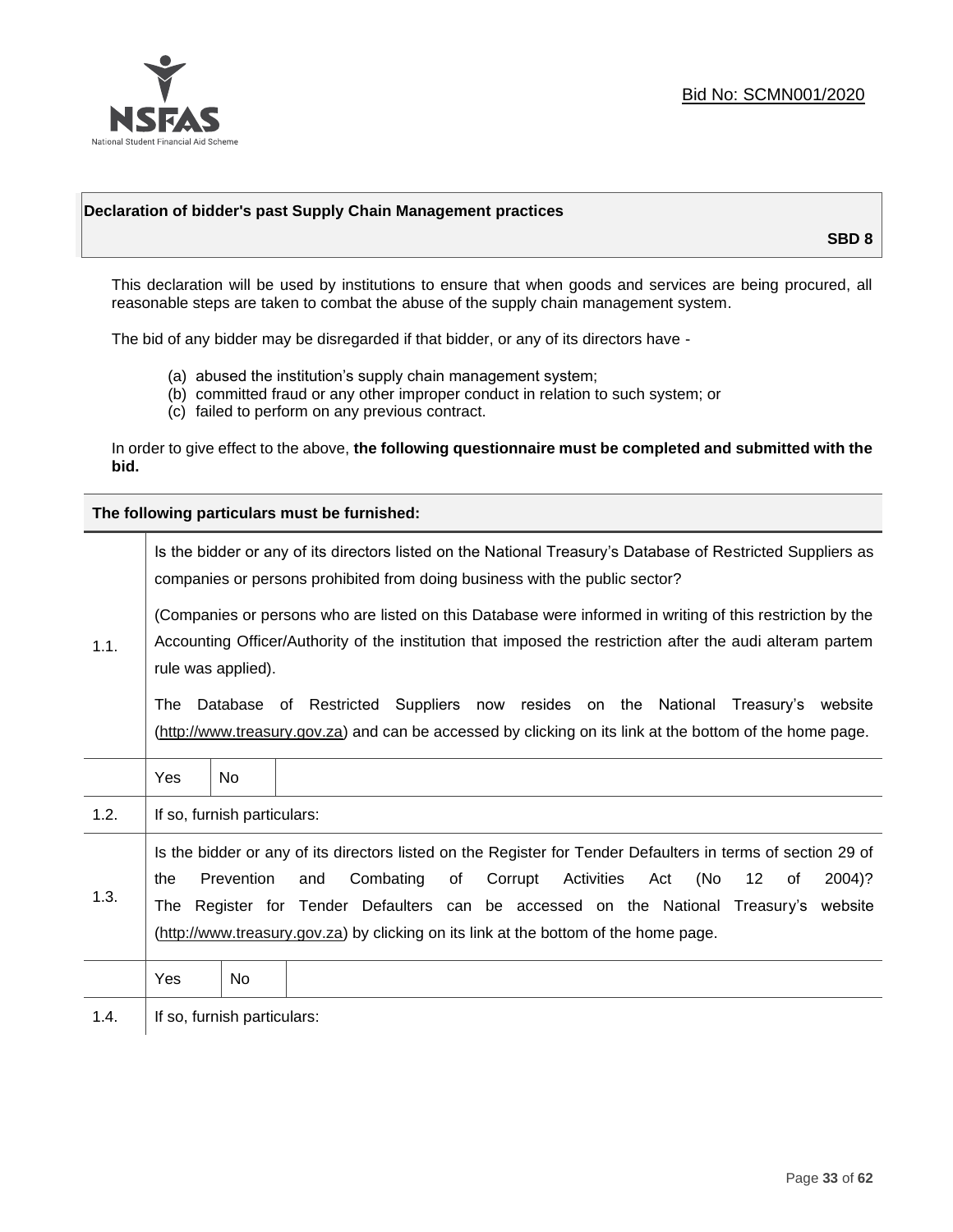

Τ

| 1.5. | Was the bidder or any of its directors convicted by a court of law (including a court outside of the<br>Republic of South Africa) for fraud or corruption during the past five years? |    |  |  |
|------|---------------------------------------------------------------------------------------------------------------------------------------------------------------------------------------|----|--|--|
|      | Yes                                                                                                                                                                                   | No |  |  |
| 1.6. | If so, furnish particulars:                                                                                                                                                           |    |  |  |
| 1.7. | Was any contract between the bidder and any organ of state terminated during the past five years on<br>account of failure to perform on or comply with the contract?                  |    |  |  |
|      | Yes                                                                                                                                                                                   | No |  |  |
| 1.8. | If so, furnish particulars:                                                                                                                                                           |    |  |  |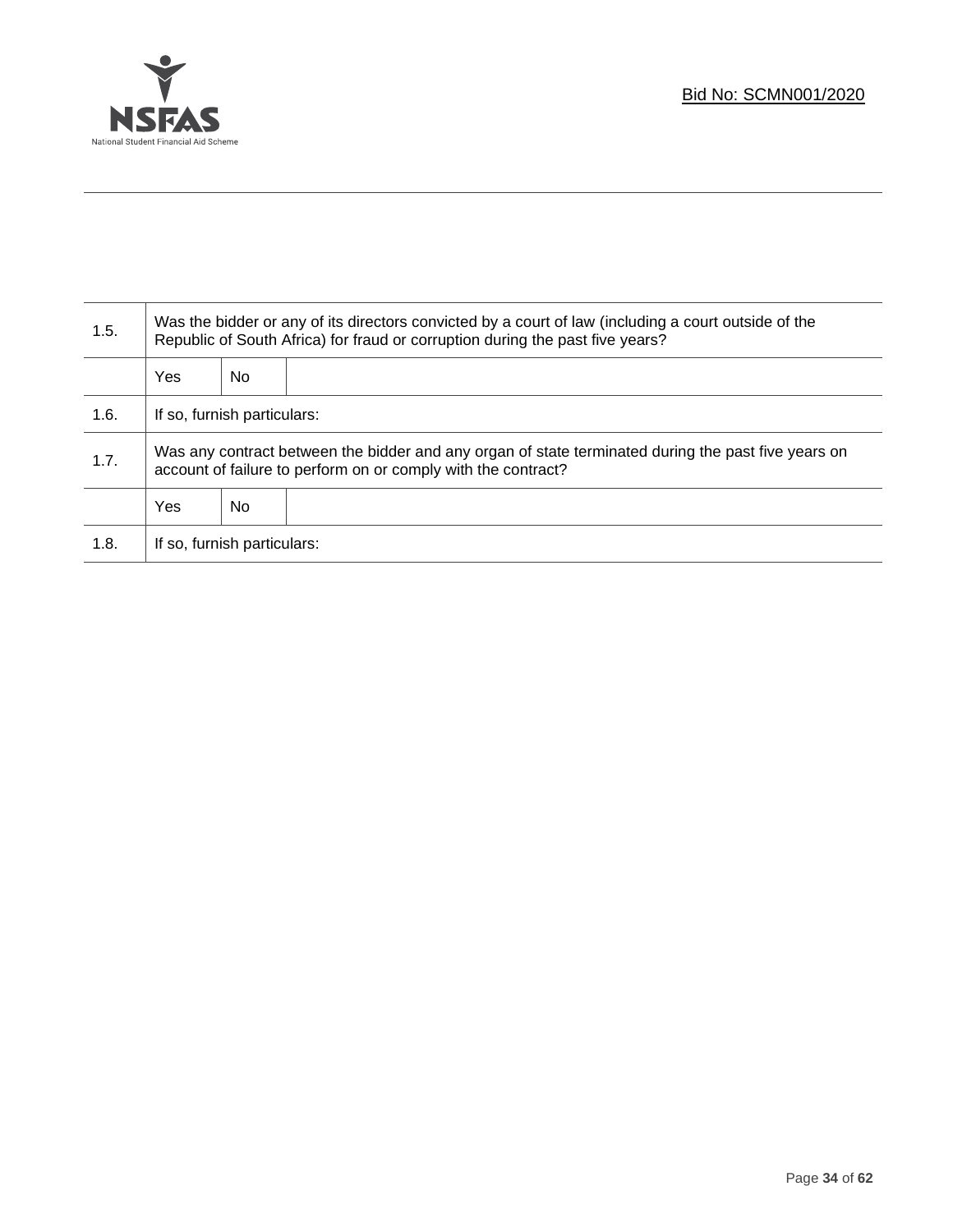

## **Declaration**

I, the undersigned (NAME)………………………………………………………………………

Certify that the information furnished on the declaration from is true and correct.

I accept that, in addition to cancellation of a contract, action may be taken against me should this declaration provide to be false.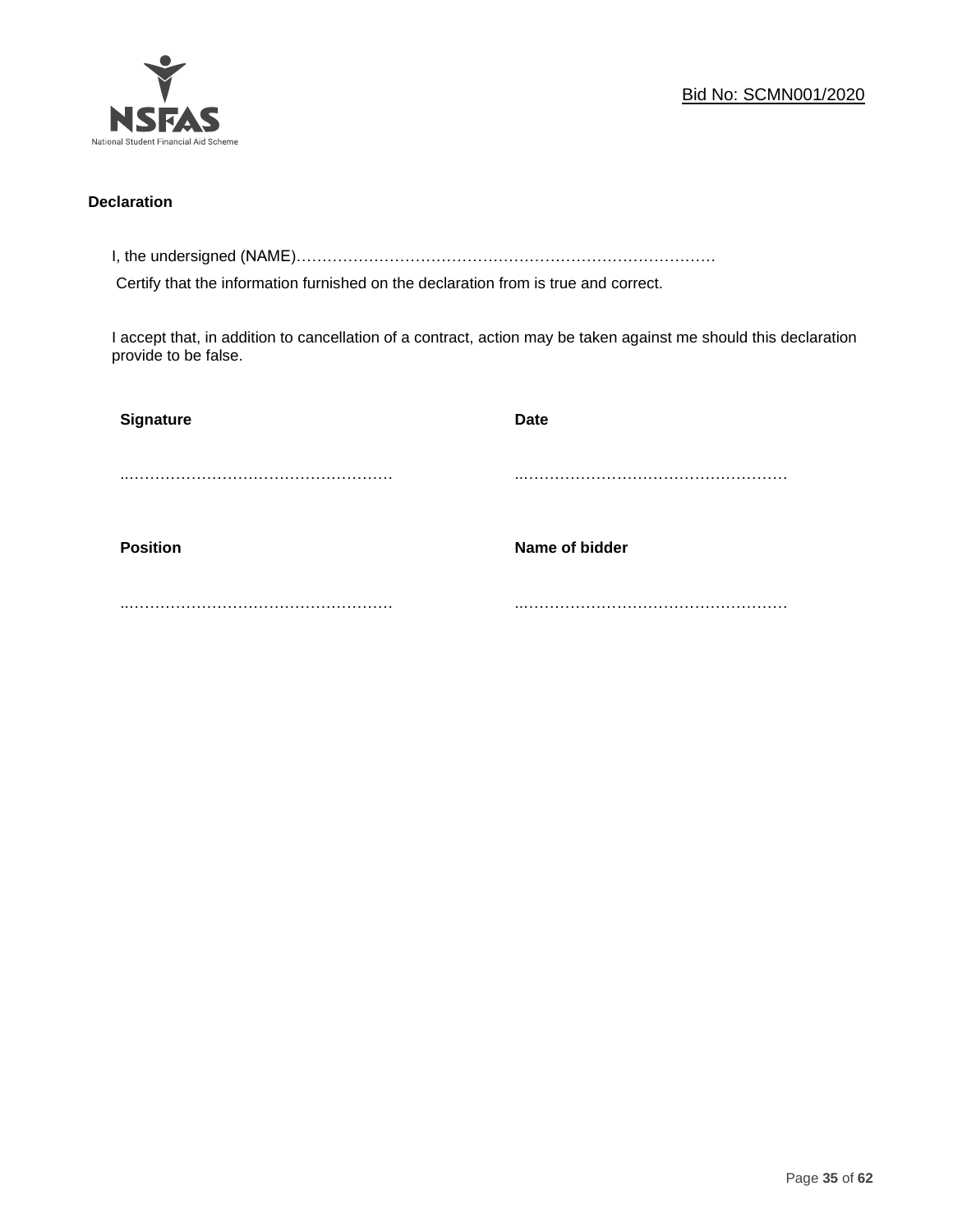

# **SBD 9**

# **CERTIFICATE OF INDEPENDENT BID DETERMINATION**

I, the undersigned, in submitting the accompanying bid in response to the invitation for the bid made by: NSFAS

(Name of Institution)

Do hereby make the following statements that I certify to be true and complete in every respect:

| I certify, on behalf of: |  |
|--------------------------|--|
| (Name of Bidder)         |  |

- 1. I have read, and I understand the contents of this Certificate;
- 6.1.I understand that the accompanying bid will be disqualified if this Certificate is found not to be true and complete in every respect;
- 6.2.I am authorized by the bidder to sign this Certificate, and to submit the accompanying bid, on behalf of the bidder;
- 6.3.Each person whose signature appears on the accompanying bid has been authorized by the bidder to determine the terms of, and to sign the bid, on behalf of the bidder;
- 6.4.For the purposes of this Certificate and the accompanying bid, I understand that the word "competitor" shall include any individual or organization, other than the bidder, whether or not affiliated with the bidder, who:
	- 6.4.1.1.1. has been requested to submit a bid in response to this bid invitation;
	- 6.4.1.1.2. could potentially submit a bid in response to this bid invitation, based on their qualifications,
	- 6.4.1.1.3. Abilities or experience;
- 6.10. Provides the same goods and services as the bidder and/or is in the same line of business as the bidder.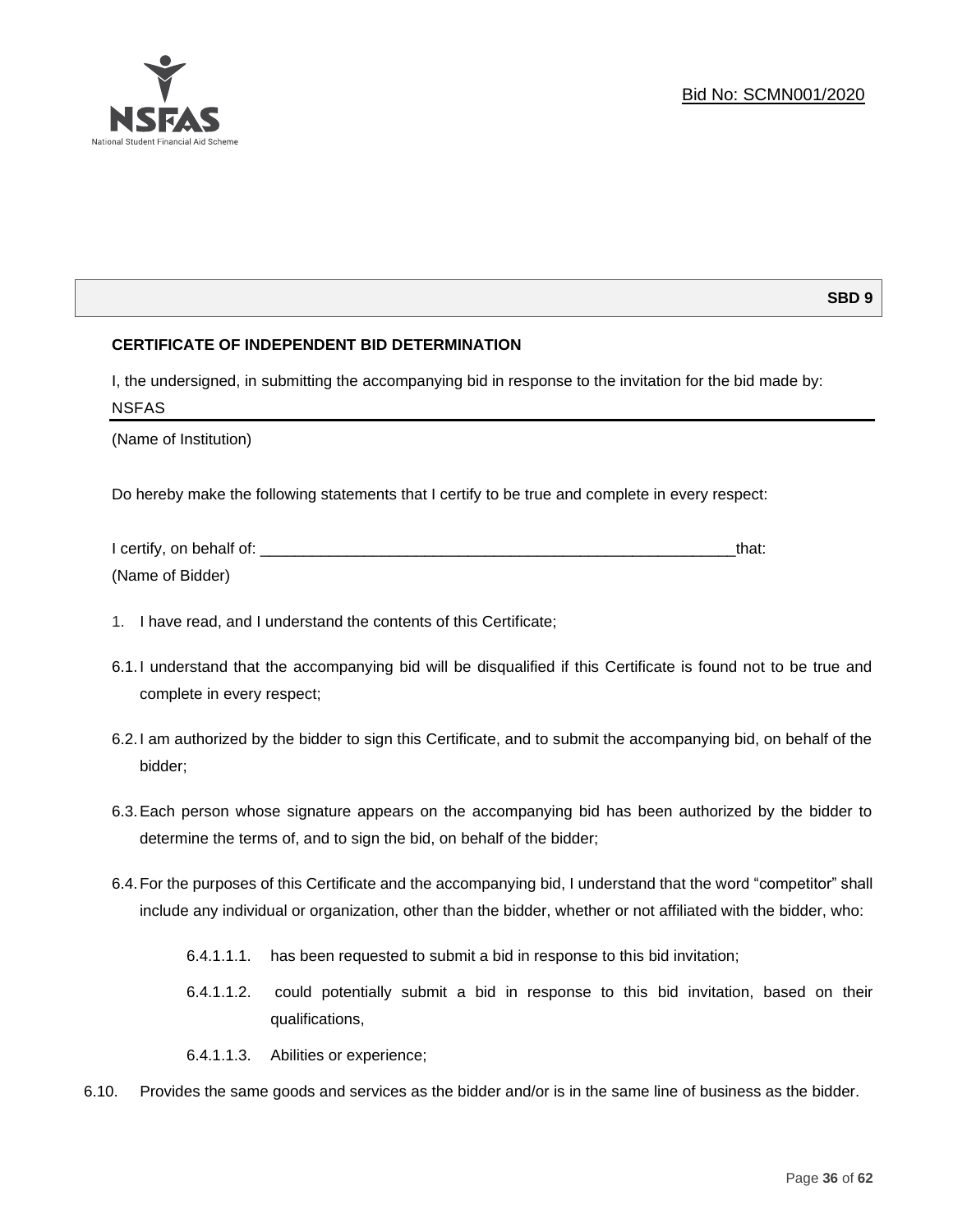

6.11. The bidder has arrived at the accompanying bid independently from, and without consultation, communication, agreement or arrangement with any competitor. However, communication between partners in a joint venture or consortium<sup>3</sup> will not be construed as collusive bidding.

<sup>3</sup> Joint venture or Consortium means an association of persons for the purpose of combining their expertise, property, capital, efforts, skill and knowledge in an activity for the execution of a contract.

- 6.12. In particular, without limiting the generality of paragraphs 6 above, there has been no consultation, communication, agreement or arrangement with any competitor regarding:
	- (a) prices
	- (b) geographical area where product or service will be rendered (market allocation)
	- (c) methods, factors or formulas used to calculate prices;
	- (d) the intention or decision to submit or not to submit, a bid;
	- (e) the submission of a bid which does not meet the specifications and conditions of the bid; or
	- (f) bidding with the intention not to win the bid.
- 6.13. In addition, there have been no consultations, communications, agreements or arrangements with any competitor regarding the quality, quantity, specifications and conditions or delivery particulars of the products or services to which this bid invitation relates.
- 6.14. The terms of the accompanying bid have not been, and will not be, disclosed by the bidder, directly or indirectly, to any competitor, prior to the date and time of the official bid opening or of the awarding of the contract.
- 6.15. I am aware that, in addition and without prejudice to any other remedy provided to combat any restrictive practices related to bids and contracts, bids that are suspicious will be reported to the Competition Commission for investigation and possible imposition of administrative penalties in terms of section 59 of the Competition Act No 89 of 1998 and or may be reported to the National Prosecuting Authority (NPA) for criminal investigation and or may be restricted from conducting business with the public sector for a period not exceeding ten (10) years in terms of the Prevention and Combating of Corrupt Activities Act No 12 of 2004 or any other applicable legislation.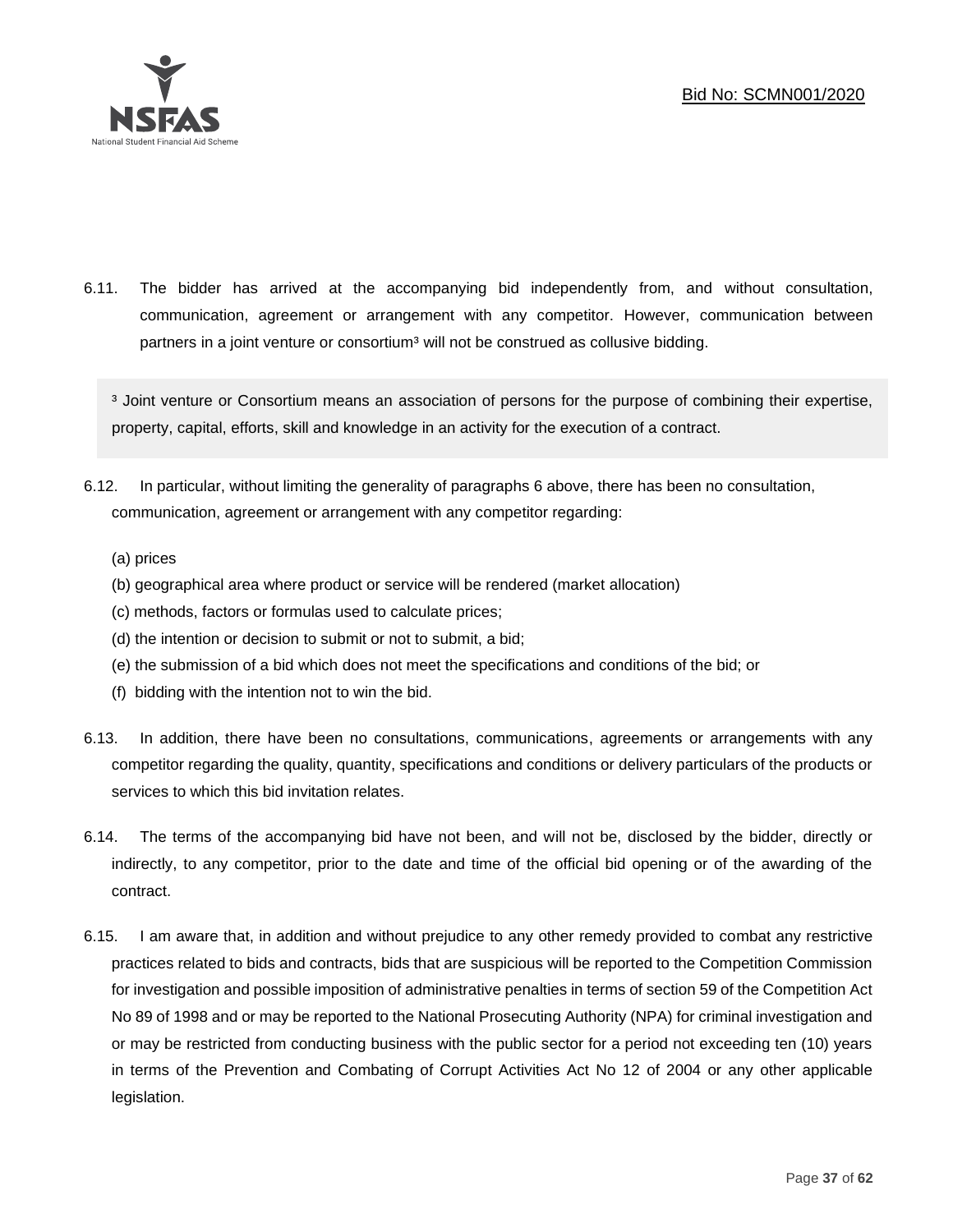

| Signature | Date           |
|-----------|----------------|
|           |                |
|           |                |
|           |                |
| Position  | Name of bidder |
|           |                |
|           |                |
|           |                |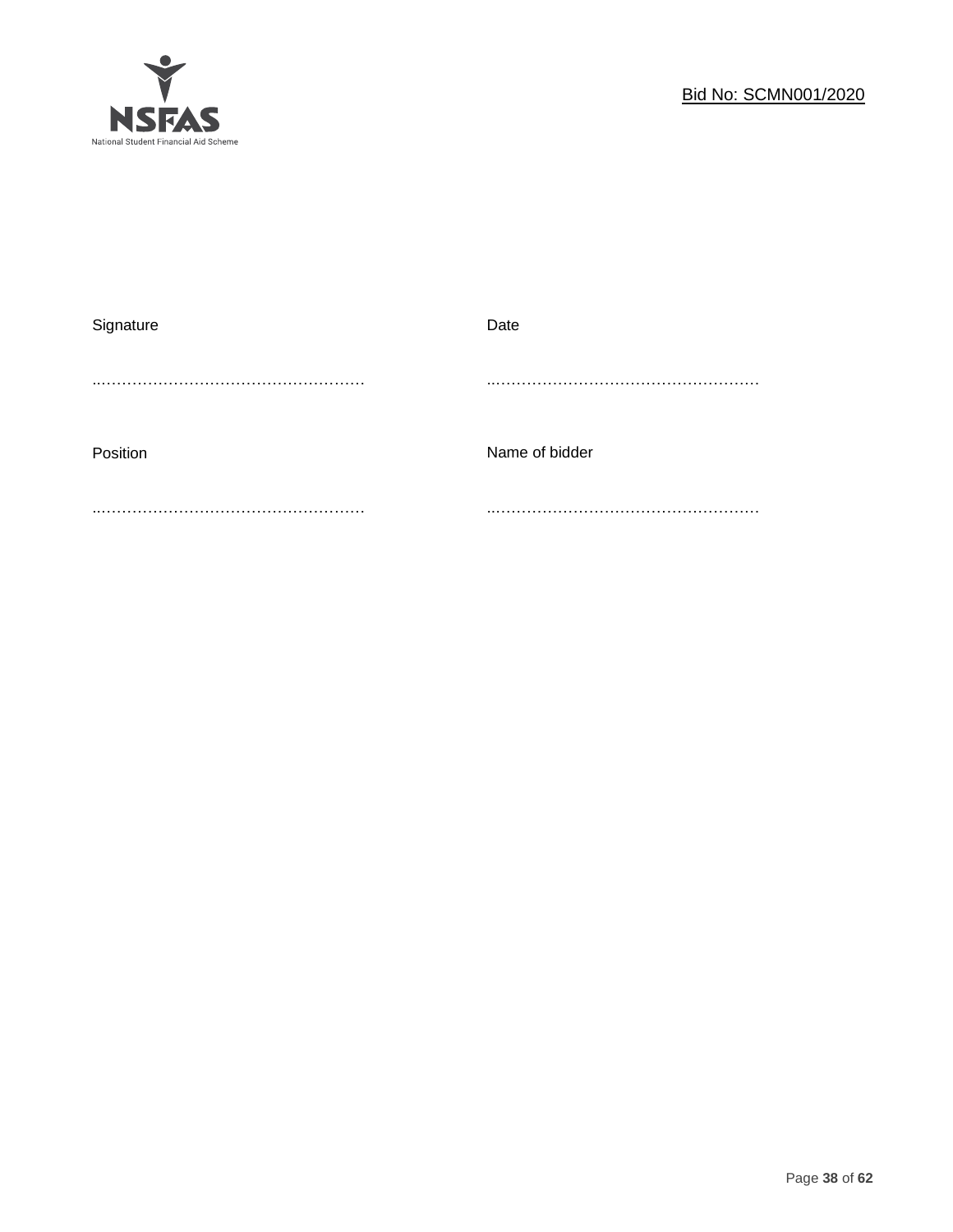Bid No: SCMN001/2020



#### **1. PREFERENCE POINTS CLAIM FORM IN TERMS OF THE PREFERENTIAL PROCUREMENT REGULATIONS 2017**

This preference form must form part of all bids invited. It contains general information and serves as a claim form for preference points for Broad-Based Black Economic Empowerment (B-BBEE) Status Level of Contribution

#### **NB: BEFORE COMPLETING THIS FORM, BIDDERS MUST STUDY THE GENERAL CONDITIONS, DEFINITIONS AND DIRECTIVES APPLICABLE IN RESPECT OF B-BBEE, AS PRESCRIBED IN THE PREFERENTIAL PROCUREMENT REGULATIONS, 2017.**

## **1. GENERAL CONDITIONS**

- 1.1 The following preference point systems are applicable to all bid:
	- the 80/20 system for requirements with a Rand value of up to R50 000 000 (all applicable taxes included); and
- 1.2
- a) The value of this bid is estimated not to exceed R50 000 000 (all applicable taxes included) and therefore the 80/20 Preference point system shall be applicable; or
- b) The 80/20 preference point system will be applicable to this tender
- 1.3 Points for this bid shall be awarded for:
	- (a) Price; and
	- (b) B-BBEE Status Level of Contributor.
- 1.4 The maximum points for this bid are allocated as follows:

|                                                   | <b>POINTS</b> |
|---------------------------------------------------|---------------|
| <b>PRICE</b>                                      | 80            |
| <b>B-BBEE STATUS LEVEL OF CONTRIBUTOR</b>         | 20            |
| Total points for Price and B-BBEE must not exceed | 100           |

Page **39** of **62**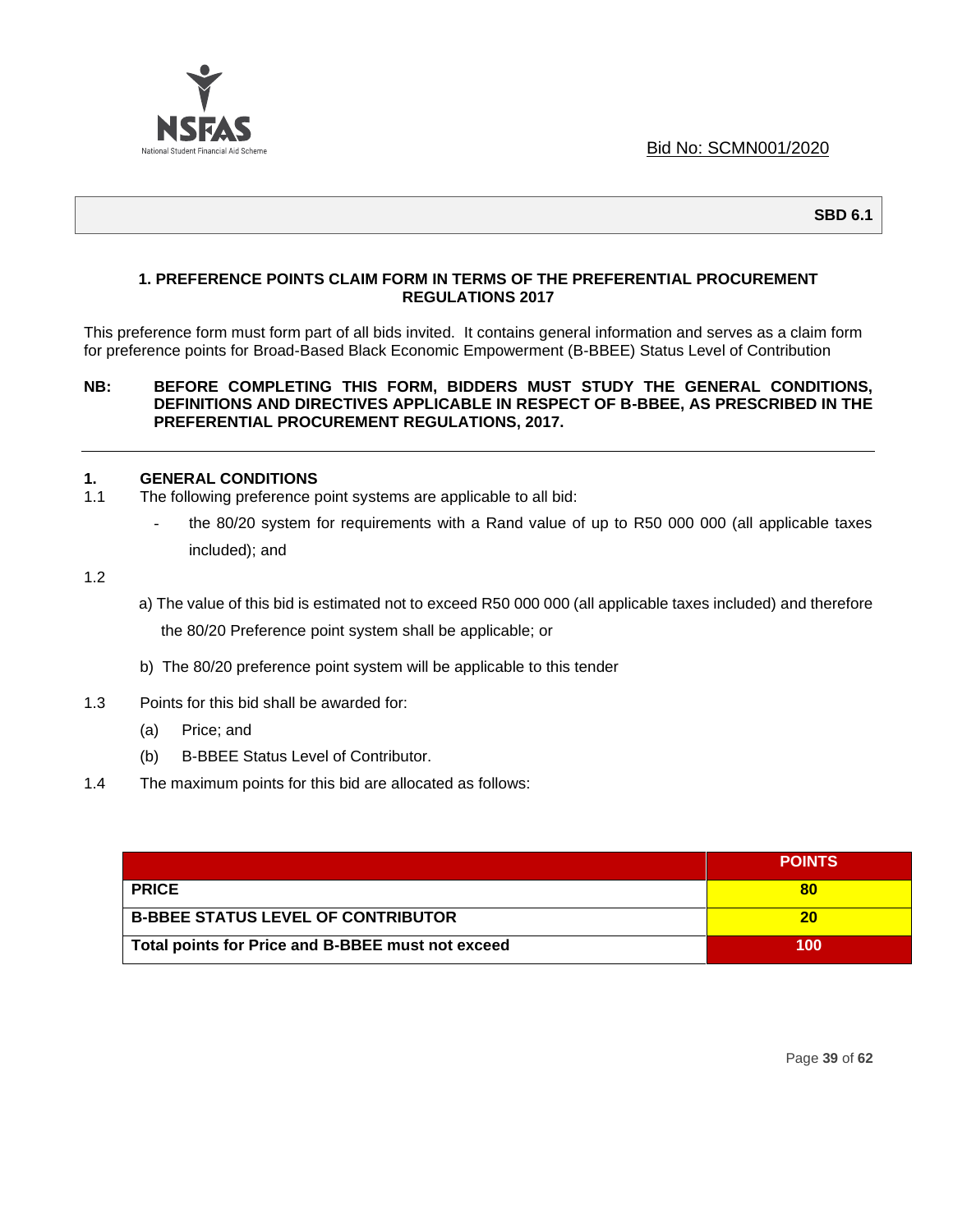Bid No: SCMN001/2020



- 1.5 Failure on the part of a bidder to submit proof of B-BBEE Status level of contributor together with the bid, will be interpreted to mean that preference points for B-BBEE status level of contribution are not claimed.
- 1.6 The purchaser reserves the right to require of a bidder, either before a bid is adjudicated or at any time subsequently, to substantiate any claim in regard to preferences, in any manner required by the purchaser.

## **2. DEFINITIONS**

- (a) **"B-BBEE"** means broad-based black economic empowerment as defined in section 1 of the Broad-Based Black Economic Empowerment Act;
- (b) "**B-BBEE status level of contributor"** means the B-BBEE status of an entity in terms of a code of good practice on black economic empowerment, issued in terms of section 9(1) of the Broad-Based Black Economic Empowerment Act;
- (c) **"bid"** means a written offer in a prescribed or stipulated form in response to an invitation by an organ of state for the provision of goods or services, through price quotations, advertised competitive bidding processes or proposals;
- (d) **"Broad-Based Black Economic Empowerment Act"** means the Broad-Based Black Economic Empowerment Act, 2003 (Act No. 53 of 2003);
- **(e) "EME"** means an Exempted Micro Enterprise in terms of a code of good practice on black economic empowerment issued in terms of section 9 (1) of the Broad-Based Black Economic Empowerment Act;
- (f) **"functionality"** means the ability of a tenderer to provide goods or services in accordance with specifications as set out in the tender documents.
- (g) **"prices"** includes all applicable taxes less all unconditional discounts;
- (h) **"proof of B-BBEE status level of contributor"** means:
	- **1)** B-BBEE Status level certificate issued by an authorized body or person;
	- **2)** A sworn affidavit as prescribed by the B-BBEE Codes of Good Practice;
	- **3)** Any other requirement prescribed in terms of the B-BBEE Act;
- (i) **"QSE"** means a qualifying small business enterprise in terms of a code of good practice on black economic empowerment issued in terms of section 9 (1) of the Broad-Based Black Economic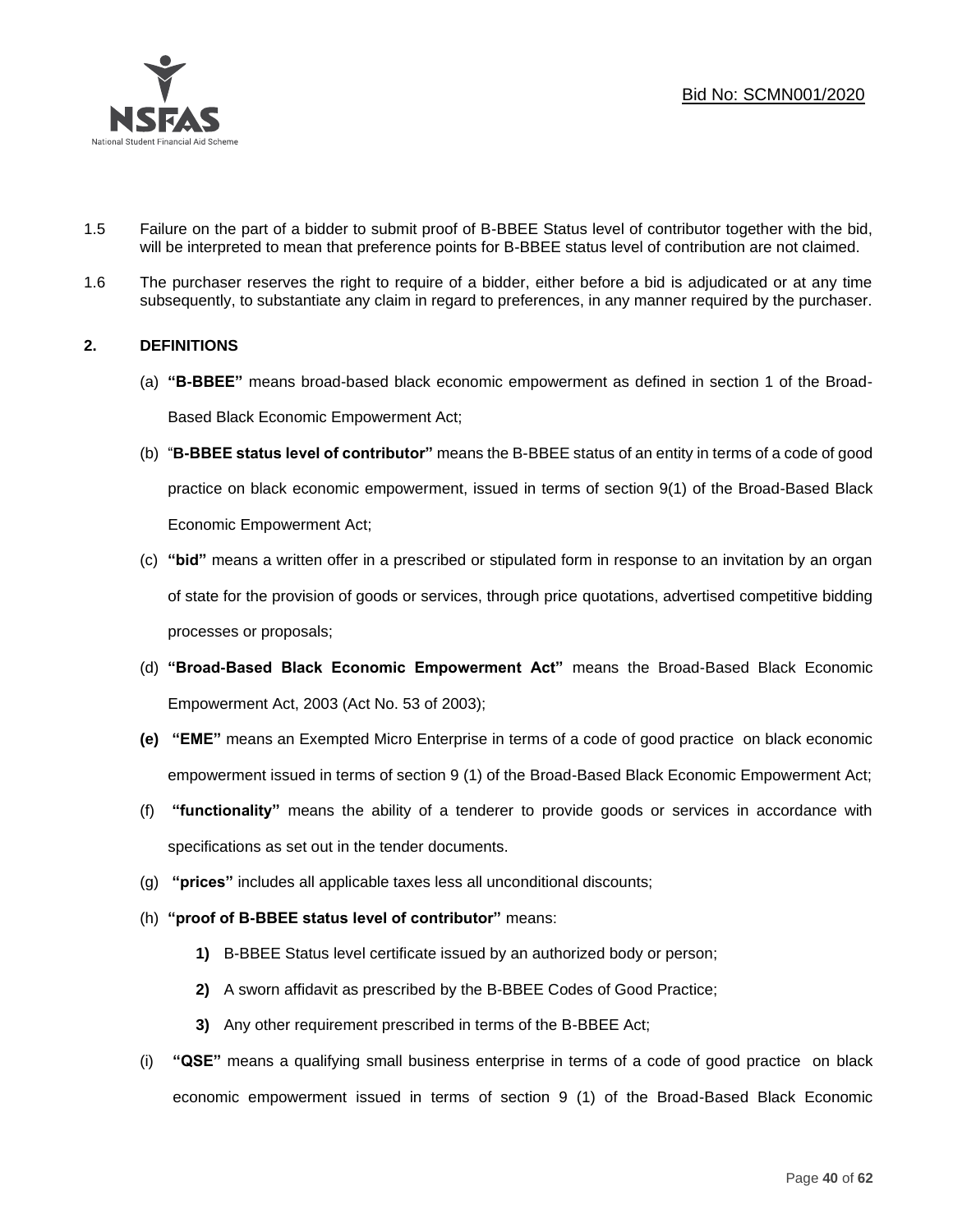

Empowerment Act;

*(j)* **"rand value"** means the total estimated value of a contract in Rand, calculated at the time of bid invitation, and includes all applicable taxes;

# **3. POINTS AWARDED FOR PRICE**

# 3.1 **THE 80/20 PREFERENCE POINT SYSTEMS**

A maximum of 80 points is allocated for price on the following basis:

**80/20**

$$
Ps = 80 \left( 1 - \frac{Pt - P \min}{P \min} \right)
$$

Where

Ps = Points scored for price of bid under consideration

Pt = Price of bid under consideration

Pmin = Price of lowest acceptable bid

# **4. POINTS AWARDED FOR B-BBEE STATUS LEVEL OF CONTRIBUTOR**

4.1 In terms of Regulation 6 (2) and 7 (2) of the Preferential Procurement Regulations, preference points must be awarded to a bidder for attaining the B-BBEE status level of contribution in accordance with the table below: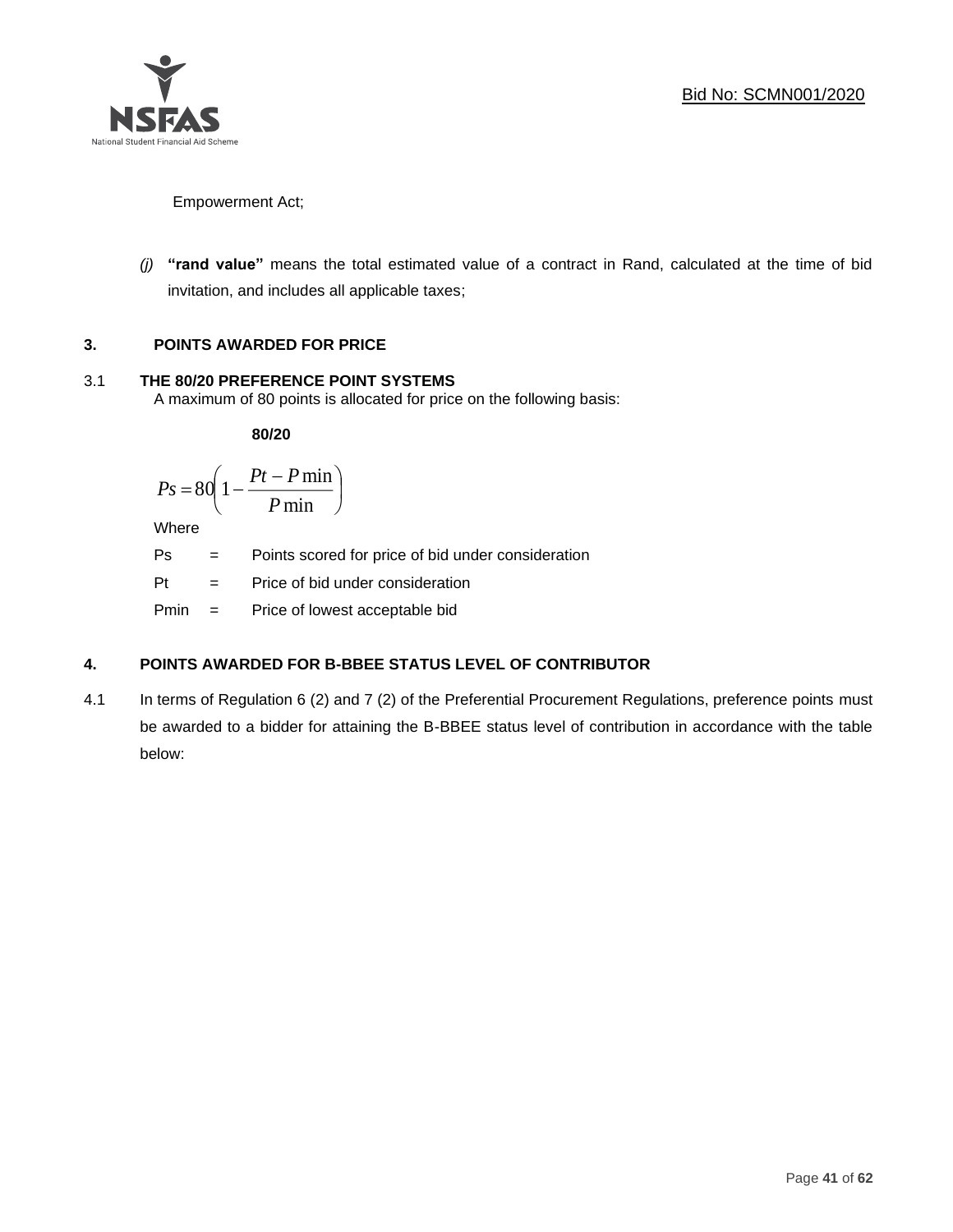

| <b>B-BBEE Status Level of</b><br><b>Contributor</b> | <b>Number of points</b><br>(90/10 system) | <b>Number of points</b><br>(80/20 system) |
|-----------------------------------------------------|-------------------------------------------|-------------------------------------------|
|                                                     | 10                                        | 20                                        |
| າ                                                   | 9                                         | 18                                        |
| 3                                                   | 6                                         | 14                                        |
|                                                     | 5                                         | 12                                        |
| 5                                                   |                                           | 8                                         |
| 6                                                   |                                           | 6                                         |
|                                                     |                                           |                                           |
| 8                                                   |                                           | ົ                                         |
| Non-compliant contributor                           |                                           |                                           |

## **5. BID DECLARATION**

5.1 Bidders who claim points in respect of B-BBEE Status Level of Contribution must complete the following:

# **6. B-BBEE STATUS LEVEL OF CONTRIBUTOR CLAIMED IN TERMS OF PARAGRAPHS 1.4 AND 4.1**

6.1 B-BBEE Status Level of Contributor: = ……… (maximum of 20 points)

(Points claimed in respect of paragraph 7.1 must be in accordance with the table reflected in paragraph

4.1 and must be substantiated by relevant proof of B-BBEE status level of contributor.

# **7. SUB-CONTRACTING**

7.1 Will any portion of the contract be sub-contracted?

#### (*Tick applicable box*)



7.1.1 If yes, indicate:

- i) What percentage of the contract will be subcontracted............…………….…………%
- ii) The name of the sub-contractor…………………………………………………………...
- iii) The B-BBEE status level of the sub-contractor......................................……………...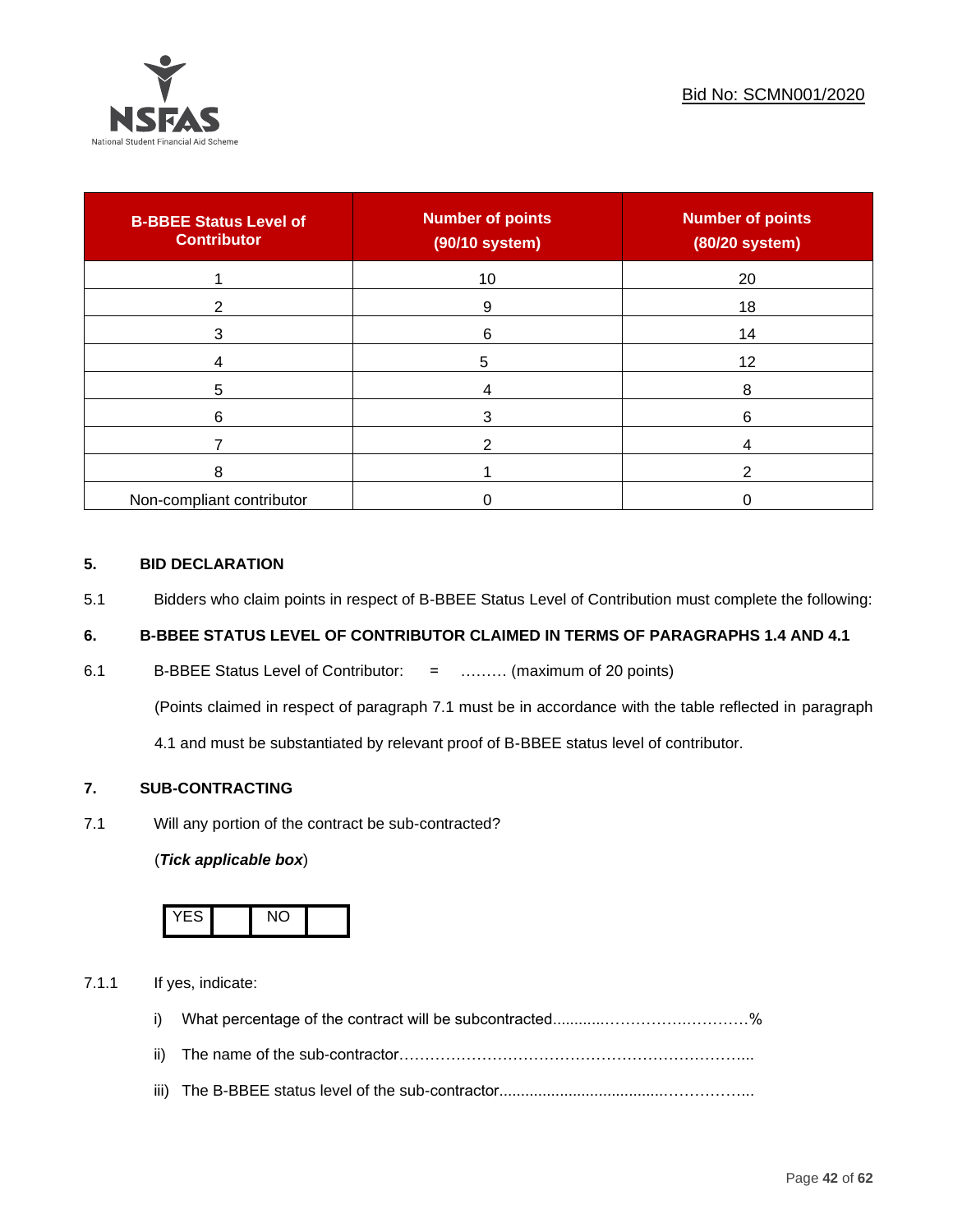

iv) Whether the sub-contractor is an EME or QSE

# *(Tick applicable box*)



v) Specify, by ticking the appropriate box, if subcontracting with an enterprise in terms of Preferential

Procurement Regulations,2017:

| Designated Group: An EME or QSE which is at last 51% owned by:    | <b>EME</b> | QSE |
|-------------------------------------------------------------------|------------|-----|
|                                                                   | $\sqrt{ }$ | V   |
| Black people                                                      |            |     |
| Black people who are youth                                        |            |     |
| Black people who are women                                        |            |     |
| Black people with disabilities                                    |            |     |
| Black people living in rural or underdeveloped areas or townships |            |     |
| Cooperative owned by black people                                 |            |     |
| Black people who are military veterans                            |            |     |
| <b>OR</b>                                                         |            |     |
| Any EME                                                           |            |     |
| Any QSE                                                           |            |     |

# 8. **DECLARATION WITH REGARD TO COMPANY/FIRM**

- 8.1 Name of company/firm………………………………………………………………………….
- 8.2 VAT registration number…………………………………….…………………………………
- 8.3 Company registration number…………….……………………….…………………………….

# 8.4 TYPE OF COMPANY/ FIRM

- D Partnership/Joint Venture / Consortium
- □ One-person business/sole propriety
- D Close corporation
- D Company
- (Pty) Limited

[TICK APPLICABLE BOX]

# 8.5 DESCRIBE PRINCIPAL BUSINESS ACTIVITIES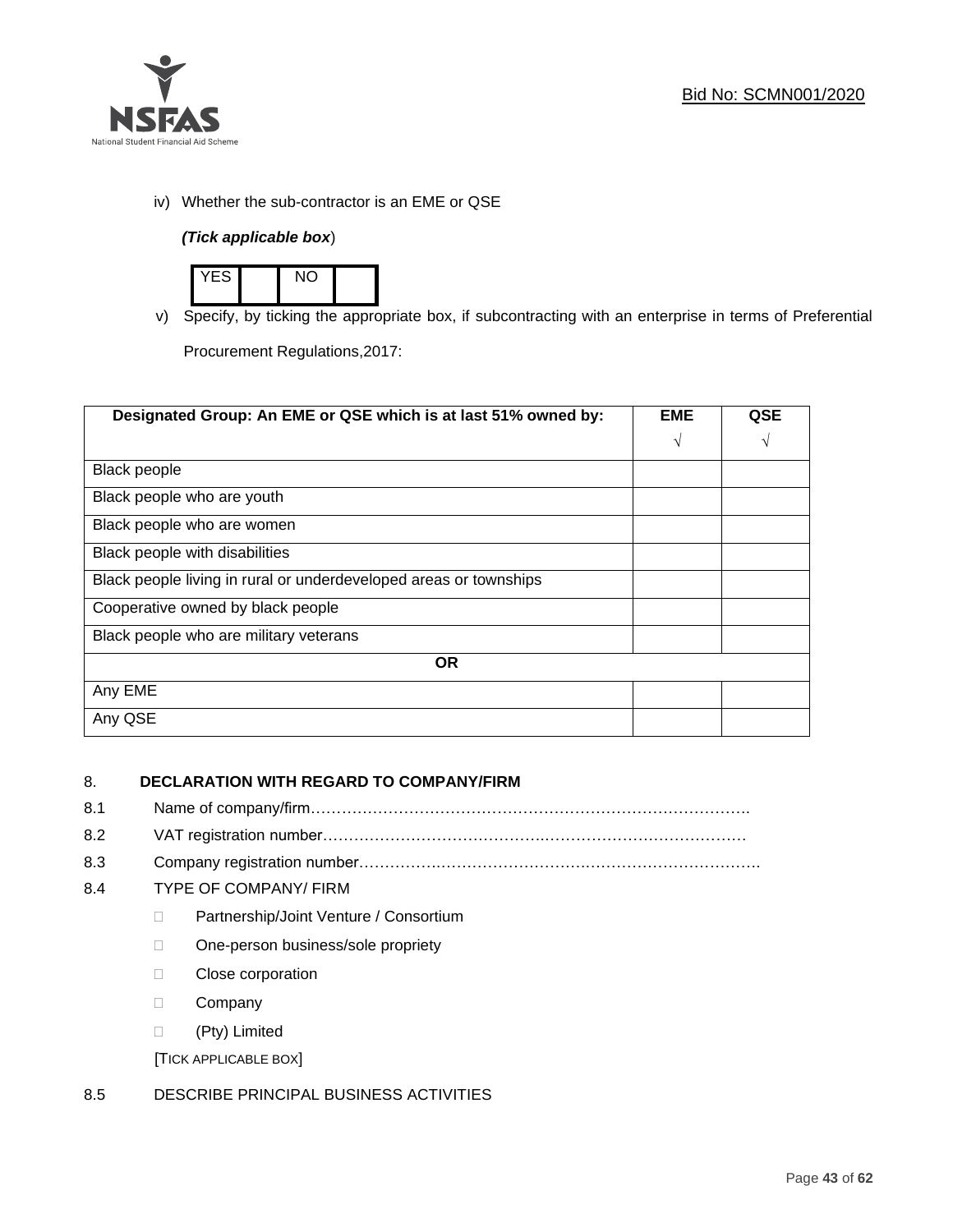# Bid No: SCMN001/2020



………………………………………………………………………………………………………………………… ………………………………………………………………………………………………………………………… ………………………………………….. 8.6 COMPANY CLASSIFICATION Manufacturer **Supplier** □ Professional service provider □ Other service providers, e.g. transporter, etc. [*TICK APPLICABLE BOX*] 8.7 Total number of years the company/firm has been in business:………………………… 8.8 I/we, the undersigned, who is / are duly authorised to do so on behalf of the company/firm, certify that the points claimed, based on the B-BBE status level of contributor indicated in paragraphs 1.4 and 6.1 of the foregoing certificates, qualifies the company/ firm for the preference(s) shown and I / we acknowledge that: i) The information furnished is true and correct;

- ii) The preference points claimed are in accordance with the General Conditions as indicated in paragraph 1 of this form;
- iii) In the event of a contract being awarded as a result of points claimed as shown in paragraphs 1.4 and 6.1, the contractor may be required to furnish documentary proof to the satisfaction of the purchaser that the claims are correct;
- iv) If the B-BBEE status level of contributor has been claimed or obtained on a fraudulent basis or any of the conditions of contract have not been fulfilled, the purchaser may, in addition to any other remedy it may have –
	- (a) disqualify the person from the bidding process;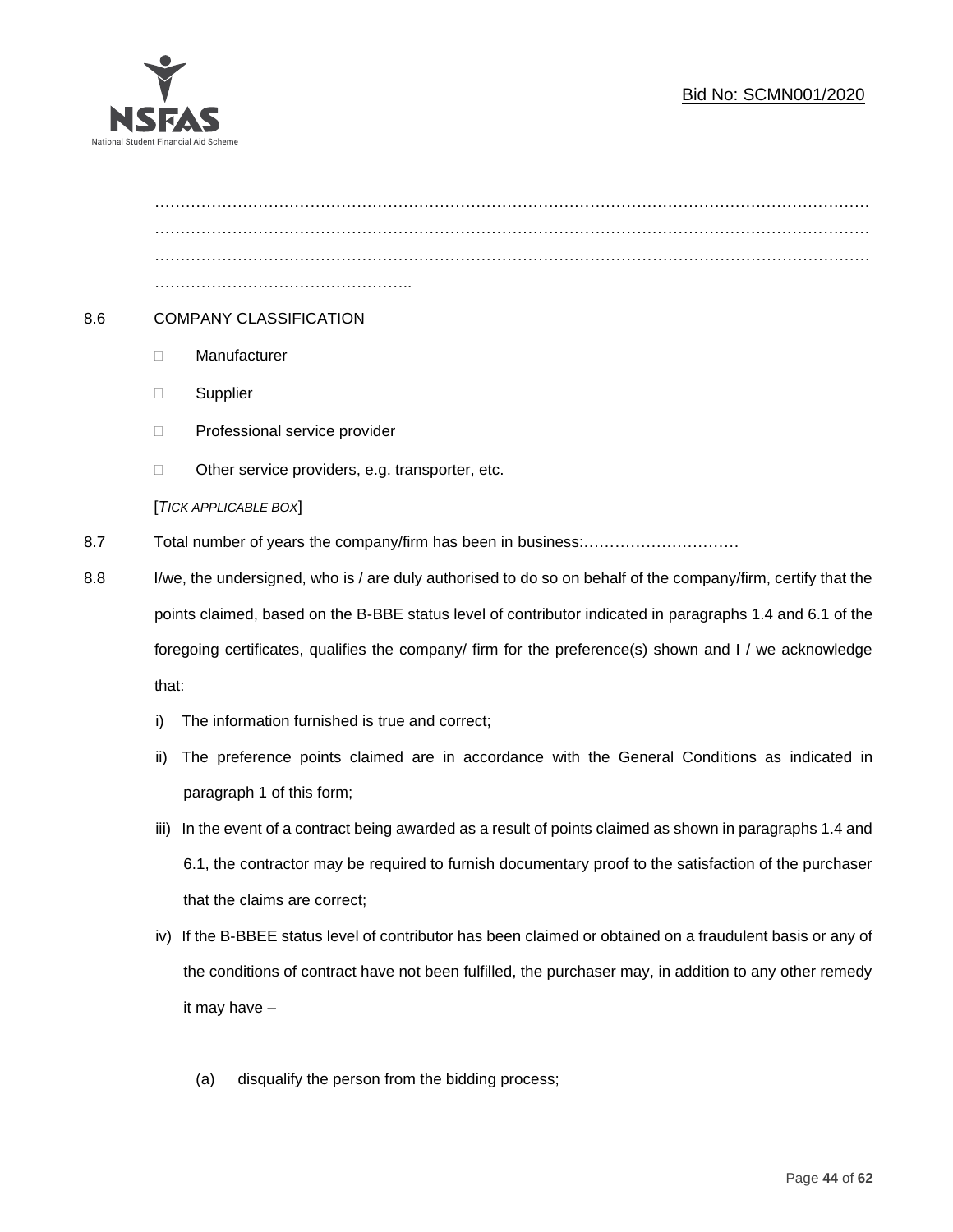

- (b) recover costs, losses or damages it has incurred or suffered as a result of that person's conduct;
- (c) cancel the contract and claim any damages which it has suffered as a result of having to make less favourable arrangements due to such cancellation;
- (d) recommend that the bidder or contractor, its shareholders and directors, or only the shareholders and directors who acted on a fraudulent basis, be restricted by the National Treasury from obtaining business from any organ of state for a period not exceeding 10 years, after the *audi alteram partem* (hear the other side) rule has been applied; and
- (e) forward the matter for criminal prosecution.

| <b>WITNESSES</b> |                              |  |
|------------------|------------------------------|--|
|                  | SIGNATURE(S) OF BIDDERS(S)   |  |
|                  | DATE:<br>.<br><b>ADDRESS</b> |  |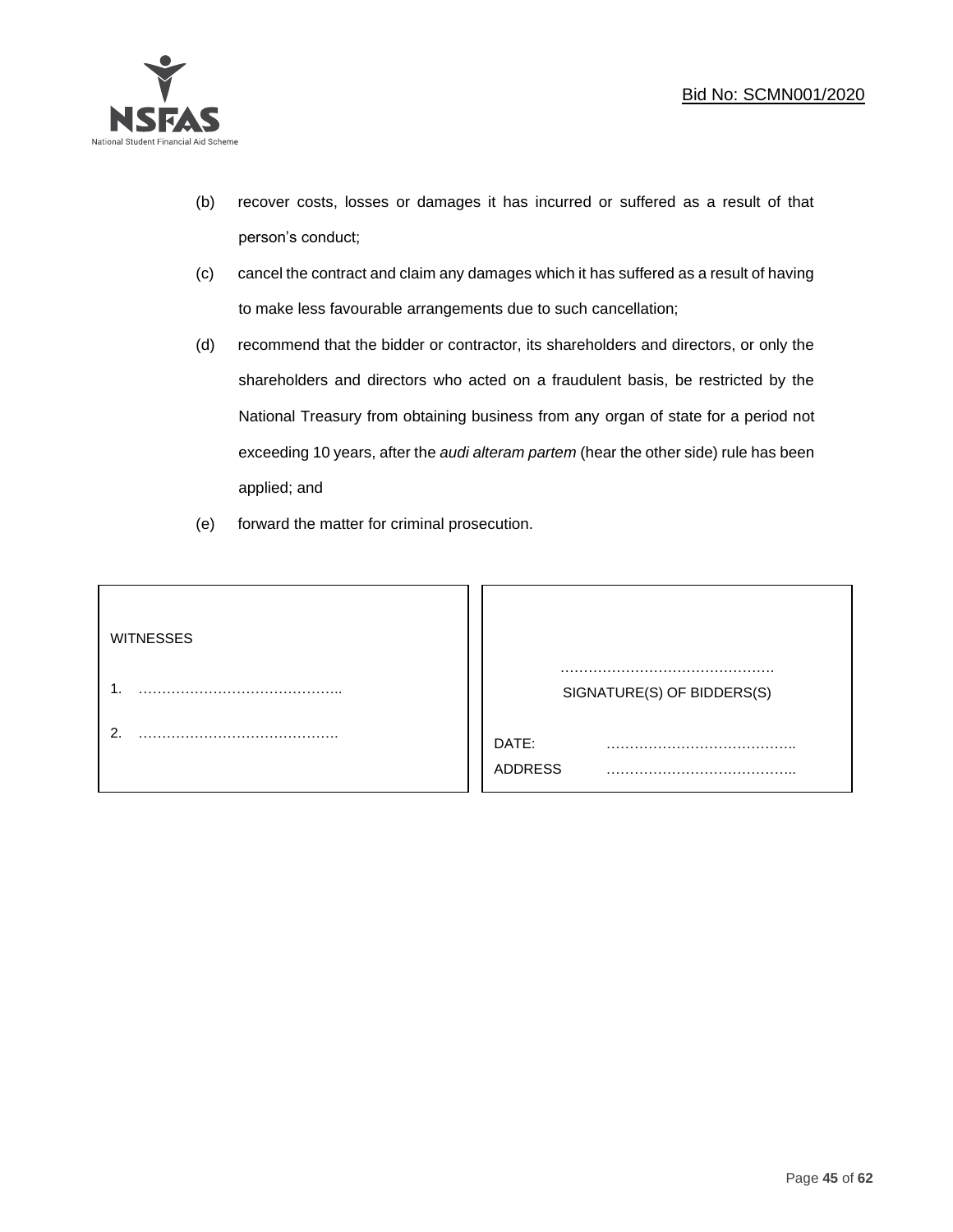

# GOVERNMENT PROCUREMENT

# **GENERAL CONDITIONS OF CONTRACT July 2010**

# **NOTES**

The purpose of this document is to:

(i) Draw special attention to certain general conditions applicable to government bids, contracts and orders; and

(ii) To ensure that clients be familiar with regard to the rights and obligations of all parties involved in doing business with government.

In this document words in the singular also mean in the plural and vice versa and words in the masculine also mean in the feminine and neuter.

• The General Conditions of Contract will form part of all bid documents and may not be amended.

Special Conditions of Contract (SCC) relevant to a specific bid, should be compiled separately for every bid (if applicable) and will supplement the General Conditions of Contract. Whenever there is a conflict, the provisions in the SCC shall prevail.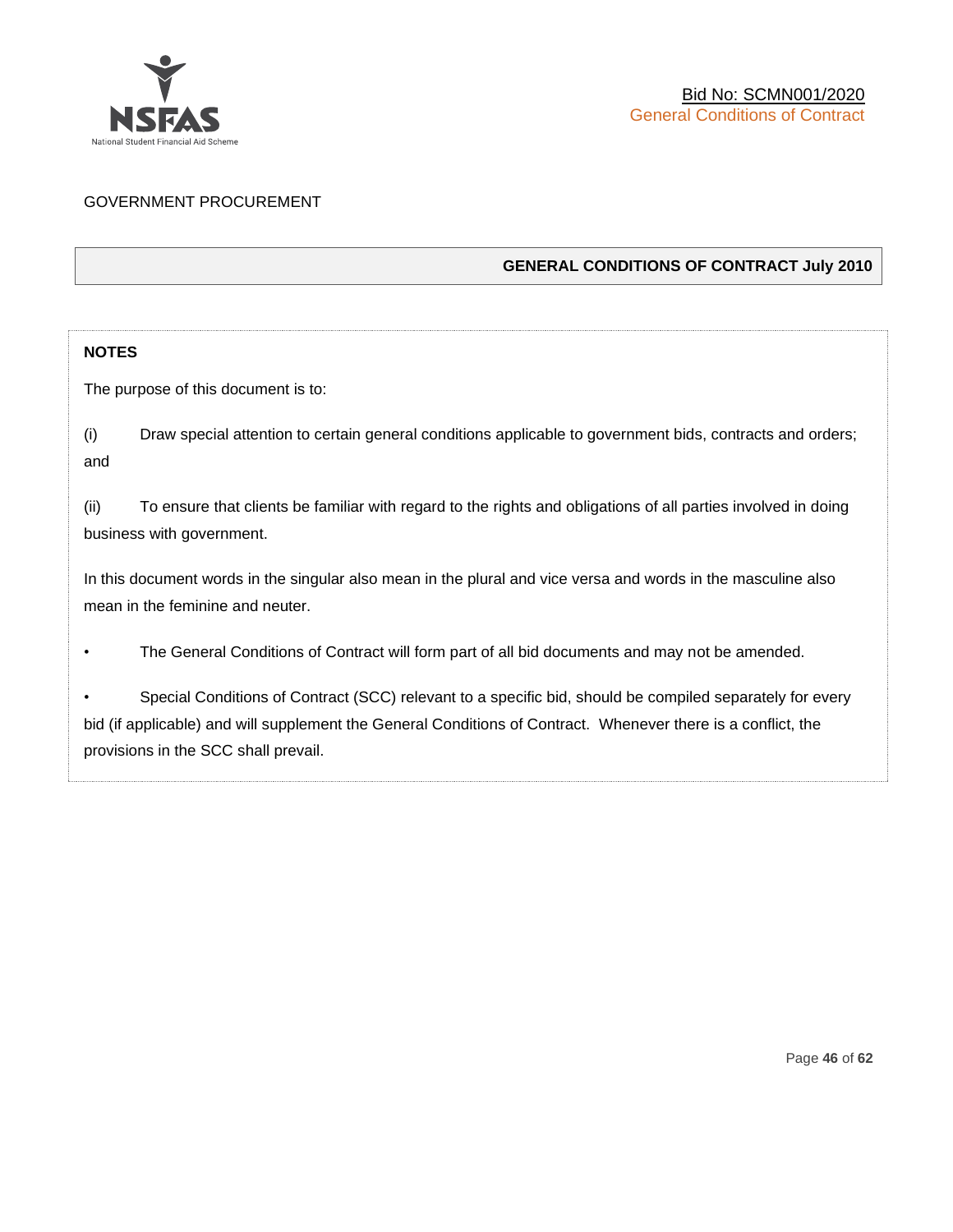

# TABLE OF CLAUSES

- 1. Definitions
- 2. Application
- 3. General
- 4. Standards
- 5. Use of contract documents and information; inspection
- 6. Patent rights
- 7. Performance security
- 8. Inspections, tests and analysis
- 9. Packing
- 10. Delivery and documents
- 11. Insurance
- 12. Transportation
- 13. Incidental services
- 14. Spare parts
- 15. Warranty
- 16. Payment
- 17. Prices
- 18. Contract amendments
- 19. Assignment
- 20. Subcontracts
- 21. Delays in the supplier's performance
- 22. Penalties
- 23. Termination for default
- 24. Dumping and countervailing duties
- 25. Force Majeure
- 26. Termination for insolvency
- 27. Settlement of disputes
- 28. Limitation of liability
- 29. Governing language
- 30. Applicable law
- 31. Notices
- 32. Taxes and duties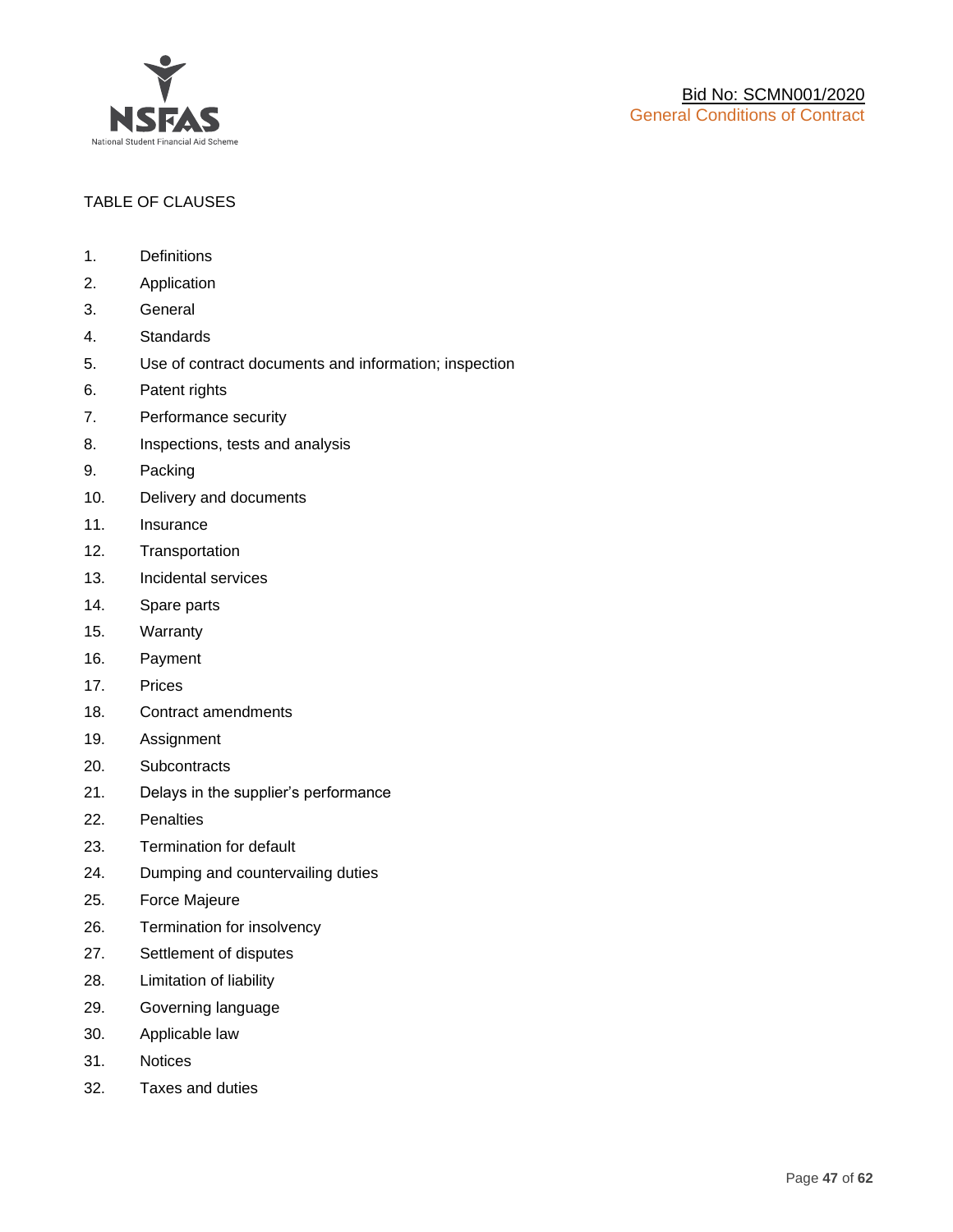

- 33. National Industrial Participation Programme (NIPP)
- 34. Prohibition of restrictive practices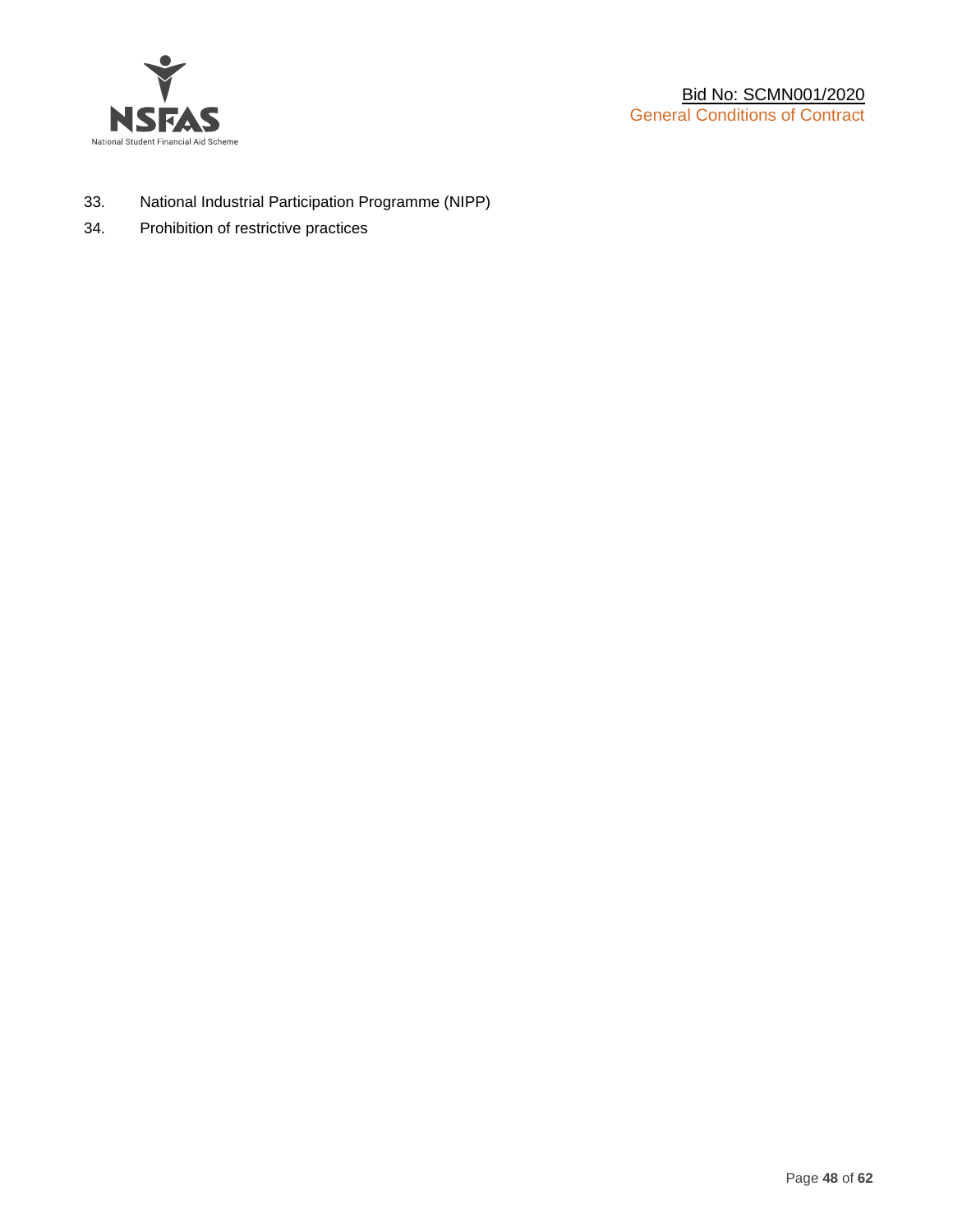

#### **General Conditions of Contract**

#### **1. Definitions**

- 1. The following terms shall be interpreted as indicated:
- 1.1 "Closing time" means the date and hour specified in the bidding documents for the receipt of bids.
- 1.2 "Contract" means the written agreement entered into between the purchaser and the supplier, as recorded in the contract form signed by the parties, including all attachments and appendices thereto and all documents incorporated by reference therein.
- 1.3 "Contract price" means the price payable to the supplier under the contract for the full and proper performance of his contractual obligations.
- 1.4 "Corrupt practice" means the offering, giving, receiving, or soliciting of anything of value to influence the action of a public official in the procurement process or in contract execution.
- 1.5 "Countervailing duties" are imposed in cases where an enterprise abroad is subsidized by its government and encouraged to market its products internationally.
- 1.6 "Country of origin" means the place where the goods were mined, grown or produced or from which the services are supplied. Goods are produced when, through manufacturing, processing or substantial and major assembly of components, a commercially recognized new product results that is substantially different in basic characteristics or in purpose or utility from its components.
- 1.7 "Day" means calendar day.
- 1.8 "Delivery" means delivery in compliance of the conditions of the contract or order.
- 1.9 "Delivery ex stock" means immediate delivery directly from stock actually on hand.
- 1.10 "Delivery into consignees store or to his site" means delivered and unloaded in the specified store or depot or on the specified site in compliance with the conditions of the contract or order, the supplier bearing all risks and charges involved until the supplies are so delivered and a valid receipt is obtained.
- 1.11 "Dumping" occurs when a private enterprise abroad market its goods on own initiative in the RSA at lower prices than that of the country of origin and which have the potential to harm the local industries in the RSA.
- 1.12 " Force majeure" means an event beyond the control of the supplier and not involving the supplier's fault or negligence and not foreseeable. Such events may include, but is not restricted to, acts of the purchaser in its sovereign capacity, wars or revolutions, fires, floods, epidemics, quarantine restrictions and freight embargoes.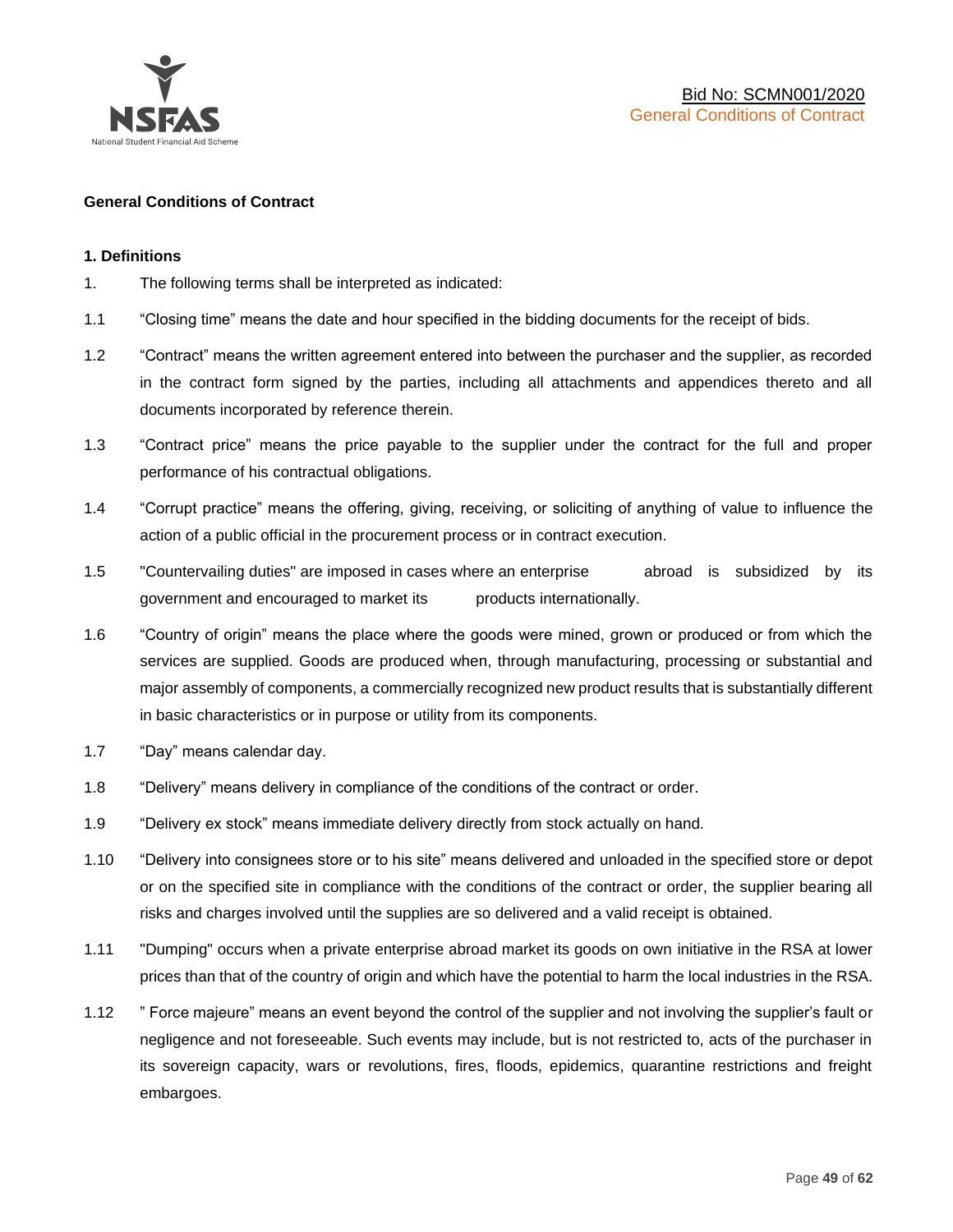

- 1.13 "Fraudulent practice" means a misrepresentation of facts in order to influence a procurement process or the execution of a contract to the detriment of any bidder and includes collusive practice among bidders (prior to or after bid submission) designed to establish bid prices at artificial non-competitive levels and to deprive the bidder of the benefits of free and open competition.
- 1.14 "GCC" means the General Conditions of Contract.
- 1.15 "Goods" means all of the equipment, machinery, and/or other materials that the supplier is required to supply to the purchaser under the contract.
- 1.16 "Imported content" means that portion of the bidding price represented by the cost of components, parts or materials which have been or are still to be imported (whether by the supplier or his subcontractors) and which costs are inclusive of the costs abroad, plus freight and other direct importation costs such as landing costs, dock dues, import duty, sales duty or other similar tax or duty at the South African place of entry as well as transportation and handling charges to the factory in the Republic where the supplies covered by the bid will be manufactured.
- 1.17 "Local content" means that portion of the bidding price which is not included in the imported content provided that local manufacture does take place.
- 1.18 "Manufacture" means the production of products in a factory using labour, materials, components and machinery and includes other related value-adding activities.
- 1.19 "Order" means an official written order issued for the supply of goods or works or the rendering of a service.
- 1.20 "Project site," where applicable, means the place indicated in bidding documents.
- 1.21 "Purchaser" means the organization purchasing the goods.
- 1.22 "Republic" means the Republic of South Africa.
- 1.23 "SCC" means the Special Conditions of Contract.
- 1.24 "Services" means those functional services ancillaries to the supply of the goods, such as transportation and any other incidental services, such as installation, commissioning, provision of technical assistance, training, catering, gardening, security, maintenance and other such obligations of the supplier covered under the contract.
- 1.25 "Written" or "in writing" means handwritten in ink or any form of electronic or mechanical writing.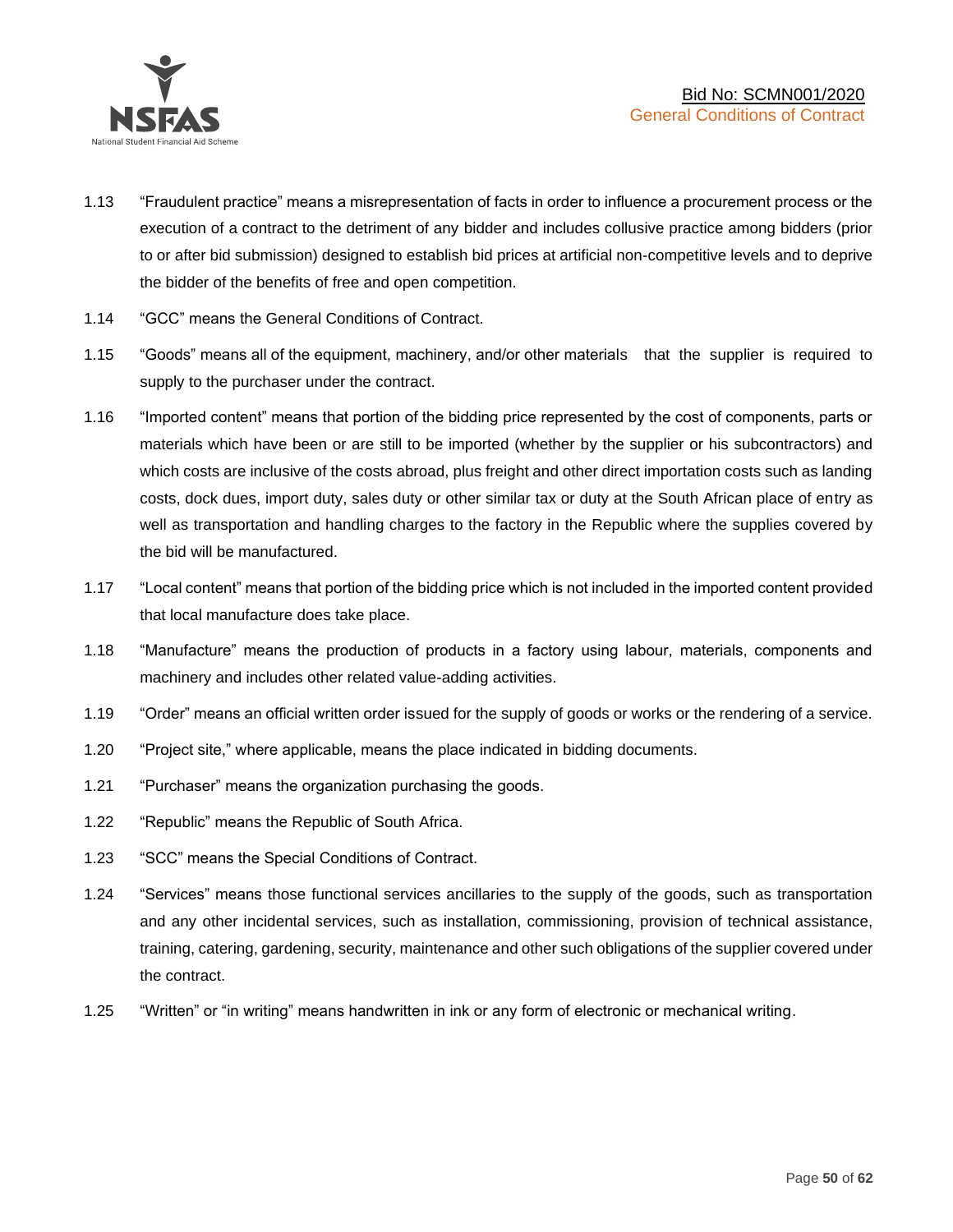

## **2. Application**

- 2.1 These general conditions are applicable to all bids, contracts and orders including bids for functional and professional services, sales, hiring, letting and the granting or acquiring of rights, but excluding immovable property, unless otherwise indicated in the bidding documents.
- 2.2 Where applicable, special conditions of contract are also laid down to cover specific supplies, services or works.
- 2.3 Where such special conditions of contract are in conflict with these general conditions, the special conditions shall apply.

#### **3 General**

- 3.1 Unless otherwise indicated in the bidding documents, the purchaser shall not be liable for any expense incurred in the preparation and submission of a bid. Where applicable a non-refundable fee for documents may be charged.
- 3.2 With certain exceptions, invitations to bid are only published in the Government Tender Bulletin. The Government Tender Bulletin may be obtained directly from the Government Printer, Private Bag X85, Pretoria 0001, or accessed electronically from [www.treasury.gov.za](http://www.treasury.gov.za/)

#### **4. Standards**

4.1 The goods supplied shall conform to the standards mentioned in the bidding documents and specifications.

#### **5. Use of contract documents and information; inspection**.

- 5.1 The supplier shall not, without the purchaser's prior written consent, disclose the contract, or any provision thereof, or any specification, plan, drawing, pattern, sample, or information furnished by or on behalf of the purchaser in connection therewith, to any person other than a person employed by the supplier in the performance of the contract. Disclosure to any such employed person shall be made in confidence and shall extend only so far as may be necessary for purposes of such performance.
- 5.2 The supplier shall not, without the purchaser's prior written consent, make use of any document or information mentioned in GCC clause 5.1 except for purposes of performing the contract.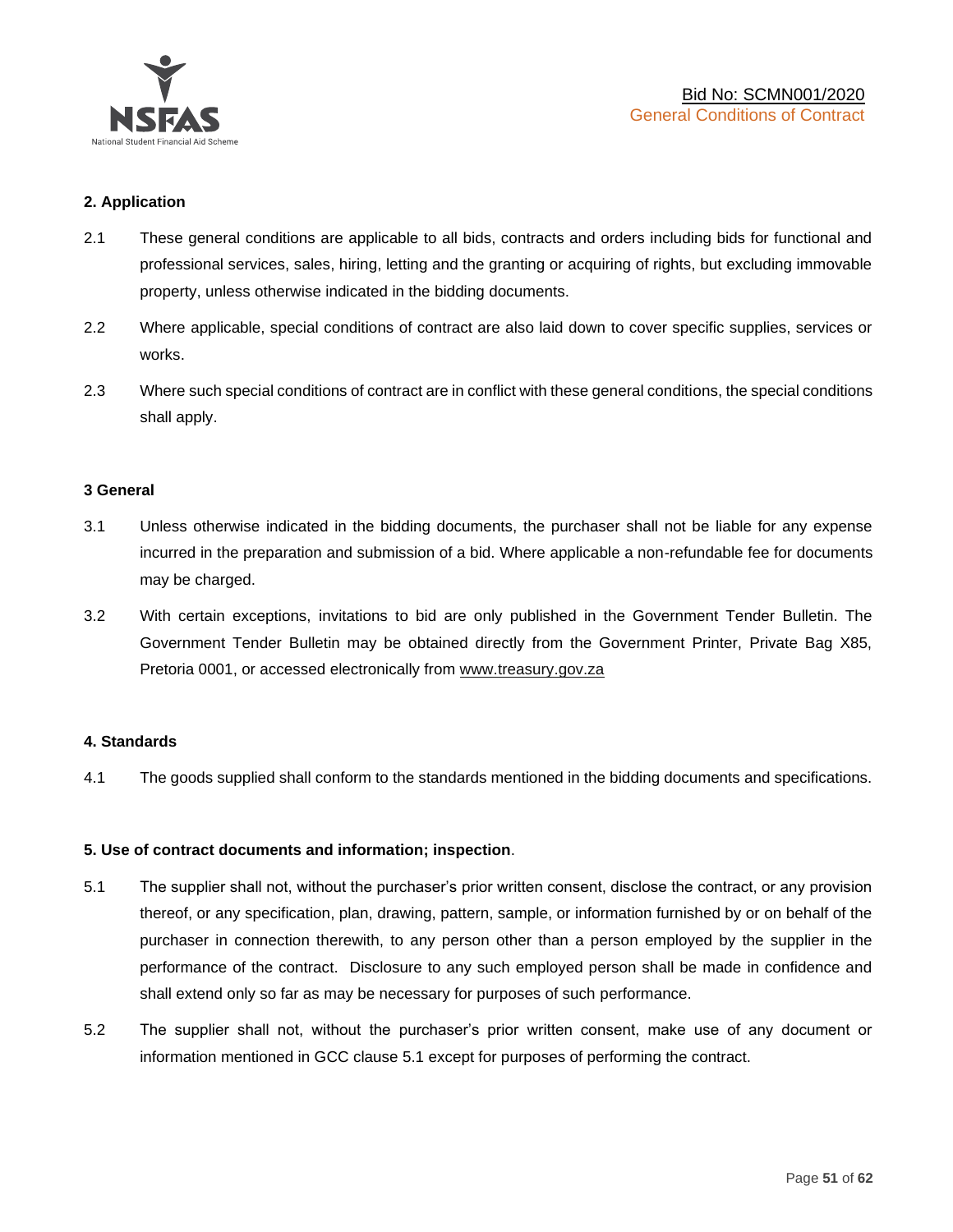

- 5.3 Any document, other than the contract itself mentioned in GCC clause 5.1 shall remain the property of the purchaser and shall be returned (all copies) to the purchaser on completion of the supplier's performance under the contract if so, required by the purchaser.
- 5.4 The supplier shall permit the purchaser to inspect the supplier's records relating to the performance of the supplier and to have them audited by auditors appointed by the purchaser, if so, required by the purchaser.

## **6. Patent rights**

6.1 The supplier shall indemnify the purchaser against all third-party claims of infringement of patent, trademark, or industrial design rights arising from use of the goods or any part thereof by the purchaser.

## **7. Performance security**

- 7.1 Within thirty (30) days of receipt of the notification of contract award, the successful bidder shall furnish to the purchaser the performance security of the amount specified in SCC.
- 7.2 The proceeds of the performance security shall be payable to the purchaser as compensation for any loss resulting from the supplier's failure to complete his obligations under the contract.
- 7.3 The performance security shall be denominated in the currency of the contract, or in a freely convertible currency acceptable to the purchaser and shall be in one of the following forms:
	- (a) a bank guarantee or an irrevocable letter of credit issued by a reputable bank located in the purchaser's country or abroad, acceptable to the purchaser, in the form provided in the bidding documents or another form acceptable to the purchaser; or
	- (b) a cashier's or certified cheque
- 7.4 The performance security will be discharged by the purchaser and returned to the supplier not later than thirty (30) days following the date of completion of the supplier's performance obligations under the contract, including any warranty obligations, unless otherwise specified in SCC.

#### **8. Inspections, tests and analyses**

- 8.1 All pre-bidding testing will be for the account of the bidder.
- 8.2 If it is a bid condition that supplies to be produced or services to be rendered should at any stage during production or execution or on completion be subject to inspection, the premises of the bidder or contractor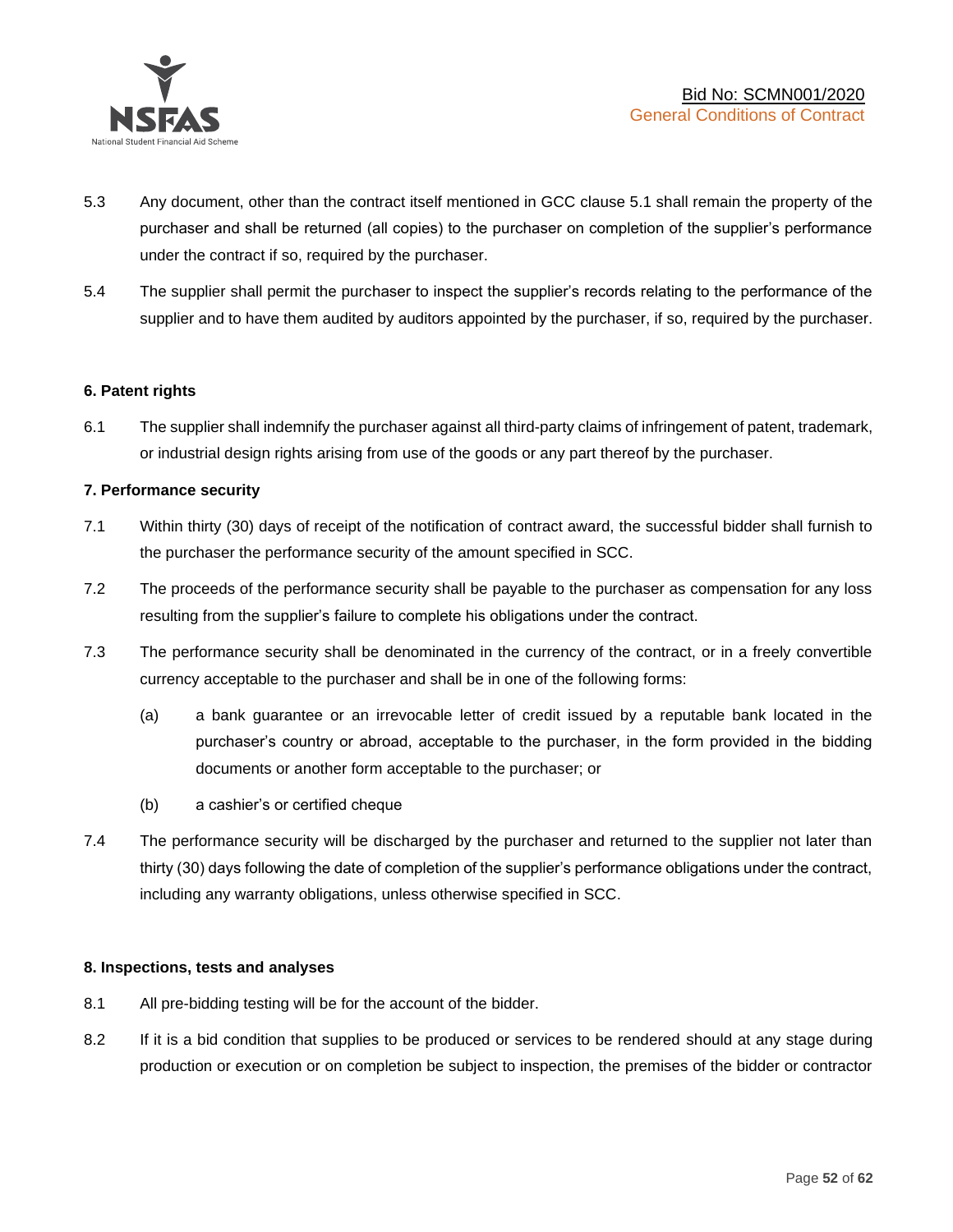shall be open, at all reasonable hours, for inspection by a representative of the Department or an organization acting on behalf of the Department.

- 8.3 If there are no inspection requirements indicated in the bidding documents and no mention is made in the contract, but during the contract period it is decided that inspections shall be carried out, the purchaser shall itself make the necessary arrangements, including payment arrangements with the testing authority concerned.
- 8.4 If the inspections, tests and analyses referred to in clauses 8.2 and 8.3 show the supplies to be in accordance with the contract requirements, the cost of the inspections, tests and analyses shall be defrayed by the purchaser.
- 8.5 Where the supplies or services referred to in clauses 8.2 and 8.3 do not comply with the contract requirements, irrespective of whether such supplies or services are accepted or not, the cost in connection with these inspections, tests or analyses shall be defrayed by the supplier.
- 8.6 Supplies and services which are referred to in clauses 8.2 and 8.3 and which do not comply with the contract requirements may be rejected.
- 8.7 Any contract supplies may on or after delivery be inspected, tested or analysed and may be rejected if found not to comply with the requirements of the contract. Such rejected supplies shall be held at the cost and risk of the supplier who shall, when called upon, remove them immediately at his own cost and forthwith substitute them with supplies which do comply with the requirements of the contract. Failing such removal, the rejected supplies shall be returned at the supplier's cost and risk. Should the supplier fail to provide the substitute supplies forthwith, the purchaser may, without giving the supplier further opportunity to substitute the rejected supplies, purchase such supplies as may be necessary at the expense of the supplier.
- 8.8 The provisions of clauses 8.4 to 8.7 shall not prejudice the right of the purchaser to cancel the contract on account of a breach of the conditions thereof, or to act in terms of Clause 23 of GCC.

# **9. Packing**

9.1 The supplier shall provide such packing of the goods as is required to prevent their damage or deterioration during transit to their final destination, as indicated in the contract. The packing shall be sufficient to withstand, without limitation, rough handling during transit and exposure to extreme temperatures, salt and precipitation during transit, and open storage. Packing, case size and weights shall take into consideration, where appropriate, the remoteness of the goods' final destination and the absence of heavy handling facilities at all points in transit.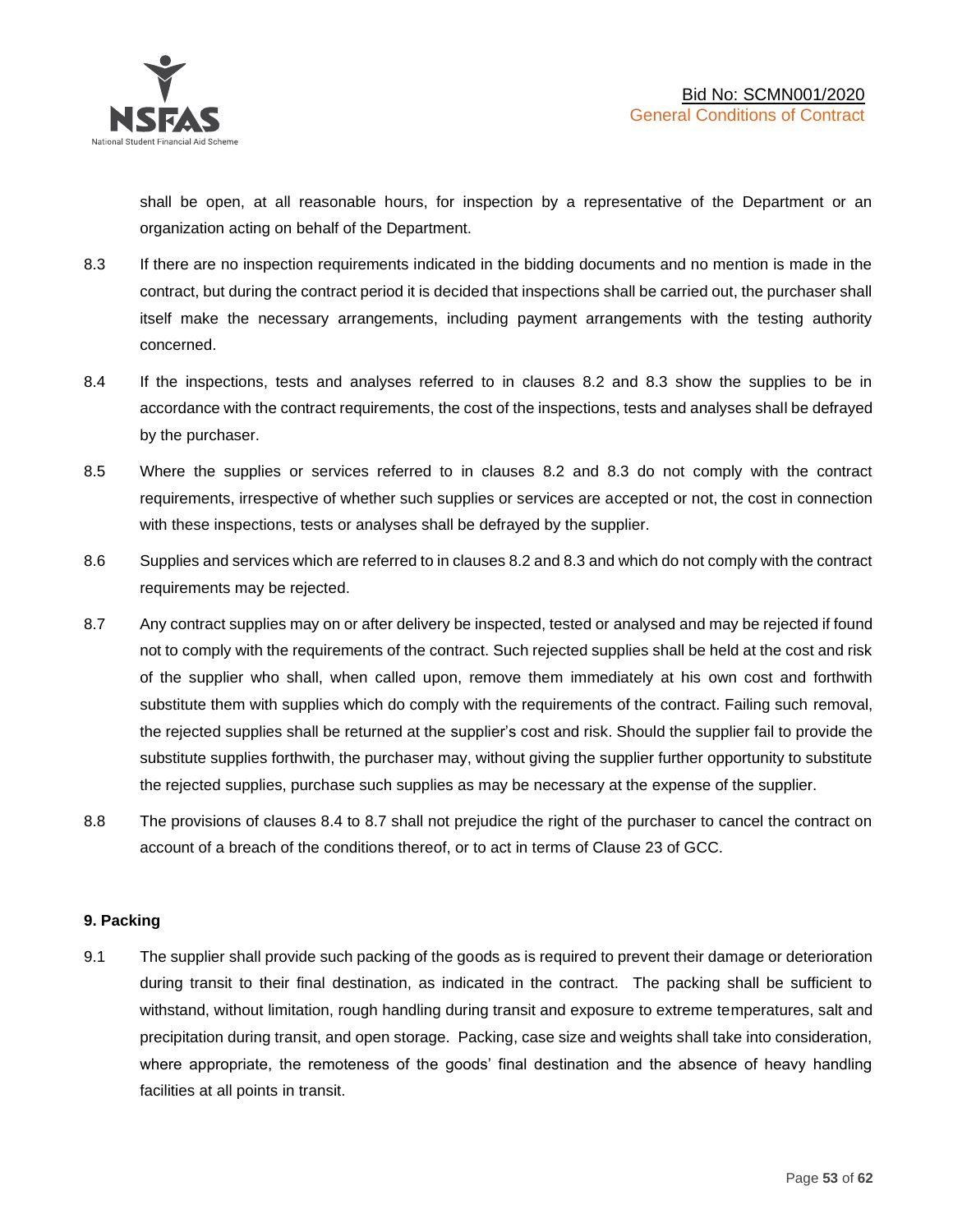

9.2 The packing, marking, and documentation within and outside the packages shall comply strictly with such special requirements as shall be expressly provided for in the contract, including additional requirements, if any, specified in SCC, and in any subsequent instructions ordered by the purchaser.

#### **10. Delivery and documents**

- 10.1 Delivery of the goods shall be made by the supplier in accordance with the terms specified in the contract. The details of shipping and/or other documents to be furnished by the supplier are specified in SCC.
- 10.2 Documents to be submitted by the supplier are specified in SCC.

#### **11. Insurance**

11.1 The goods supplied under the contract shall be fully insured in a freely convertible currency against loss or damage incidental to manufacture or acquisition, transportation, storage and delivery in the manner specified in the SCC.

#### **12. Transportation**

12.1 Should a price other than an all-inclusive delivered price be required, this shall be specified in the SCC.

#### **13. Incidental services**

13.1 The supplier may be required to provide any or all of the following services, including additional services, if any, specified in SCC:

(a) performance or supervision of on-site assembly and/or commissioning of the supplied ` goods;

- (b) furnishing of tools required for assembly and/or maintenance of the supplied goods;
- (c) furnishing of a detailed operations and maintenance manual for each appropriate unit of the supplied goods;
- (d) performance or supervision or maintenance and/or repair of the supplied goods, for a period of time agreed by the parties, provided that this service shall not relieve the supplier of any warranty obligations under this contract; and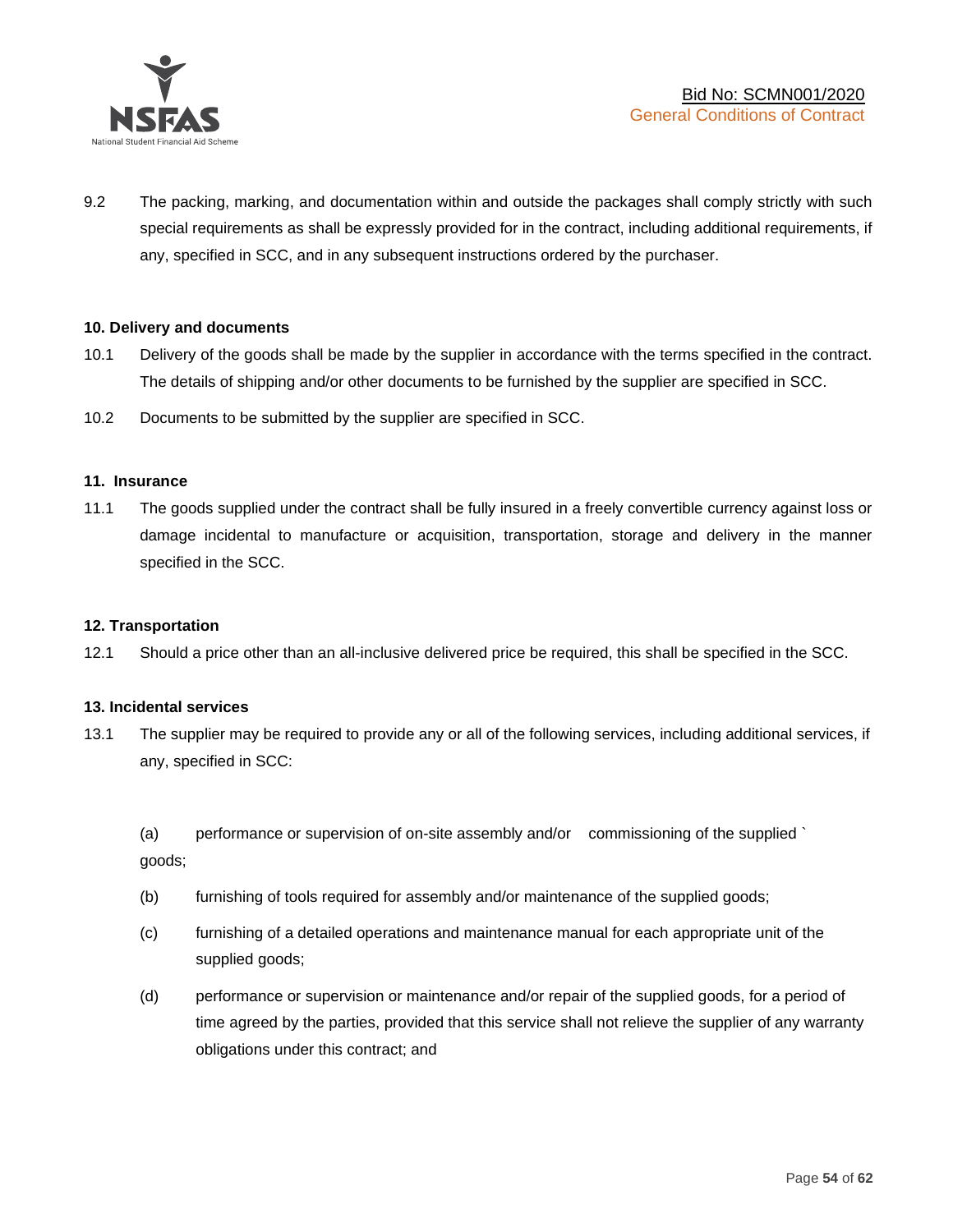

- (e) training of the purchaser's personnel, at the supplier's plant and/or on-site, in assembly, start-up, operation, maintenance, and/or repair of the supplied goods.
- 13.2 Prices charged by the supplier for incidental services, if not included in the contract price for the goods, shall be agreed upon in advance by the parties and shall not exceed the prevailing rates charged to other parties by the supplier for similar services.

## **14. Spare parts**

- 14.1 As specified in SCC, the supplier may be required to provide any or all of the following materials, notifications, and information pertaining to spare parts manufactured or distributed by the supplier:
	- (a) such spare parts as the purchaser may elect to purchase from the supplier, provided that this election shall not relieve the supplier of any warranty obligations under the contract; and
	- (b) in the event of termination of production of the spare parts:

(i) Advance notification to the purchaser of the pending termination, in sufficient time to permit the purchaser to procure needed requirements; and

(ii) following such termination, furnishing at no cost to the purchaser, the blueprints, drawings, and specifications of the spare parts, if requested.

#### **15. Warranty**

- 15.1 The supplier warrants that the goods supplied under the contract are new, unused, of the most recent or current models, and that they incorporate all recent improvements in design and materials unless provided otherwise in the contract. The supplier further warrants that all goods supplied under this contract shall have no defect, arising from design, materials, or workmanship (except when the design and/or material is required by the purchaser's specifications) or from any act or omission of the supplier, that may develop under normal use of the supplied goods in the conditions prevailing in the country of final destination.
- 15.2 This warranty shall remain valid for twelve (12) months after the goods, or any portion thereof as the case may be, have been delivered to and accepted at the final destination indicated in the contract, or for eighteen (18) months after the date of shipment from the port or place of loading in the source country, whichever period concludes earlier, unless specified otherwise in SCC.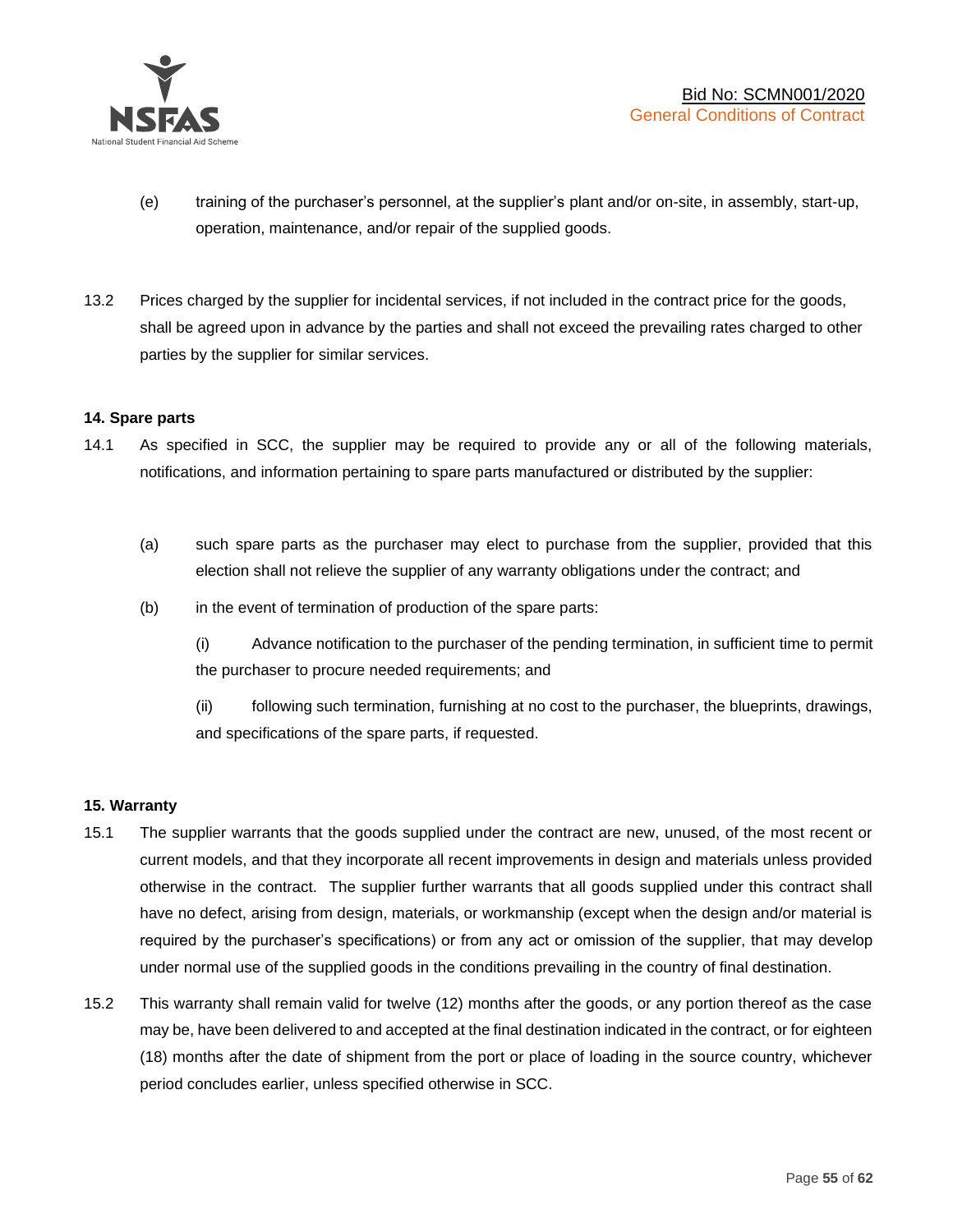

- 15.3 The purchaser shall promptly notify the supplier in writing of any claims arising under this warranty.
- 15.4 Upon receipt of such notice, the supplier shall, within the period specified in SCC and with all reasonable speed, repair or replace the defective goods or parts thereof, without costs to the purchaser.
- 15.5 If the supplier, having been notified, fails to remedy the defect(s) within the period specified in SCC, the purchaser may proceed to take such remedial action as may be necessary, at the supplier's risk and expense and without prejudice to any other rights which the purchaser may have against the supplier under the contract.

## **16. Payment**

- 16.1 The method and conditions of payment to be made to the supplier under this contract shall be specified in SCC.
- 16.2 The supplier shall furnish the purchaser with an invoice accompanied by a copy of the delivery note and upon fulfilment of other obligations stipulated in the contract.
- 16.3 Payments shall be made promptly by the purchaser, but in no case later than thirty (30) days after submission of an invoice or claim by the supplier.
- 16.4 Payment will be made in Rand unless otherwise stipulated in SCC.

#### **17. Prices**

17.1 Prices charged by the supplier for goods delivered and services performed under the contract shall not vary from the prices quoted by the supplier in his bid, with the exception of any price adjustments authorized in SCC or in the purchaser's request for bid validity extension, as the case may be.

#### **18. Contract amendments**

18.1 No variation in or modification of the terms of the contract shall be made except by written amendment signed by the parties concerned.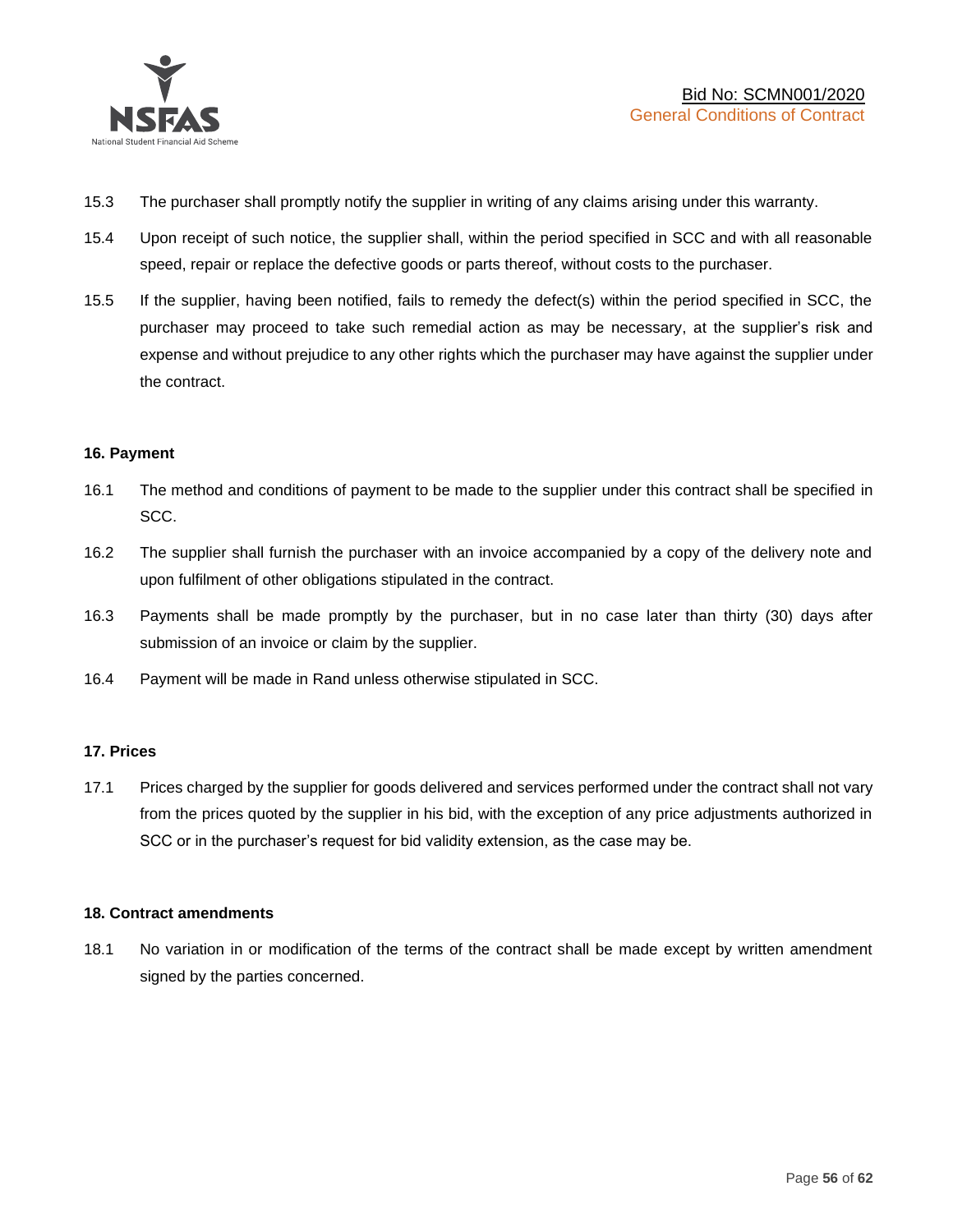

#### **19. Assignment**

19.1 The supplier shall not assign, in whole or in part, its obligations to perform under the contract, except with the purchaser's prior written consent.

#### **20. Subcontracts**

20.1 The supplier shall notify the purchaser in writing of all subcontracts awarded under this contract if not already specified in the bid. Such notification, in the original bid or later, shall not relieve the supplier from any liability or obligation under the contract.

## **21. Delays in the supplier's performance**

- 21.1 Delivery of the goods and performance of services shall be made by the supplier in accordance with the time schedule prescribed by the purchaser in the contract.
- 21.2 If at any time during performance of the contract, the supplier or its subcontractor(s) should encounter conditions impeding timely delivery of the goods and performance of services, the supplier shall promptly notify the purchaser in writing of the fact of the delay, its likely duration and its cause(s). As soon as practicable after receipt of the supplier's notice, the purchaser shall evaluate the situation and may at his discretion extend the supplier's time for performance, with or without the imposition of penalties, in which case the extension shall be ratified by the parties by amendment of contract.
- 21.3 No provision in a contract shall be deemed to prohibit the obtaining of supplies or services from a national department, provincial department, or a local authority.
- 21.4 The right is reserved to procure outside of the contract small quantities or to have minor essential services executed if an emergency arises, the supplier's point of supply is not situated at or near the place where the supplies are required, or the supplier's services are not readily available.
- 21.5 Except as provided under GCC Clause 25, a delay by the supplier in the performance of its delivery obligations shall render the supplier liable to the imposition of penalties, pursuant to GCC Clause 22, unless an extension of time is agreed upon pursuant to GCC Clause 21.2 without the application of penalties.
- 21.6 Upon any delay beyond the delivery period in the case of a supplies contract, the purchaser shall, without cancelling the contract, be entitled to purchase supplies of a similar quality and up to the same quantity in substitution of the goods not supplied in conformity with the contract and to return any goods delivered later at the supplier's expense and risk, or to cancel the contract and buy such goods as may be required to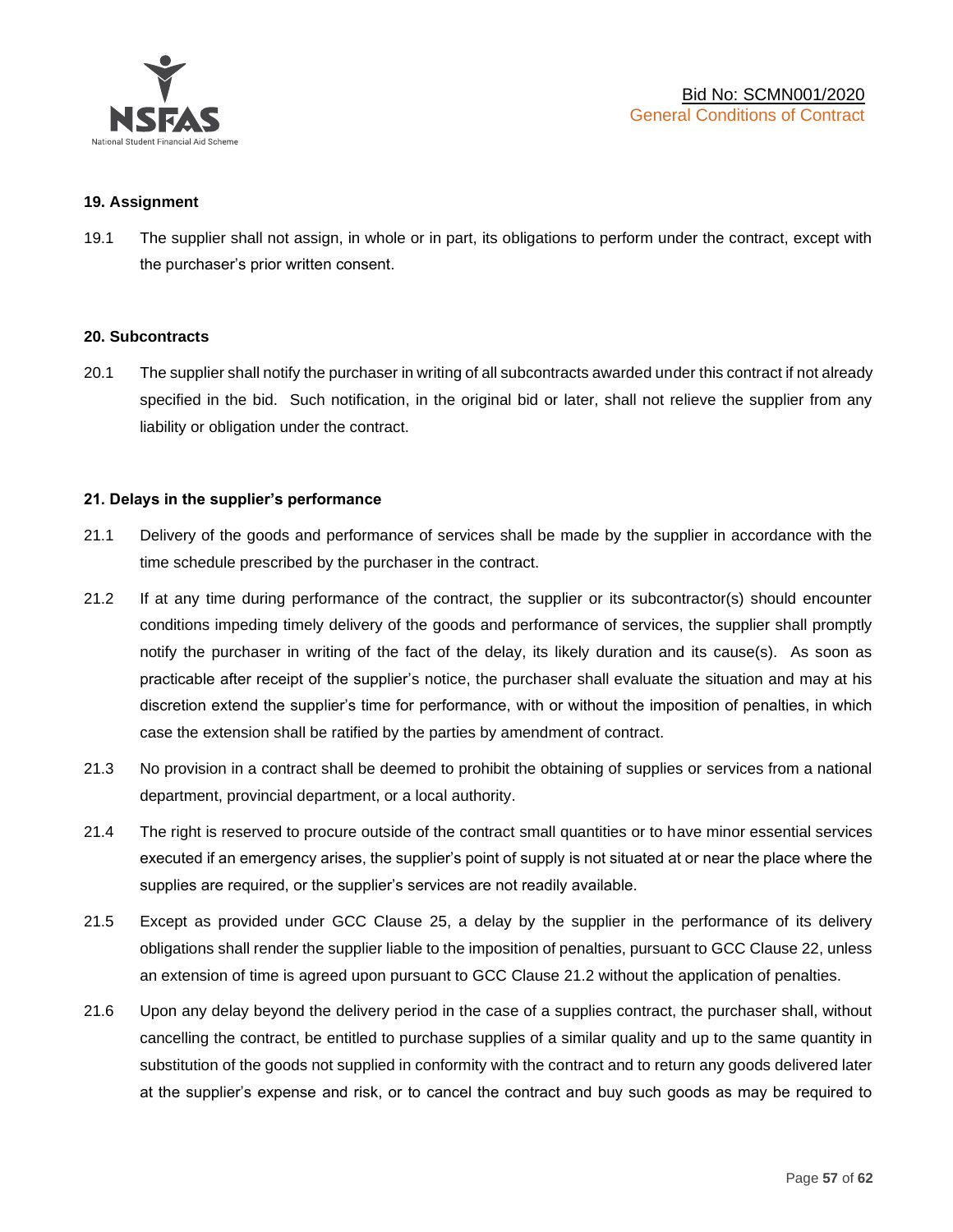

complete the contract and without prejudice to his other rights, be entitled to claim damages from the supplier.

#### **22. Penalties**

22.1 Subject to GCC Clause 25, if the supplier fails to deliver any or all of the goods or to perform the services within the period(s) specified in the contract, the purchaser shall, without prejudice to its other remedies under the contract, deduct from the contract price, as a penalty, a sum calculated on the delivered price of the delayed goods or unperformed services using the current prime interest rate calculated for each day of the delay until actual delivery or performance. The purchaser may also consider termination of the contract pursuant to GCC Clause 23.

#### **23. Termination for default**

- 23.1 The purchaser, without prejudice to any other remedy for breach of contract, by written notice of default sent to the supplier, may terminate this contract in whole or in part:
	- (a) if the supplier fails to deliver any or all of the goods within the period(s) specified in the contract, or within any extension thereof granted by the purchaser pursuant to GCC Clause 21.2;
	- (b) if the Supplier fails to perform any other obligation(s) under the contract; or
	- (c) if the supplier, in the judgment of the purchaser, has engaged in corrupt or fraudulent practices in competing for or in executing the contract.
- 23.2 In the event the purchaser terminates the contract in whole or in part, the purchaser may procure, upon such terms and in such manner as it deems appropriate, goods, works or services similar to those undelivered, and the supplier shall be liable to the purchaser for any excess costs for such similar goods, works or services. However, the supplier shall continue performance of the contract to the extent not terminated.
- 23.3 Where the purchaser terminates the contract in whole or in part, the purchaser may decide to impose a restriction penalty on the supplier by prohibiting such supplier from doing business with the public sector for a period not exceeding 10 years.
- 23.4 If a purchaser intends imposing a restriction on a supplier or any person associated with the supplier, the supplier will be allowed a time period of not more than fourteen (14) days to provide reasons why the envisaged restriction should not be imposed. Should the supplier fail to respond within the stipulated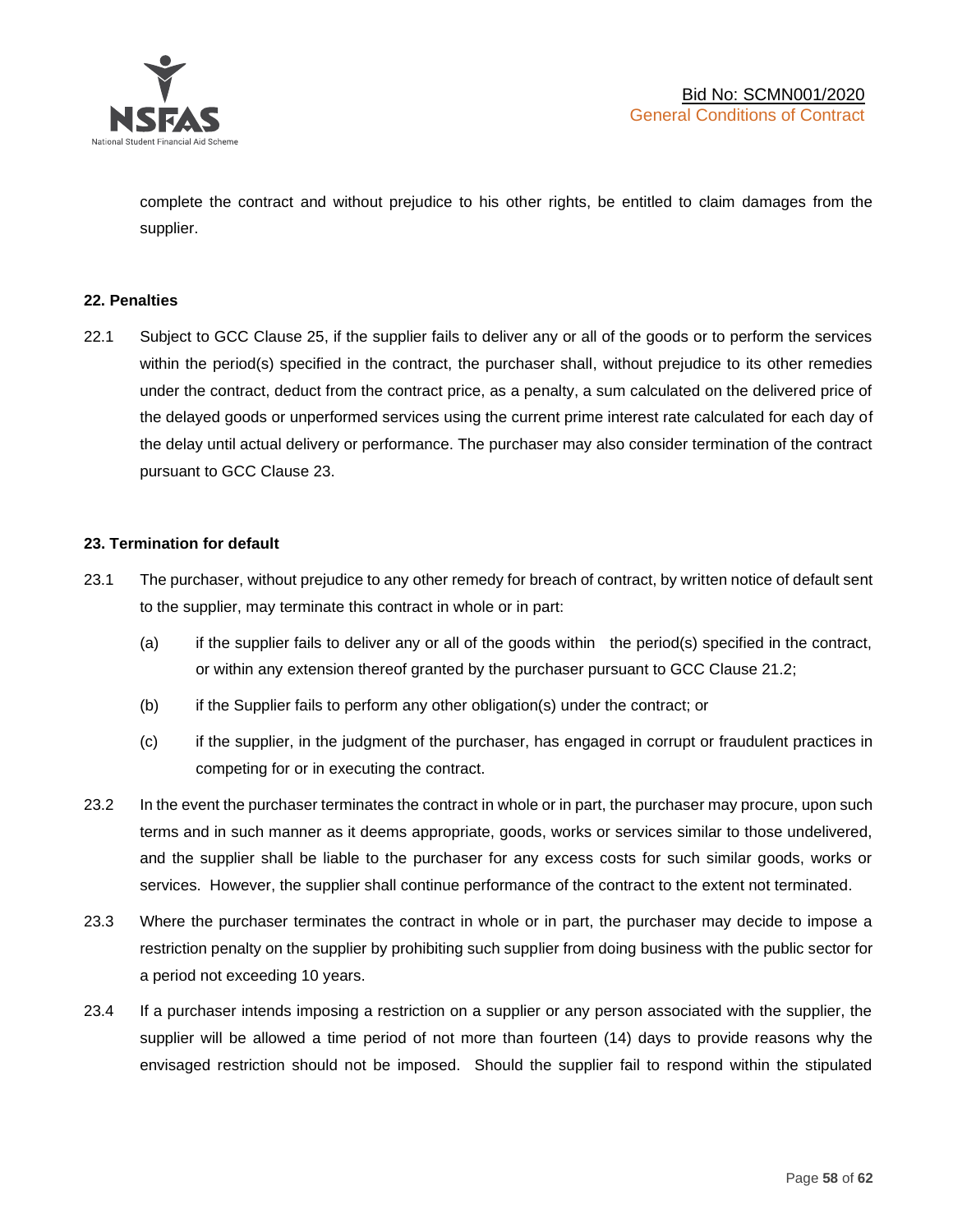

fourteen (14) days the purchaser may regard the intended penalty as not objected against and may impose it on the supplier.

- 23.5 Any restriction imposed on any person by the Accounting Officer / Authority will, at the discretion of the Accounting Officer / Authority, also be applicable to any other enterprise or any partner, manager, director or other person who wholly or partly exercises or exercised or may exercise control over the enterprise of the first-mentioned person, and with which enterprise or person the first-mentioned person, is or was in the opinion of the Accounting Officer / Authority actively associated.
- 23.6 If a restriction is imposed, the purchaser must, within five (5) working days of such imposition, furnish the National Treasury, with the following information:
	- (i) the name and address of the supplier and / or person restricted by the purchaser;
	- (ii) the date of commencement of the restriction
	- (iii) the period of restriction; and
	- (iv) the reasons for the restriction.

These details will be loaded in the National Treasury's central database of suppliers or persons prohibited from doing business with the public sector.

23.7 If a court of law convicts a person of an offence as contemplated in sections 12 or 13 of the Prevention and Combating of Corrupt Activities Act, No. 12 of 2004, the court may also rule that such person's name be endorsed on the Register for Tender Defaulters. When a person's name has been endorsed on the Register, the person will be prohibited from doing business with the public sector for a period not less than five years and not more than 10 years. The National Treasury is empowered to determine the period of restriction and each case will be dealt with on its own merits. According to section 32 of the Act the Register must be open to the public. The Register can be perused on the National Treasury website.

# **24. Anti- dumping and countervailing duties and rights**

24.1 When, after the date of bid, provisional payments are required, or anti-dumping or countervailing duties are imposed, or the amount of a provisional payment or anti-dumping or countervailing right is increased in respect of any dumped or subsidized import, the State is not liable for any amount so required or imposed, or for the amount of any such increase. When, after the said date, such a provisional payment is no longer required or any such anti-dumping or countervailing right is abolished, or where the amount of such provisional payment or any such right is reduced, any such favourable difference shall on demand be paid forthwith by the contractor to the State or the State may deduct such amounts from moneys (if any) which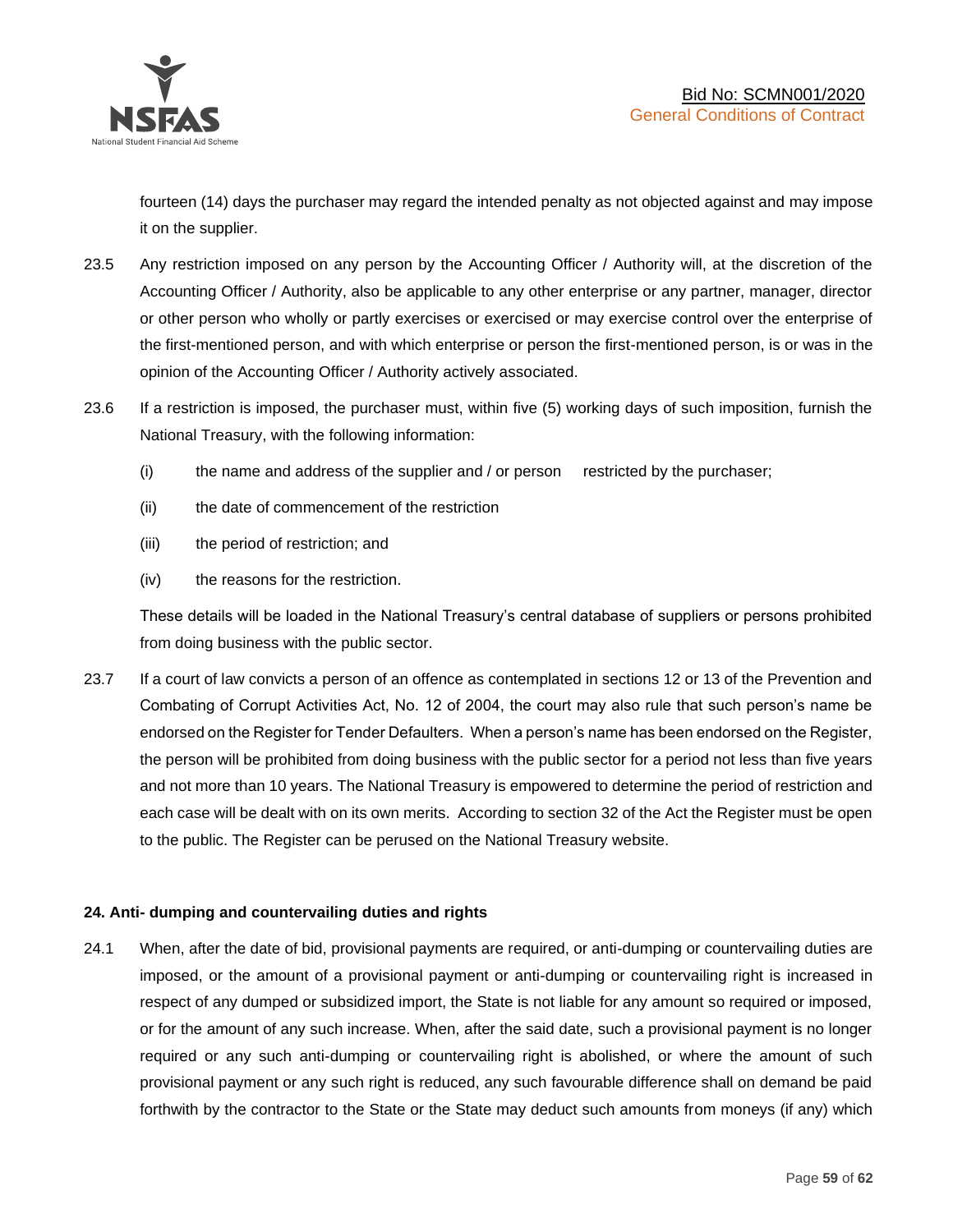

may otherwise be due to the contractor in regard to supplies or services which he delivered or rendered, or is to deliver or render in terms of the contract or any other contract or any other amount which may be due to him

## **25. Force Majeure**

- 25.1 Notwithstanding the provisions of GCC Clauses 22 and 23, the supplier shall not be liable for forfeiture of its performance security, damages, or termination for default if and to the extent that his delay in performance or other failure to perform his obligations under the contract is the result of an event of force majeure.
- 25.2 If a force majeure situation arises, the supplier shall promptly notify the purchaser in writing of such condition and the cause thereof. Unless otherwise directed by the purchaser in writing, the supplier shall continue to perform its obligations under the contract as far as is reasonably practical, and shall seek all reasonable alternative means for performance not prevented by the force majeure event.

#### **26. Termination for insolvency**

26.1 The purchaser may at any time terminate the contract by giving written notice to the supplier if the supplier becomes bankrupt or otherwise insolvent. In this event, termination will be without compensation to the supplier, provided that such termination will not prejudice or affect any right of action or remedy which has accrued or will accrue thereafter to the purchaser.

#### **27. Settlement of Disputes**

- 27.1 If any dispute or difference of any kind whatsoever arises between the purchaser and the supplier in connection with or arising out of the contract, the parties shall make every effort to resolve amicably such dispute or difference by mutual consultation.
- 27.2 If, after thirty (30) days, the parties have failed to resolve their dispute or difference by such mutual consultation, then either the purchaser or the supplier may give notice to the other party of his intention to commence with mediation. No mediation in respect of this matter may be commenced unless such notice is given to the other party.
- 27.3 Should it not be possible to settle a dispute by means of mediation, it may be settled in a South African court of law.
- 27.4 Mediation proceedings shall be conducted in accordance with the rules of procedure specified in the SCC.
- 27.5 Notwithstanding any reference to mediation and/or court proceedings herein,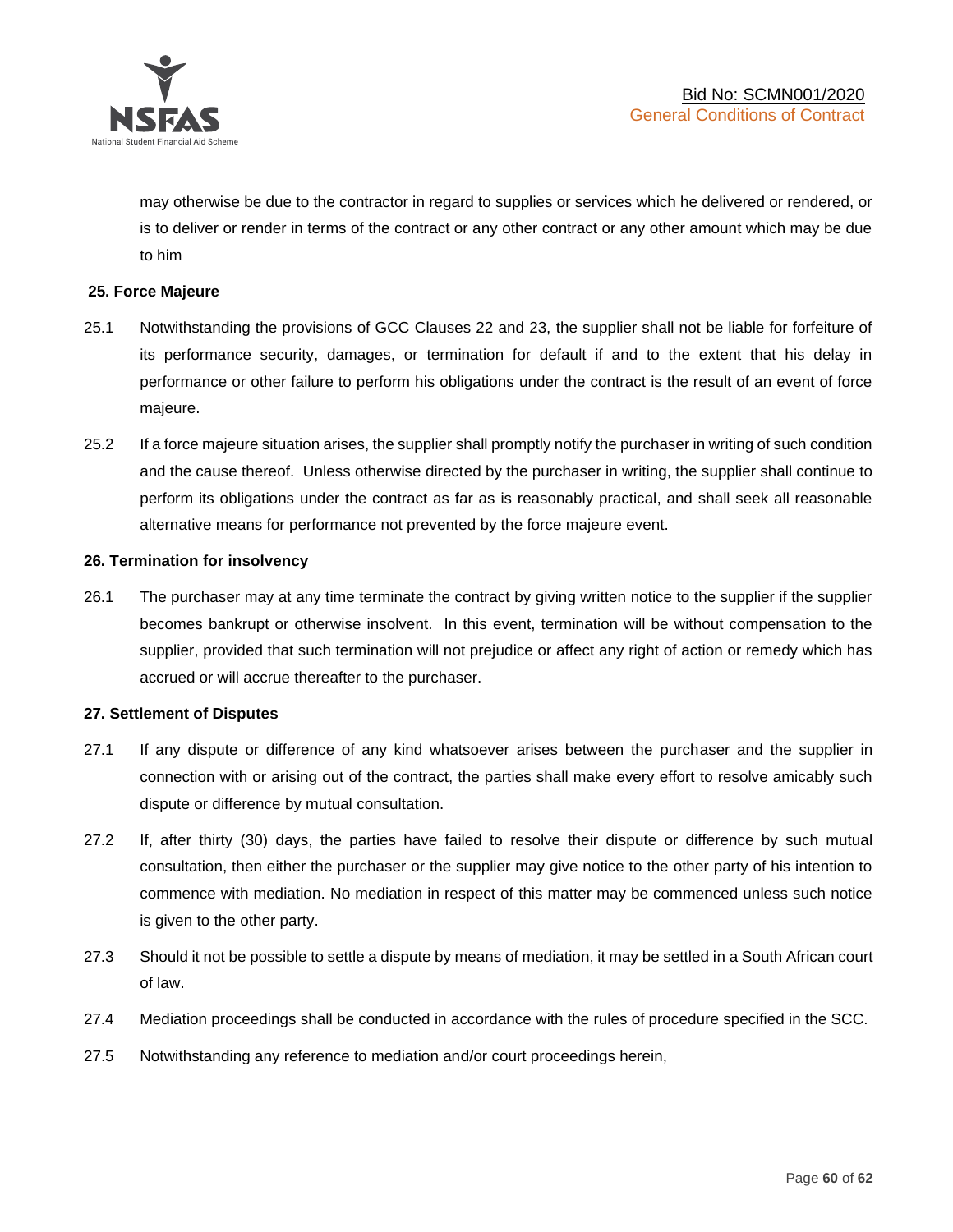

(a) the parties shall continue to perform their respective obligations under the contract unless they otherwise agree; and

(b) the purchaser shall pay the supplier any monies due the supplier.

# **28. Limitation of liability**

28.1 Except in cases of criminal negligence or wilful misconduct, and in the case of infringement pursuant to Clause 6;

(a) the supplier shall not be liable to the purchaser, whether in contract, tort, or otherwise, for any indirect or consequential loss or damage, loss of use, loss of production, or loss of profits or interest costs, provided that this exclusion shall not apply to any obligation of the supplier to pay penalties and/or damages to the purchaser; and

(b) the aggregate liability of the supplier to the purchaser, whether under the contract, in tort or otherwise, shall not exceed the total contract price, provided that this limitation shall not apply to the cost of repairing or replacing defective equipment.

#### **29. Governing language**

29.1 The contract shall be written in English. All correspondence and other documents pertaining to the contract that is exchanged by the parties shall also be written in English.

#### **30. Applicable Law**

30.1 The contract shall be interpreted in accordance with South African laws, unless otherwise specified in SCC.

#### **31. Notices**

31.1 Every written acceptance of a bid shall be posted to the supplier concerned by registered or certified mail and any other notice to him shall be posted by ordinary mail to the address furnished in his bid or to the address notified later by him in writing and such posting shall be deemed to be proper service of such notice

The time mentioned in the contract documents for performing any act after such aforesaid notice has been given, shall be reckoned from the date of posting of such notice.